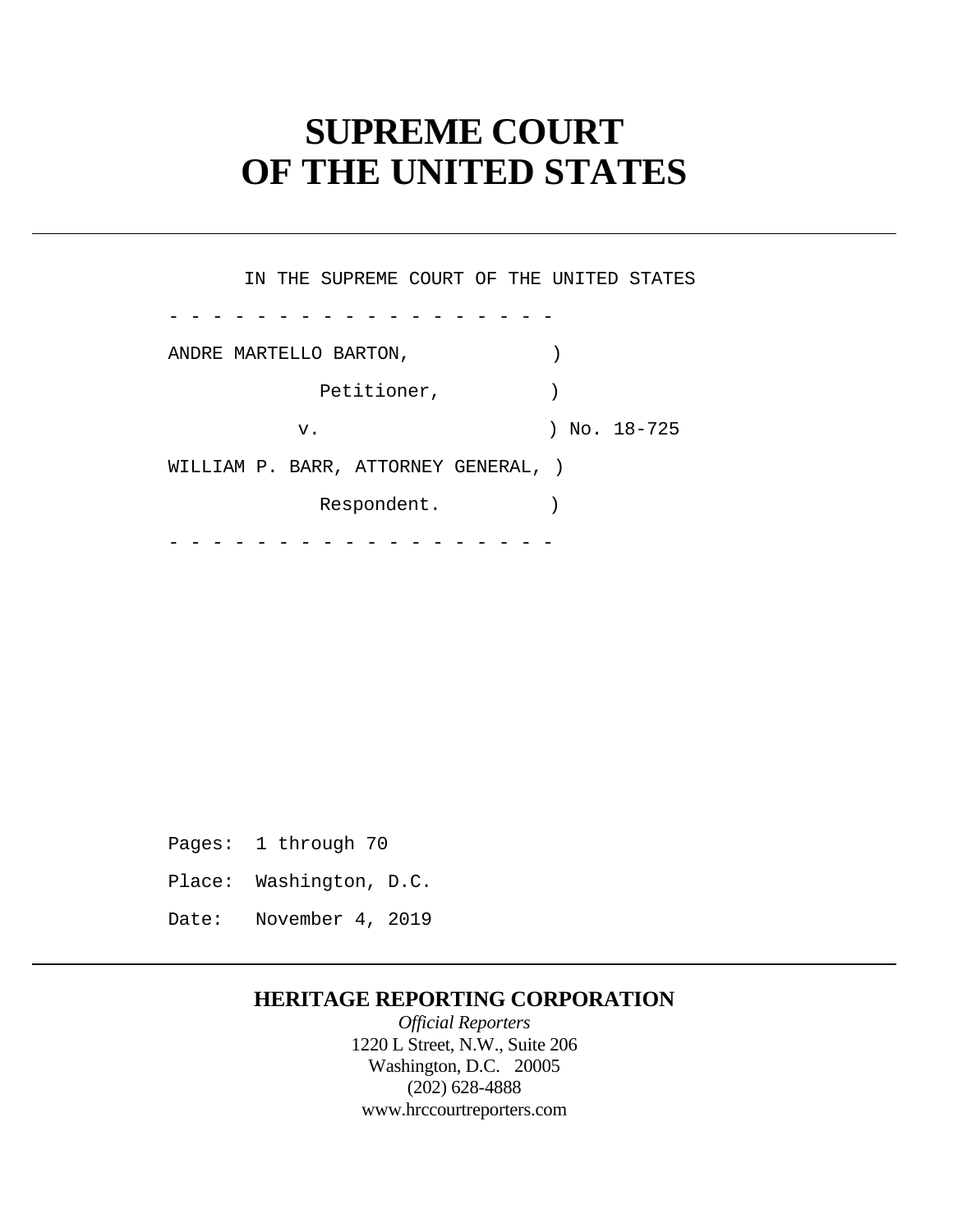1

```
1 
 2 
 3 
 4 
 5 
6 
7 
8 
9 
10 
11
12 
13 
14 
15
16 
17
18 
19 
20 
21 
22 
23
24
25
     - - - - - - - - - - - - - - - - - -
      - - - - - - - - - - - - - - - - - -
       IN THE SUPREME COURT OF THE UNITED STATES 
     ANDRE MARTELLO BARTON, )Petitioner, (1998)
                 v. ) No. 18-725 
     WILLIAM P. BARR, ATTORNEY GENERAL, ) 
                   Respondent.
                    Washington, D.C. 
                  Monday, November 4, 2019 
                 The above-entitled matter came on 
     for oral argument before the Supreme Court of 
     the United States at 10:06 a.m. 
     APPEARANCES: 
     ADAM G. UNIKOWSKY, ESQ., Washington, D.C.; on behalf 
         of the Petitioner. 
     FREDERICK LIU, Assistant to the Solicitor General, 
         Department of Justice, Washington, D.C.; on behalf 
         of the Respondent.
```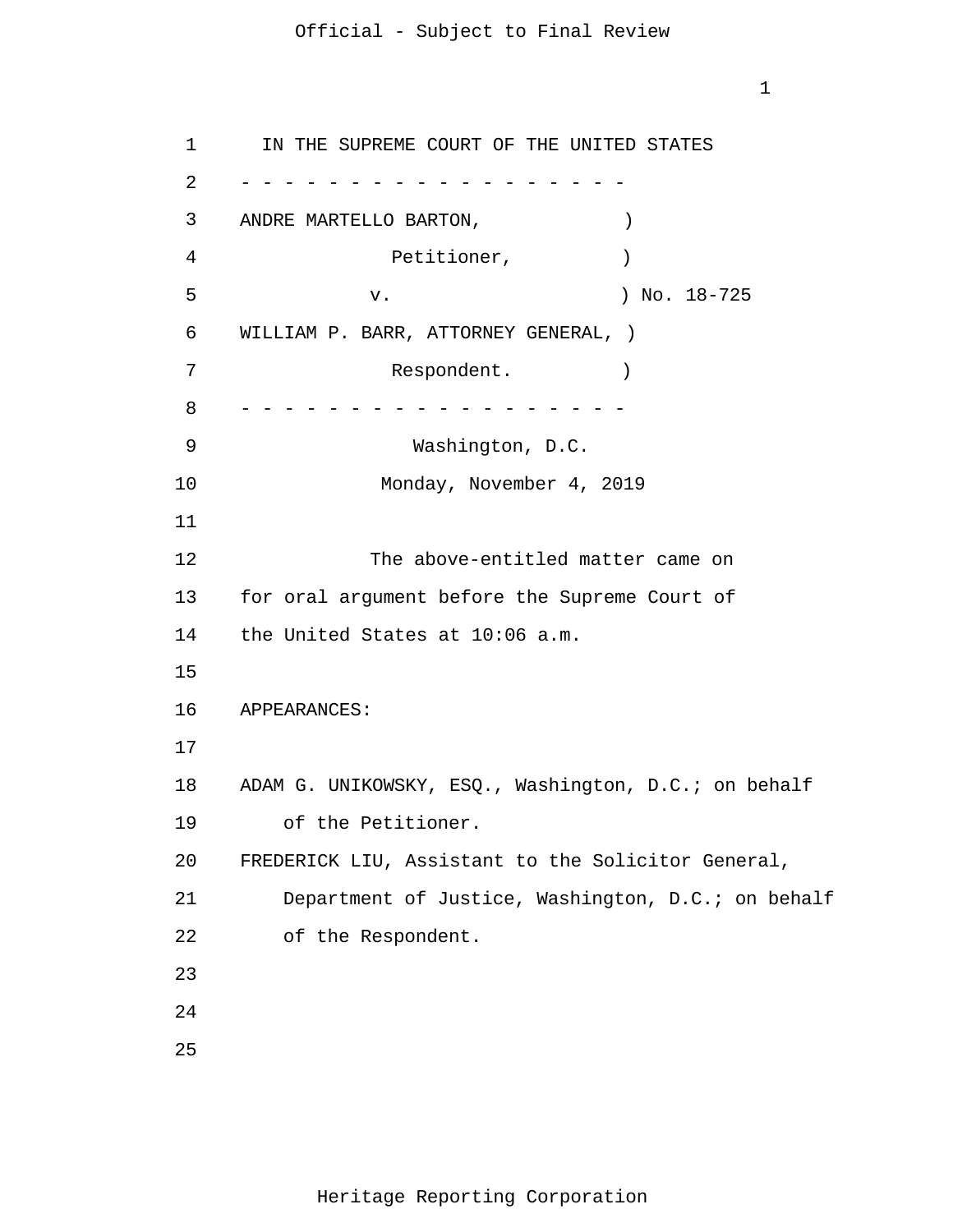| 1               | CONTENTS                    |       |
|-----------------|-----------------------------|-------|
| $\overline{a}$  | ORAL ARGUMENT OF:           | PAGE: |
| 3               | ADAM G. UNIKOWSKY, ESQ.     |       |
| $\overline{4}$  | On behalf of the Petitioner | 3     |
| 5               | ORAL ARGUMENT OF:           |       |
| 6               | FREDERICK LIU, ESQ.         |       |
| $\overline{7}$  | On behalf of the Respondent | 34    |
| 8               | REBUTTAL ARGUMENT OF:       |       |
| 9               | ADAM G. UNIKOWSKY, ESQ.     |       |
| 10 <sub>1</sub> | On behalf of the Petitioner | 64    |
| 11              |                             |       |
| 12              |                             |       |
| 13              |                             |       |
| 14              |                             |       |
| 15              |                             |       |
| 16              |                             |       |
| 17              |                             |       |
| 18              |                             |       |
| 19              |                             |       |
| 20              |                             |       |
| 21              |                             |       |
| 22              |                             |       |
| 23              |                             |       |
| 24              |                             |       |
| 25              |                             |       |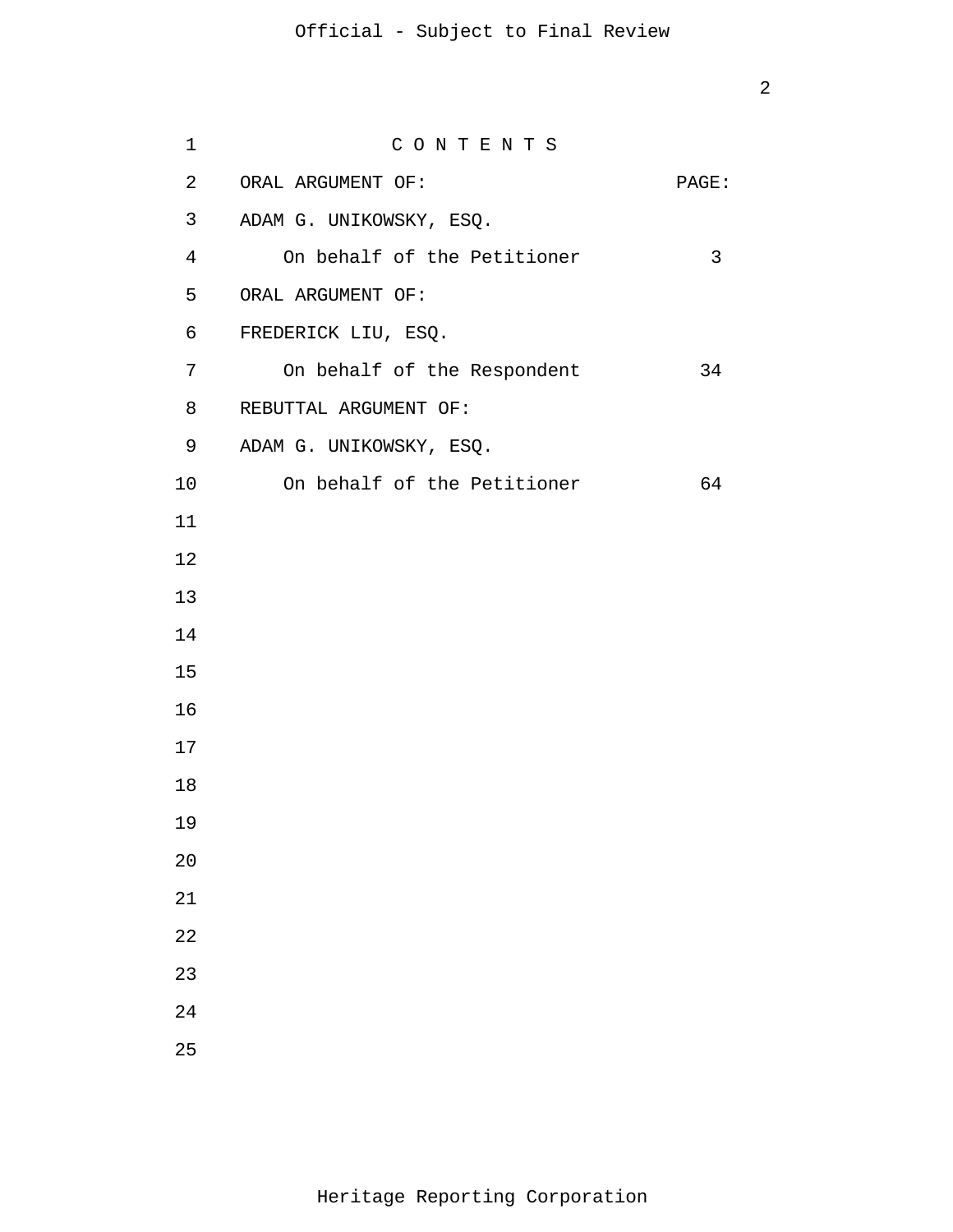1  $\overline{2}$ 3 4 5 6 7 8 9 10 11 12 13 14 15 16 17 18 19 20 21 22 23 24 25 P R O C E E D I N G S (10:06 a.m.) CHIEF JUSTICE ROBERTS: We'll hear argument first this morning in Case 18-725, Barton versus Barr. Mr. Unikowsky. ORAL ARGUMENT OF ADAM G. UNIKOWSKY ON BEHALF OF THE PETITIONER MR. UNIKOWSKY: Mr. Chief Justice, and may it please the Court: The question before the Court today is, what does it mean for an offense to render an alien inadmissible for purposes of the stop-time rule? The Court should hold that an offense renders an alien inadmissible if the immigration judge finds that the offense renders the alien inadmissible at the removal hearing that precipitates the need to apply the stop-time rule. If the Court disagrees with that and agrees with the Eleventh Circuit that inadmissible is a status, it should hold that an alien acquires that status when the alien is capable of being charged with inadmissibility. In this case, neither condition is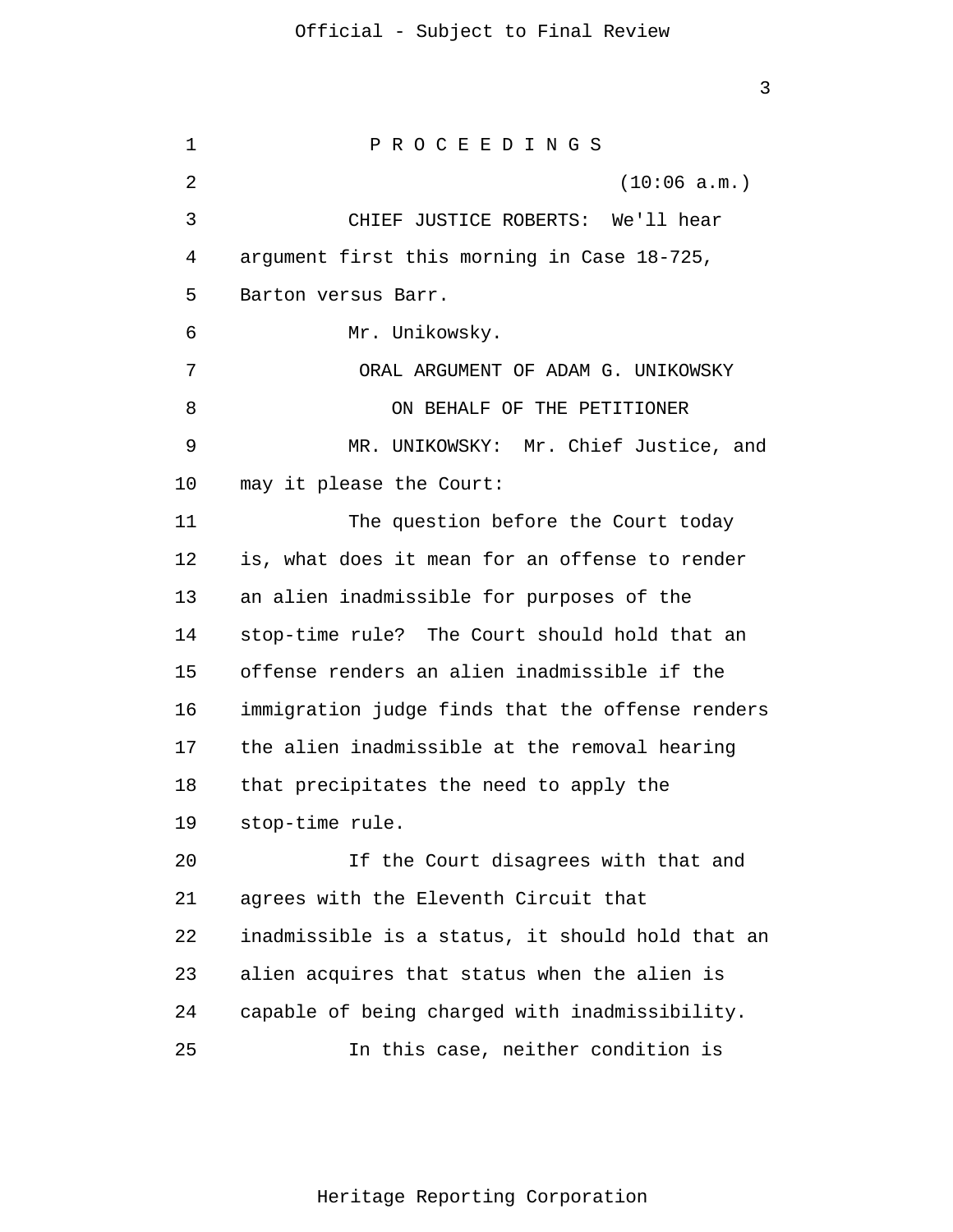4

1 satisfied. Petitioner was not found

2 3 4 inadmissible. He wasn't capable of being found inadmissible. Therefore, he was not rendered inadmissible.

5 6 7 8 9 10 11 12 13 14 15 So I'd like to begin this morning with a concession the government makes at pages 29 and 30 of its brief which I think narrows the issues in this case somewhat. So the government concedes that when the words "inadmissible" and "removable," which are the crucial words in the stop-time rule, when those words are used in a statute that has a connection to the alien's own removal proceeding, they're a reference to the charge against the alien at that proceeding. They're not a status.

16 17 18 19 20 21 22 23 24 25 So the government agrees that in those contexts, its proposed interpretation of the words "inadmissible" and "removable" in the stop-time rule is incorrect. So, in Section 1226, the mandatory detention statute, that says that an alien who is inadmissible by reason of having committed an offense under Section 1182 is subject to mandatory detention, the government agrees there that "inadmissible" is a reference to inadmissible at the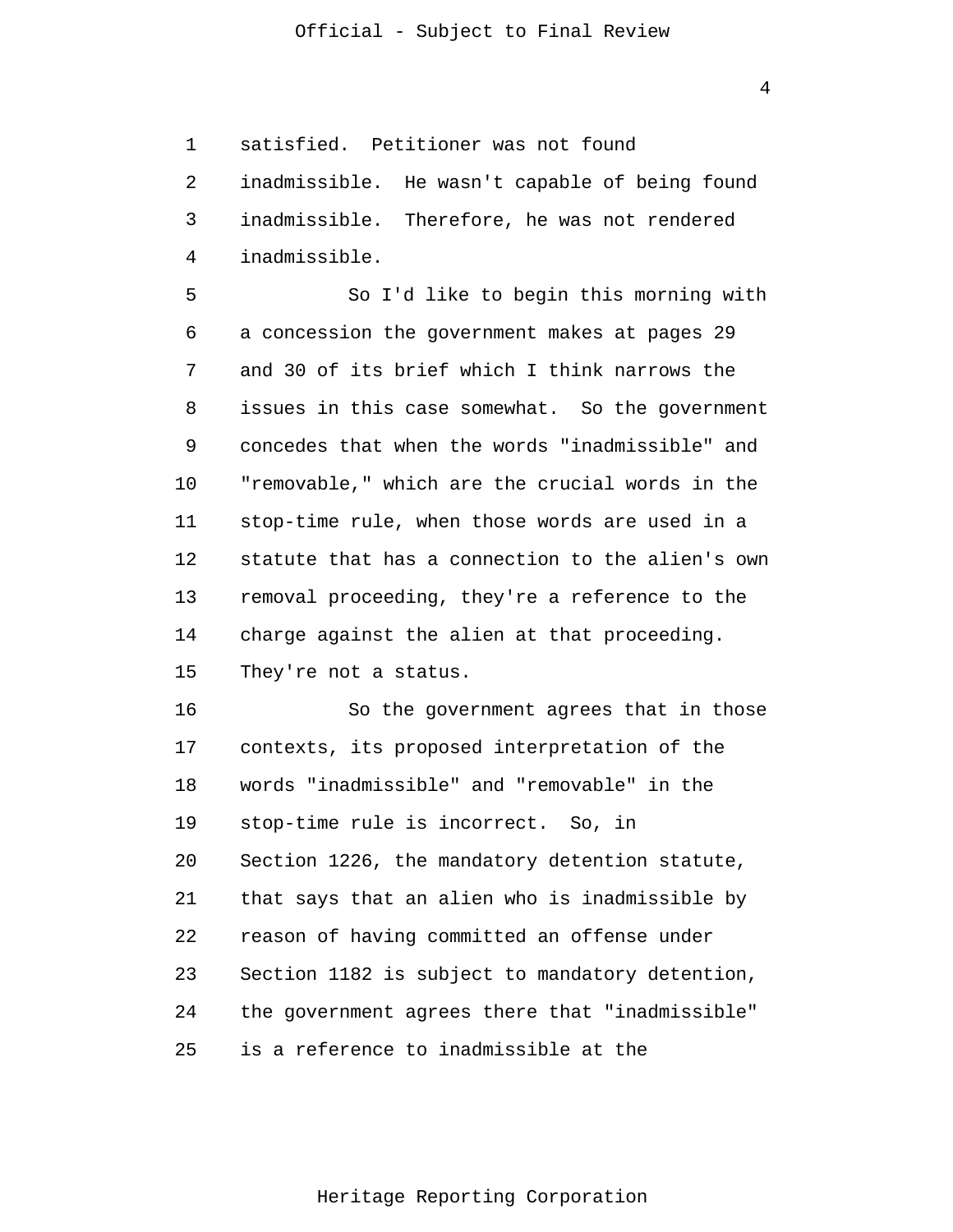5

1  $\overline{2}$ proceeding, not just the status of being inadmissible.

3 4 5 6 The government says that's natural in that context, and we agree, because that's a statute with the relationship to the alien's removal.

7 8 9 10 11 12 13 14 15 16 Same thing in Section 1252. That's the jurisdiction-stripping statute. That says that courts of appeals don't have jurisdiction to hear petitions for review by an alien who is removable for certain specified reasons. There, too, the government agrees removable is not the status; it's a reference to the actual charge at the hearing, and they say that's natural in that context because the statute has a connection to the alien's removal proceeding.

17 18 19 20 21 22 23 24 25 So the question in this case boils down to whether the government has put forward a sufficient case for holding that the words "inadmissible" and "removable" in the stop-time rule mean something different from what it concedes they mean in these adjacent or nearby statutes addressing the same subject matter. And I don't think the government has put forward that case, because I think that many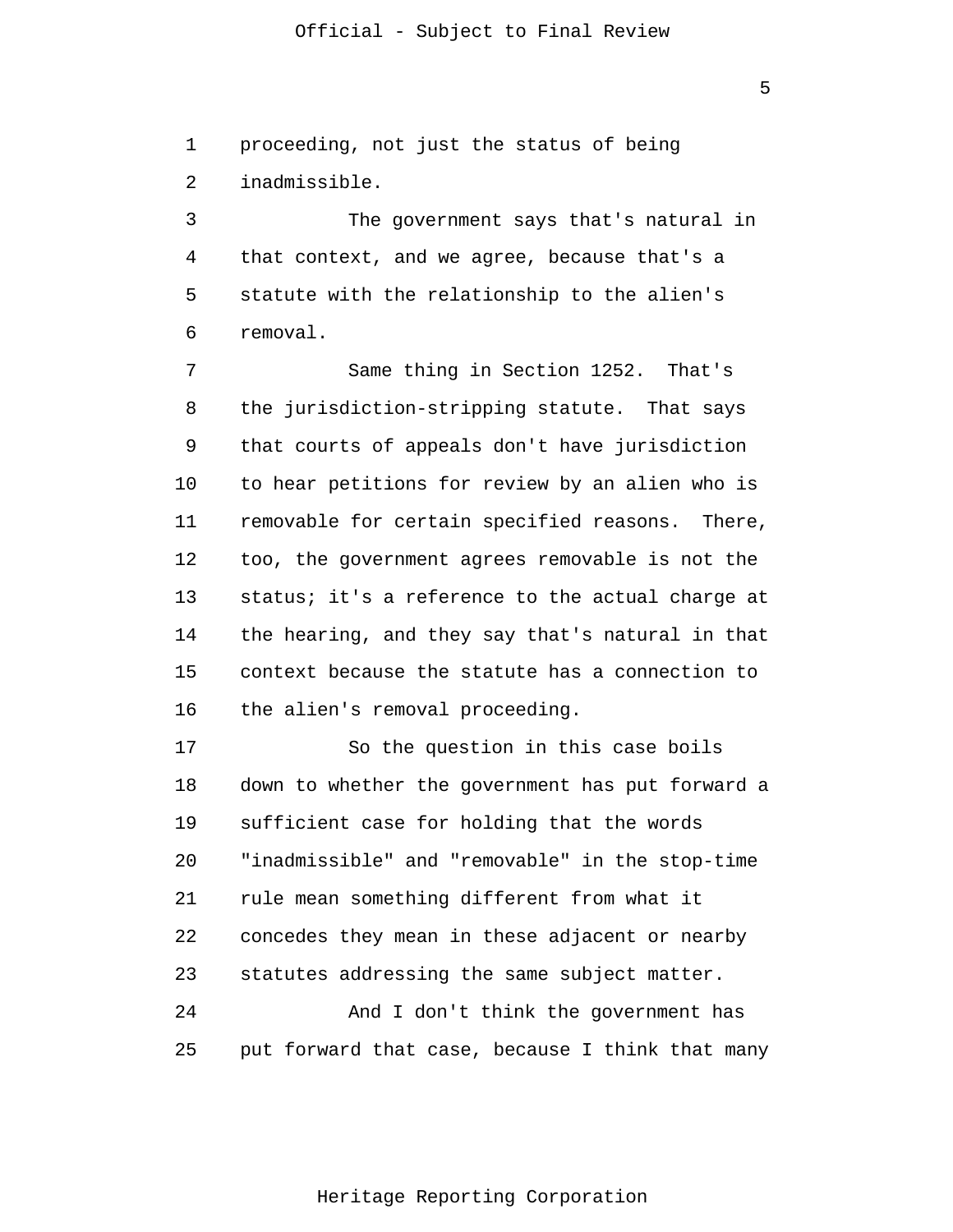6

| 1  | of the contextual clues that apply in the nearby |
|----|--------------------------------------------------|
| 2  | statutes also apply in the stop-time rule, or at |
| 3  | least there isn't a sufficient reason for        |
| 4  | construing those statutes differently.           |
| 5  | So, first of all, I think it's                   |
| 6  | important to recognize that the stop-time rule   |
| 7  | is applied only in the context of removal        |
| 8  | proceedings after the immigration judge has just |
| 9  | decided whether an alien is inadmissible or      |
| 10 | removable. So there's like two steps.            |
| 11 | At step one, the immigration judge               |
| 12 | decides whether an offense renders the alien     |
| 13 | inadmissible or removable. And then the          |
| 14 | immigration judge decides eligibility for        |
| 15 | cancellation.                                    |
| 16 | JUSTICE SOTOMAYOR: That's not quite              |
| 17 | true, though. Some aliens concede removability   |
| 18 | and are seeking cancellation.                    |
| 19 | Yes, that's correct.<br>MR. UNIKOWSKY:           |
| 20 | JUSTICE SOTOMAYOR: And then there are            |
| 21 | some that are ordered -- who are found           |
| 22 | inadmissible or removable not on the basis of a  |
| 23 | crime at all.                                    |
| 24 | MR. UNIKOWSKY: So that's true, but               |
| 25 | in --                                            |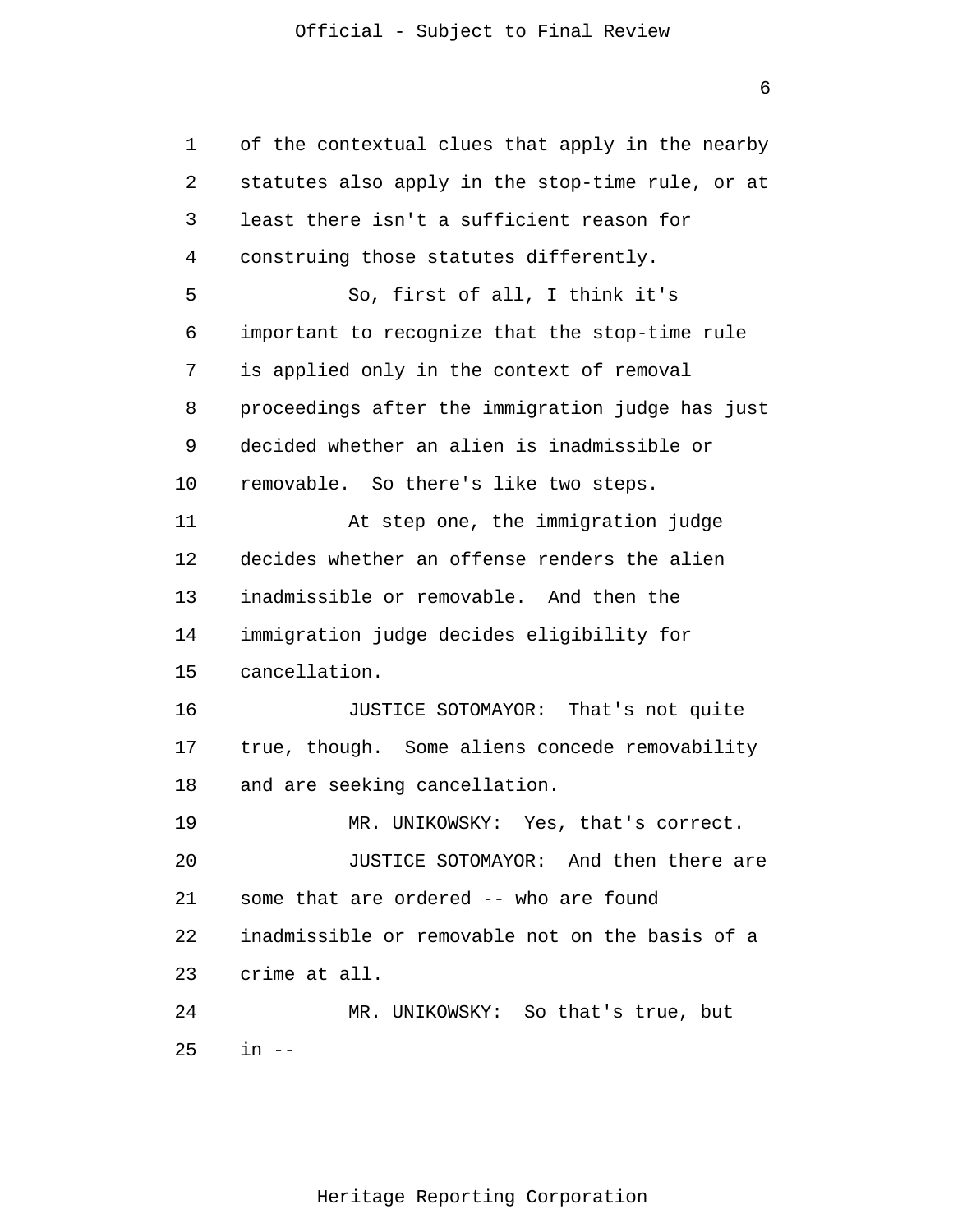1 2 3 4 5 6 7 8 9 10 11 12 13 14 15 16 17 18 19 20 21 22 23 24 25 JUSTICE SOTOMAYOR: So you have two classes of people that aren't covered by the way you're reading admissibility now. MR. UNIKOWSKY: No, but there's still a threshold finding of inadmissibility or removability. It's true there might not be a hearing; there might be a concession. But, in the most typical cases, it's based on an offense, and in every case, there's just been a holding, an adjudication, that for some reason the alien is inadmissible or removable. JUSTICE SOTOMAYOR: But -- JUSTICE ALITO: Mr. Unikowsky, could I -- could I possibly get an argument off the table? Do you really want to argue that the concept of inadmissibility is not a status? MR. UNIKOWSKY: I think that the word varies depending on the context in which it's being used. So I can't -- JUSTICE ALITO: Okay. Well, that's a different question in -- but is -- is or is not the concept of inadmissibility a status? MR. UNIKOWSKY: I think that it can -the word can mean two things. I mean, I agree with you that the DLE sounds like a status at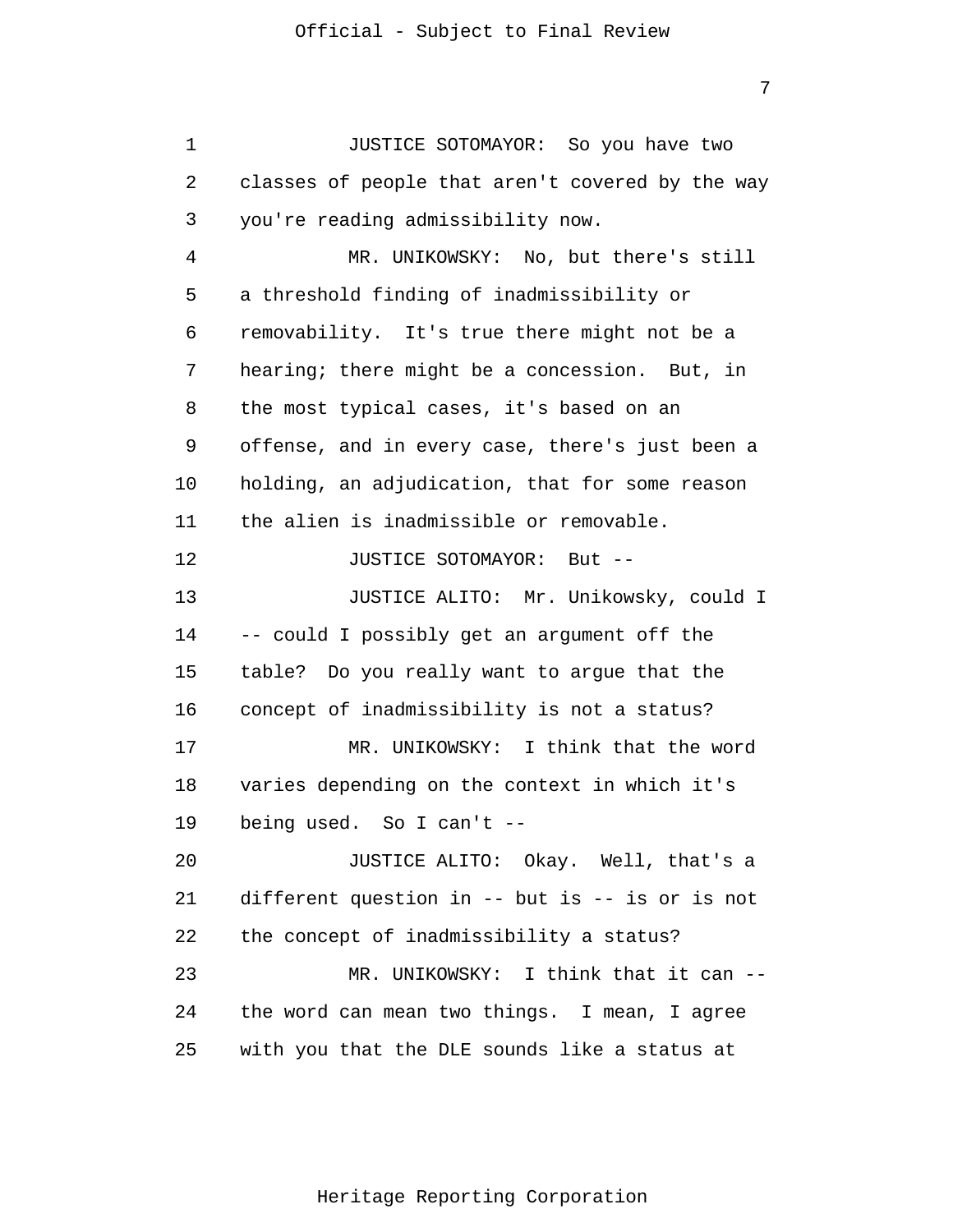1  $\overline{2}$ 3 4 5 6 7 8 9 10 11 12 13 14 15 16 17 18 19 20 21 22 23 24 25 least in some contexts. I can't -- I'm not conceding -- I'm not going to argue something that's obviously wrong. There are certain contexts in which the way using that word it sounds like a status. So I agree, if you go to your lawyer before the hearing and say, hey, I want to go to Niagara Falls, am I inadmissible, in that context, it's talking about a status. That's clear. But I also think it's clear that in certain contexts when you're talking about the removal proceeding itself -- JUSTICE ALITO: Give me a -- give me an example in ordinary speech where inadmissibility is not a status. You just gave the example of -- you just gave an example yourself where it would be. MR. UNIKOWSKY: Yeah. JUSTICE ALITO: Somebody is in Europe and is going to buy a ticket to come to the United States. If that person does not satisfy -- that person is inadmissible, that person is inadmissible at the time when the ticket is purchased -- MR. UNIKOWSKY: So I --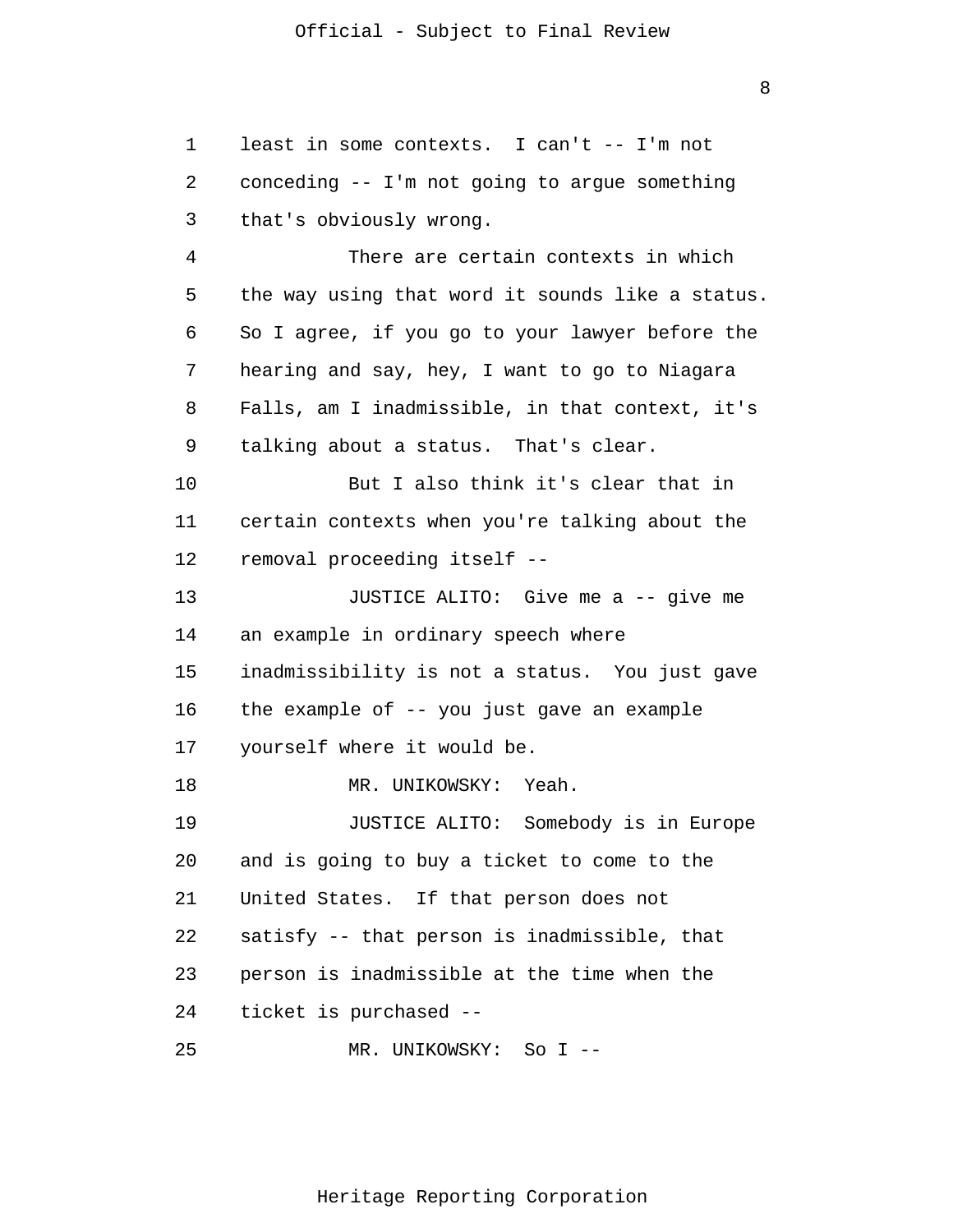1 2 3 4 5 6 7 8 9 10 11 12 13 14 15 16 17 18 19 20 21 22 23 24 25 JUSTICE ALITO: -- or at the time when the person gets on a bus in Central America to come to the southern border, or if evidence is inadmissible, it's inadmissible before the attorney tries to admit it at trial, right? MR. UNIKOWSKY: That -- so that's true, but it seems to me that when you're using the word in the context of talking about the removal proceeding itself, what you really mean is inadmissible at that proceeding. So, again, I think 1226 is a perfect example of this. JUSTICE ALITO: Okay. So -- MR. UNIKOWSKY: Yeah. JUSTICE ALITO: -- that -- that's the -- what I want to get off the table. So it is a status when -- you may or may not agree with me, I gather that you don't. But, if I think it is a status, then the question is whether -- is the context in which this status can be assessed, right? MR. UNIKOWSKY: I mean, I'm comfortable calling it a status if we define the relevant status as status of inadmissible at that proceeding, as opposed to status of theoretically --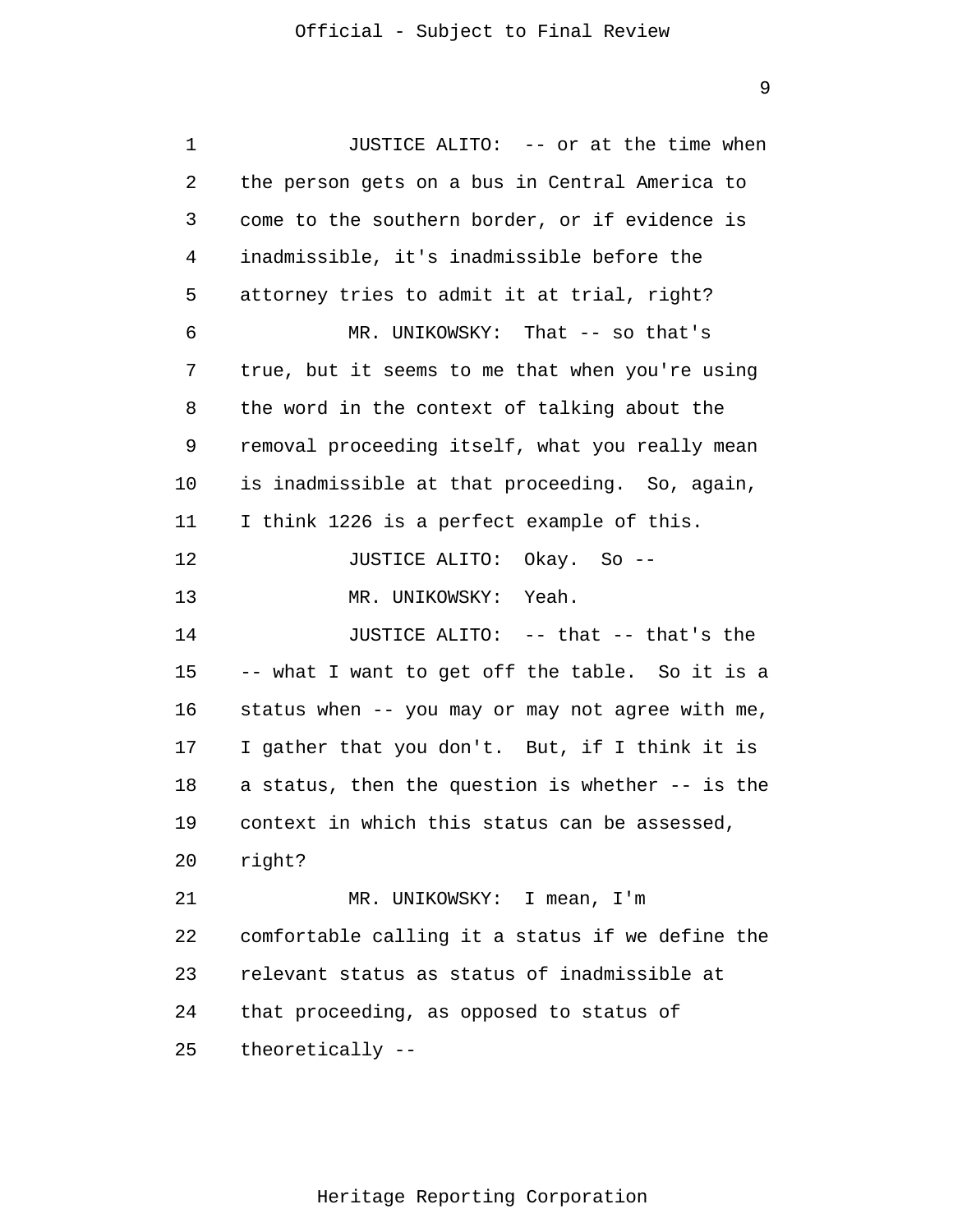1 2 3 4 5 6 7 8 9 10 11 12 13 14 15 16 17 18 19 20 21 22 23 24 25 JUSTICE ALITO: Okay. Then you have to show why, in the context of  $a$  -- a removal proceeding for an LPR who has not left the country, there cannot be a -- an assessment of inadmissibility of the status. You have to show why that is so. MR. UNIKOWSKY: So I think it's for many of the same reasons why we agree with the adjacent statute that that is so. So, first of all, just contextually, it seems to me it's quite natural when at step one of the proceeding there's an adjudication. Maybe it's conceded, but there's some kind of adjudication that the alien is, in fact, inadmissible or removable. And then the next step, the immigration judge is asked to decide, does this offense render the alien inadmissible or removable? I just think it's natural to talk about what just happened, rather than this new proceeding that imagines what would have happened if the person had left and tried to come back. I also think that the -- the opening stanza of the cancellation of removal statute is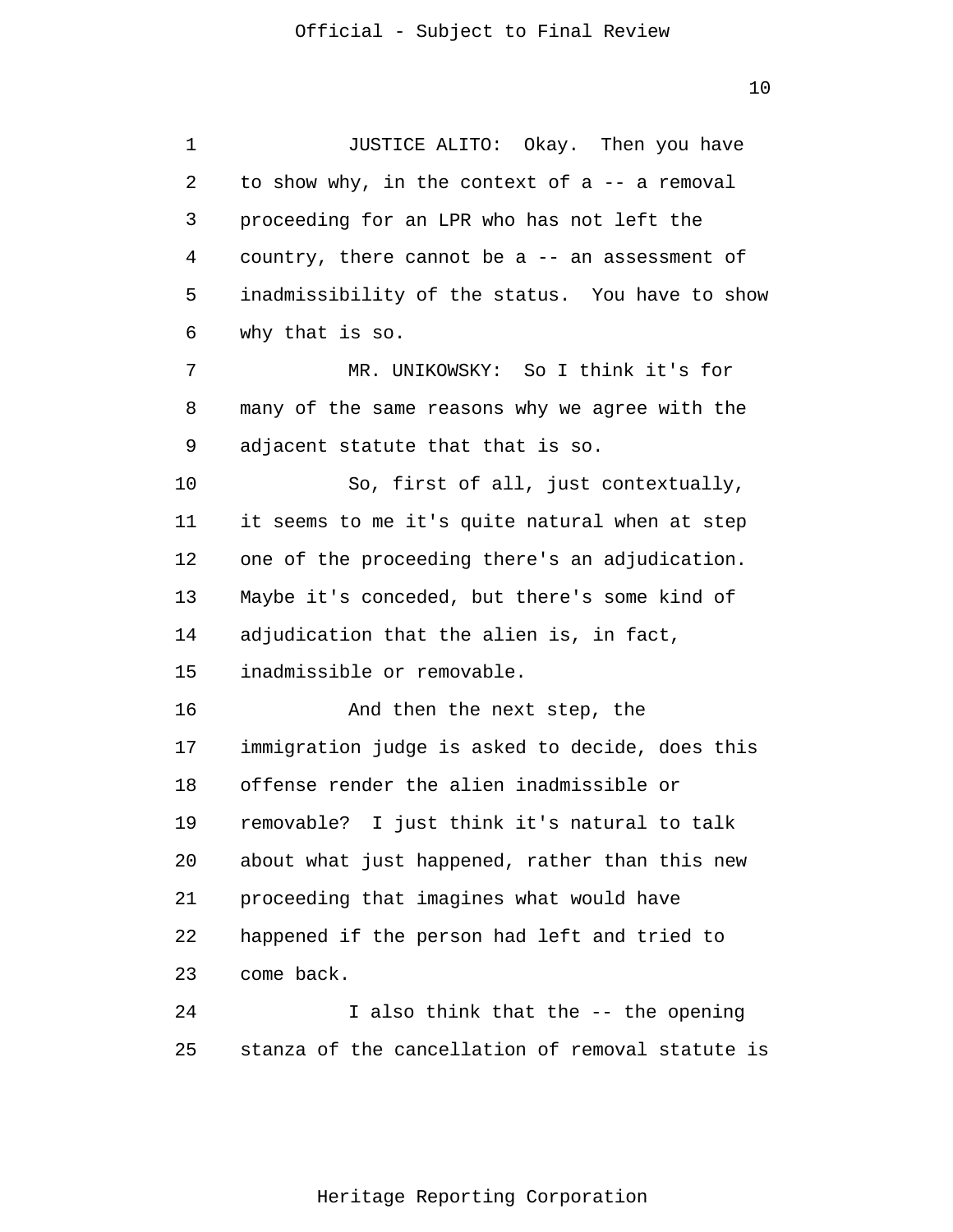11

1  $\overline{2}$ 3 4 5 6 7 8 9 10 11 12 13 14 15 16 17 18 19 20 21 22 23 24 25 actually quite good for us. It says something to the effect of the attorney general may cancel removal for an alien who is inadmissible or deportable. That's actually quite a lot like 1226, the mandatory detention statute, in that it has removal and then inadmissible and deportable sort of in the same breath. JUSTICE ALITO: Do you dispute the fact that there are other provisions in the immigration laws in which inadmissibility is assessed at a time other than when an alien is seeking admission to the country? MR. UNIKOWSKY: So I -- yes, I do. And let me walk through all of those because I don't -- it's almost like the exception that proves the rule in the cases that the government addresses. So the primary example is adjustment of status or adoption of a temporary status, which I think is sort of a constructive admission, like you don't have to leave the country and come back. JUSTICE ALITO: Well, I mean, when you say it's a constructive admission, "constructive" is a word that lawyers use in an effort to show that something that is not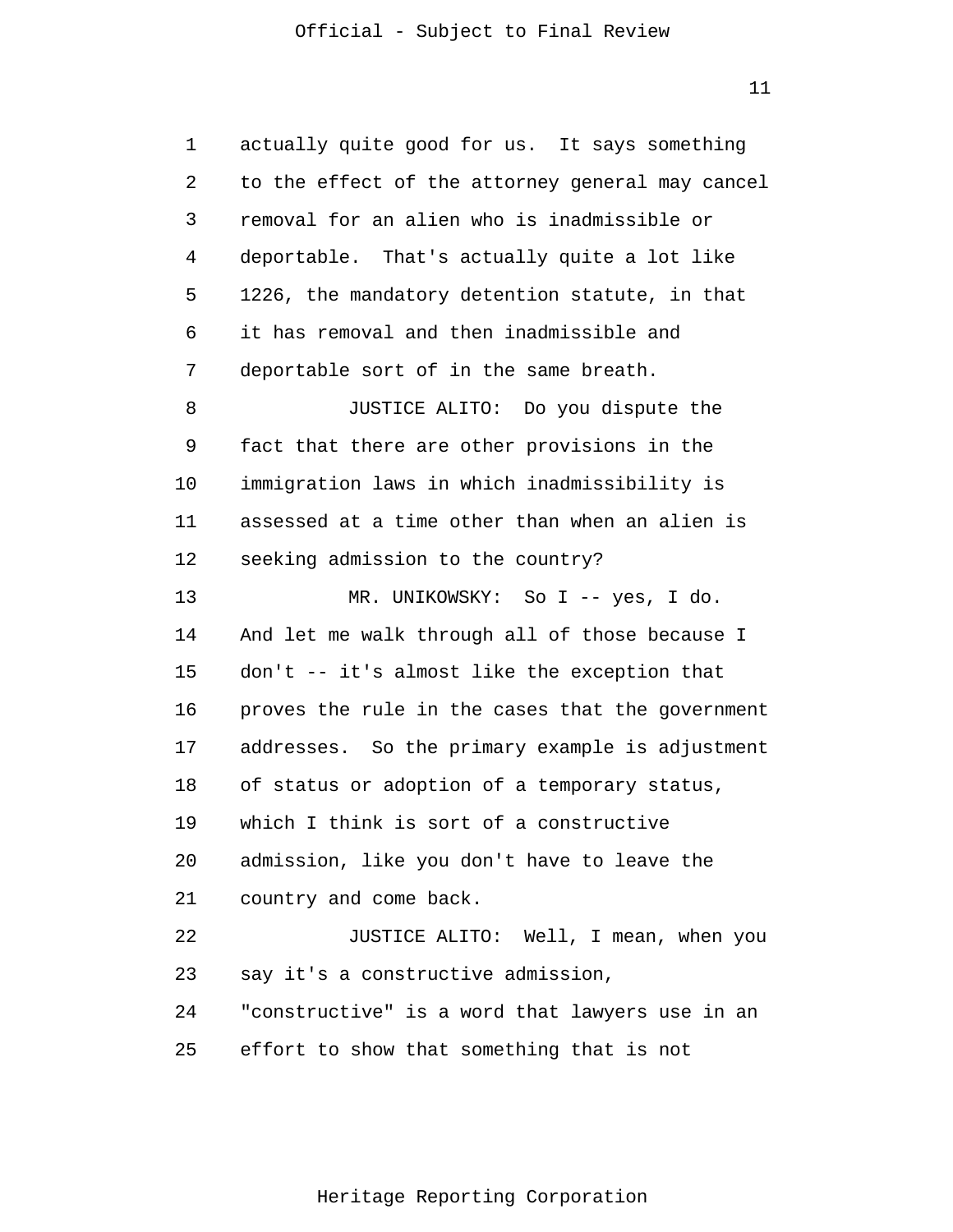12

1 2 something else actually is that other thing, right?

3 4 5 6 7 8 9 10 11 12 13 14 15 16 17 18 19 20 21 22 23 24 MR. UNIKOWSKY: Yeah, but the point is you're -- you're trying to get into a new status, which is sort of like trying to get into a new country, like the status is as if you're being admitted into a new -- it's not like a latent -- the government says that in 1996 this like latent status was conferred on him that just stuck with him for all these years, which is different from when you're affirmatively seeking eligibility for a new status, which is kind of like affirmatively seeking eligibility to enter the country. So I think that's just conceptually different. And, by the way, that doesn't apply to -- to LPRs like Petitioner. There actually is no other concept -- context in which the concept of inadmissibility has any relevance to an LPR. JUSTICE GINSBURG: When -- when -- MR. UNIKOWSKY: The government also has  $--$ JUSTICE GINSBURG: -- when can an LPR

25 fit -- fit that status? You say if he leaves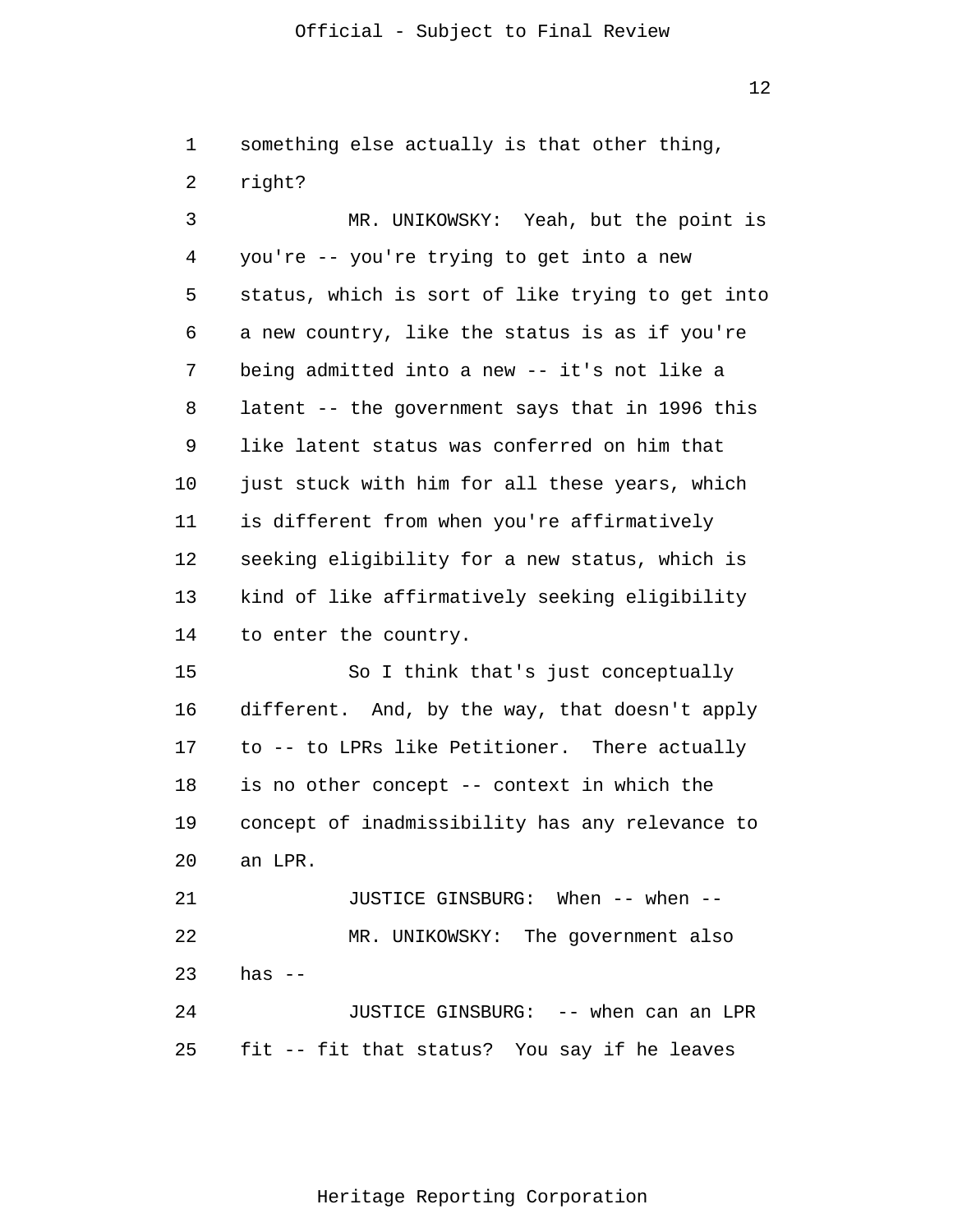13

1  $\overline{2}$ 3 4 5 6 7 8 9 10 11 12 13 14 15 16 17 18 19 20 21 22 23 24 25 the country for more -- more than 180 days. MR. UNIKOWSKY: Yes. JUSTICE GINSBURG: What other sit - in what other situations can a lawfully permanent resident be subject to the status of ineligibility? MR. UNIKOWSKY: So there's -- JUSTICE GINSBURG: Inadmissibility? MR. UNIKOWSKY: I'm sorry. So there's several enumerated criteria. Probably the one most relevant to this case is that the statute provides that if you've committed a crime on the inadmissibility list, under 1182, and then you leave, you need to seek admission again. Now there's one wrinkle on the specific facts of this case, that that statute doesn't apply to Petitioner because he committed his crime before the -- IIRARA's enactment. But in the general mine run -- and we're not relying on that as the basis to decide this case. JUSTICE GINSBURG: But what else besides leaving the country and coming back? MR. UNIKOWSKY: So leaving for 180 days, abandonment of the status. I think one of them is committing a crime in a foreign country,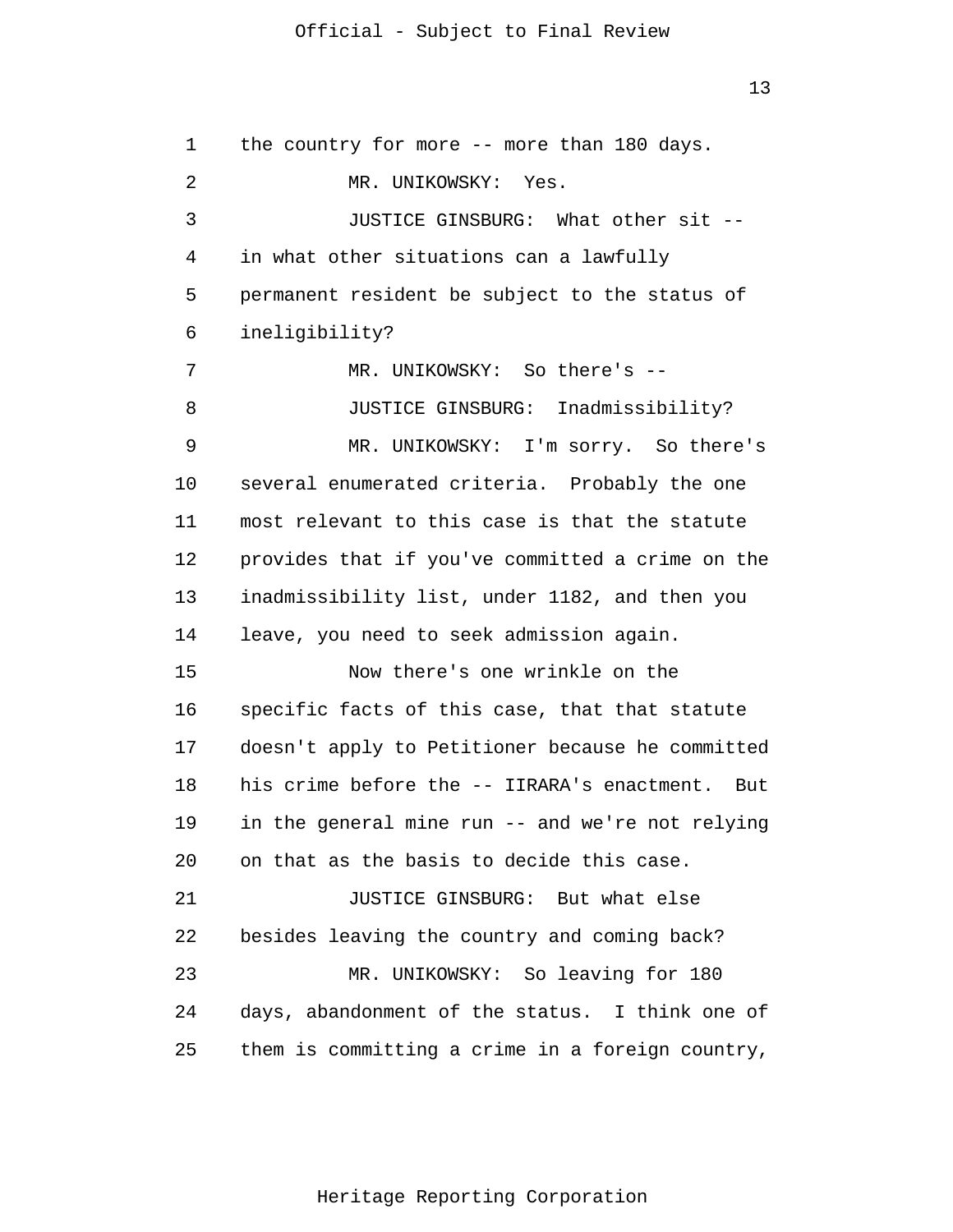1  $\overline{2}$ 3 4 5 6 7 8 9 10 11 12 13 14 15 16 17 18 19 20 21 22 23 24 25 and -- and there's a couple of other ones. There's like a list of enumerated criteria in Section 1101. JUSTICE SOTOMAYOR: Could you go back and finish your answer to Justice Alito? I understand he asked about the other provisions -- MR. UNIKOWSKY: Yes. JUSTICE SOTOMAYOR: -- that refer just to a status. MR. UNIKOWSKY: Yeah. JUSTICE SOTOMAYOR: And you mentioned the first one, and -- MR. UNIKOWSKY: Right. JUSTICE SOTOMAYOR: -- that seems somewhat logical. But how about the others? MR. UNIKOWSKY: So I think that the only other ones are these two, for these very narrow classes for temporary aliens, like certain entrance before 1982 and something about special agricultural workers. And, actually, those provisions in the -- in the sections talking about adjustment of status for those people, it also says that if they're inadmissible, they also have to leave.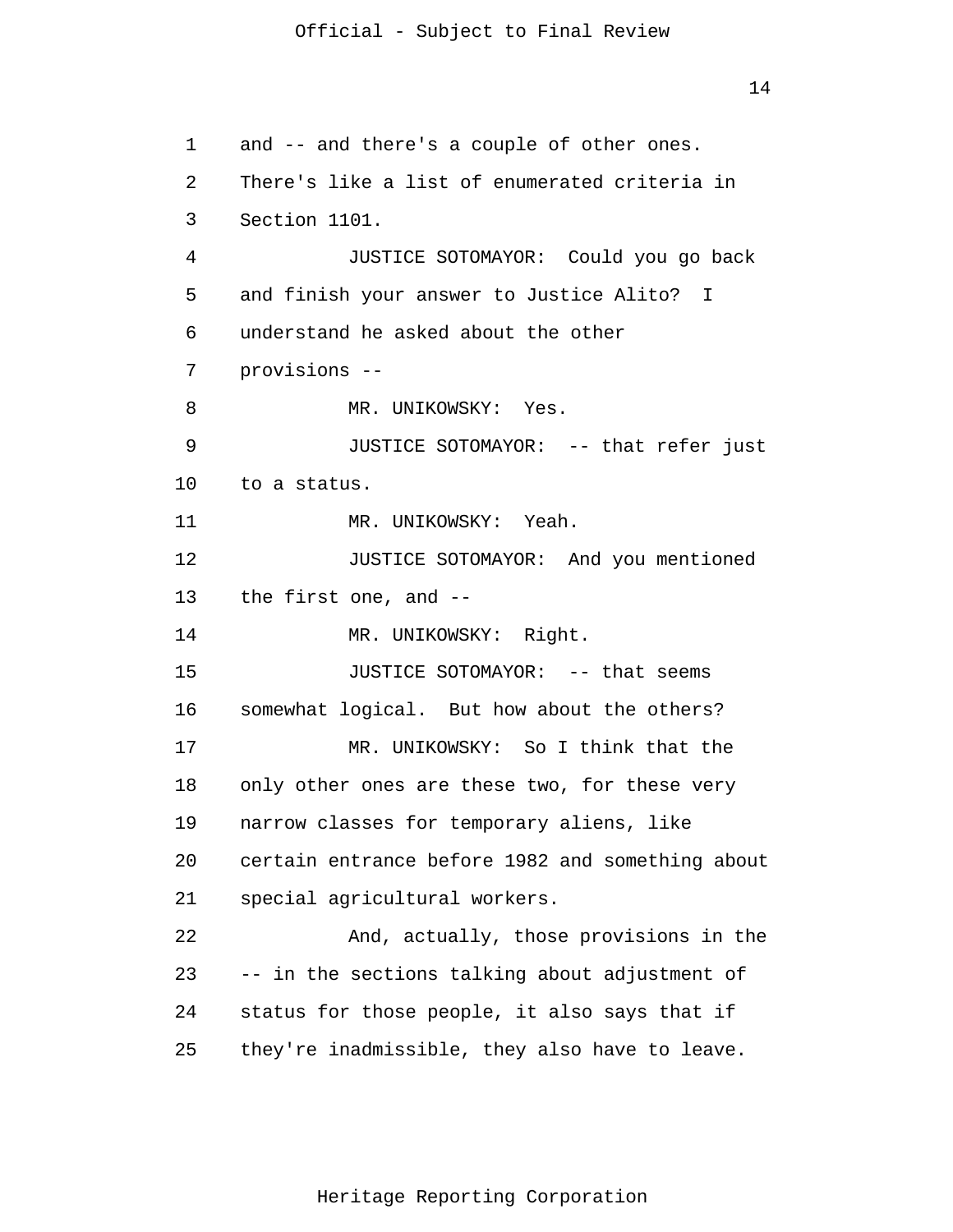1 Their status is terminated.

| 2  | Those statutes were enacted many                 |  |
|----|--------------------------------------------------|--|
| 3  | years -- I think in the '80s, many years before  |  |
| 4  | IIRARA. So, I mean, it's different subject       |  |
| 5  | matters. It's not about LPR. They're enacted     |  |
| 6  | at different times. I think they're less         |  |
| 7  | relevant in these cluster of statutes about      |  |
| 8  | removal which were all or almost all enacted in  |  |
| 9  | IIRARA itself. They all address the same         |  |
| 10 | subject matter.                                  |  |
| 11 | To me, if you're going to look at                |  |
| 12 | consistent usage, those are the ones to use. I   |  |
| 13 | actually think that our best argument on         |  |
| 14 | consistent usage is maybe just the intro to the  |  |
| 15 | cancellation of removal statute. And I -- I      |  |
| 16 | mentioned a few minutes ago, but I'd just like   |  |
| 17 | to elaborate a little bit.                       |  |
| 18 | It says the Attorney General may                 |  |
| 19 | cancel removal for an alien who is inadmissible  |  |
| 20 | or removable -- or deportable, excuse me, and so |  |
| 21 | like that's just like 1226. You're talking       |  |
| 22 | about removal and inadmissible in the same       |  |
| 23 | sentence.                                        |  |
| 24 | And so it just seems quite natural               |  |
| 25 | that inadmissible is a reference to inadmissible |  |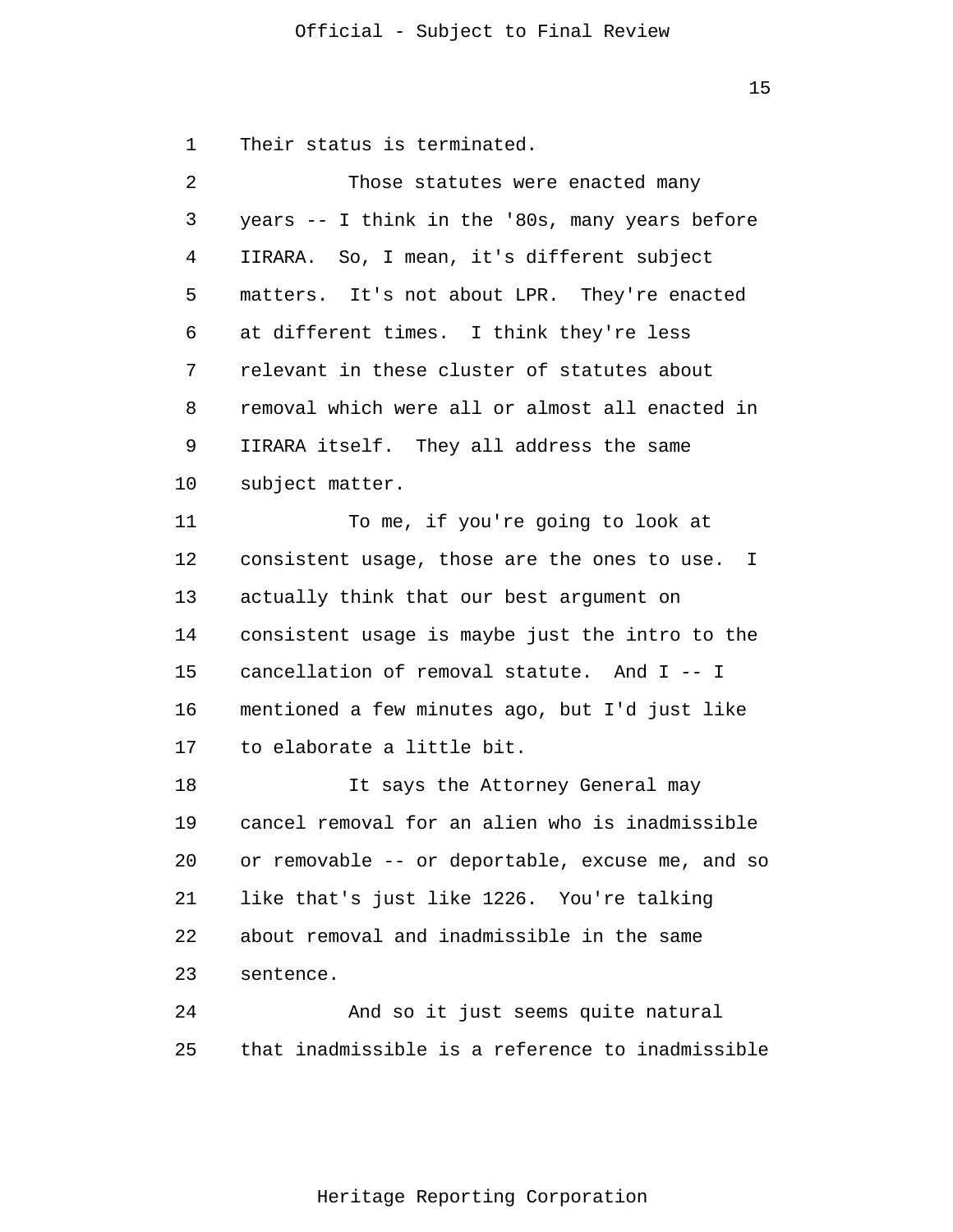16

1  $\overline{2}$ 3 4 5 6 7 8 9 10 11 12 13 14 15 16 17 18 19 20 21 22 23 24 25 at the hearing, right? And you can't actually cancel removable -- JUSTICE KAVANAUGH: But the point - the point of the overall provision is to allow cancellation of removal for those who've been in the U.S. for a long time and have had clean records. You agree so far? MR. UNIKOWSKY: Well, clean -- it doesn't have to be completely clean -- JUSTICE KAVANAUGH: Right. MR. UNIKOWSKY: -- but yes. JUSTICE KAVANAUGH: But generally clean. MR. UNIKOWSKY: Yes. Right. JUSTICE KAVANAUGH: Okay. And on the clean record point, the statute excludes those who have aggravated felonies, right? MR. UNIKOWSKY: Yes. JUSTICE KAVANAUGH: And then it excludes, arguably, two more categories, those who have the list of crimes that make you deportable or the list of crimes that make you admissible. So those are the three categories that seem to suggest if -- if those have been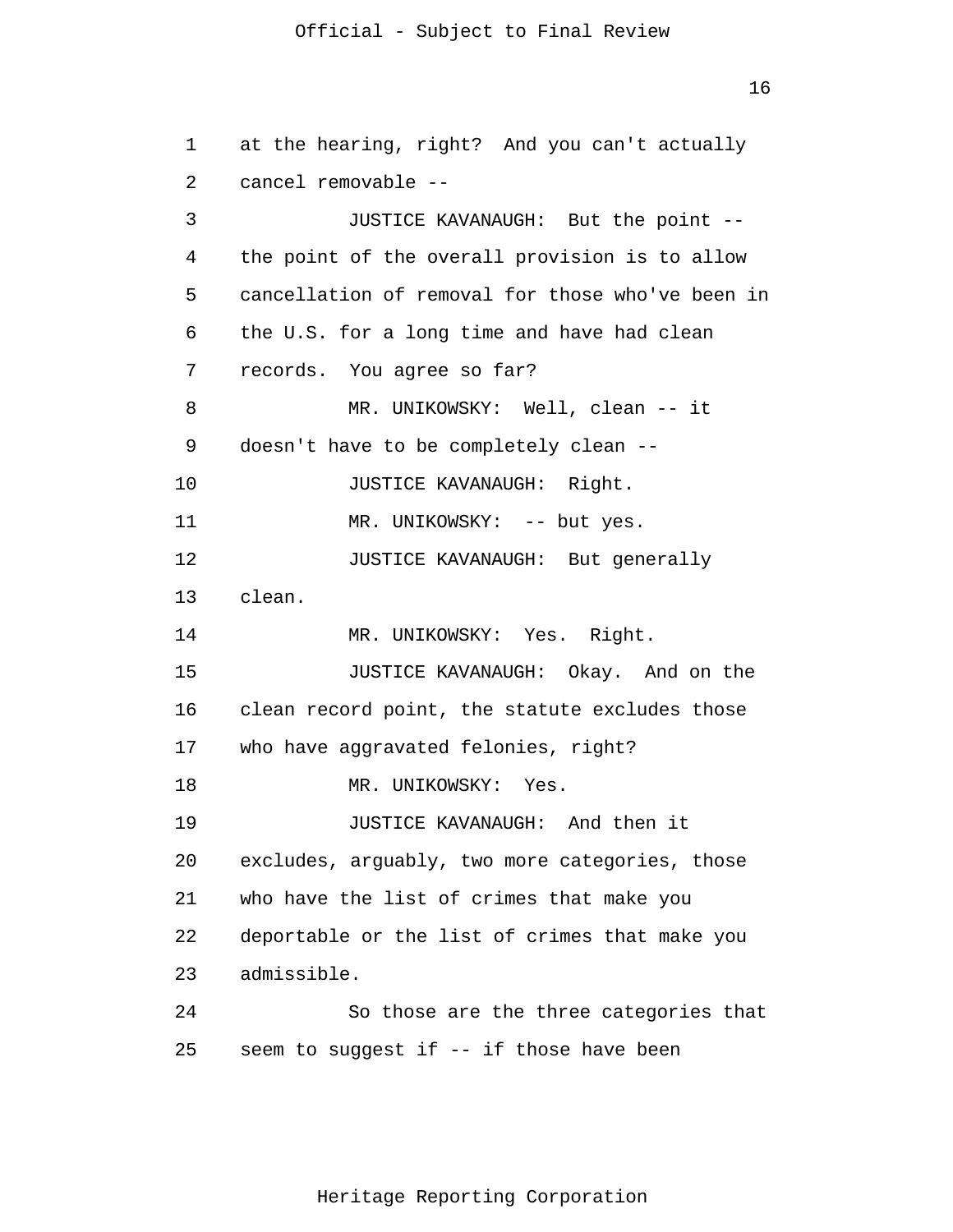17

1 2 3 4 5 6 7 8 9 10 11 12 13 14 15 16 17 18 19 20 21 22 23 24 25 committed within the first seven years for those latter two, right? The aggravated felony at any time, but deportable crimes, seven years, the - the inadmissible crimes, seven years. Why isn't that the overall structure to look at that makes you ineligible for cancellation of removal, if you understand the structure? MR. UNIKOWSKY: Well, I -- I think the structure has a different conclusion. I think it's -- it's quite relevant that for this aggravated assault offense here, Congress has actually decided that that's not a basis to deport him, period. So like it doesn't interrupt his continuous residence in the literal sense, that ICE can't come to his house and -- and deport him for it. He -- Congress has decided he gets to stay here, so -- JUSTICE KAVANAUGH: Right. But the - the point is you're already been determined that you're inadmissible or deportable. MR. UNIKOWSKY: Yes. JUSTICE KAVANAUGH: Now the question, are you eligible for cancellation of that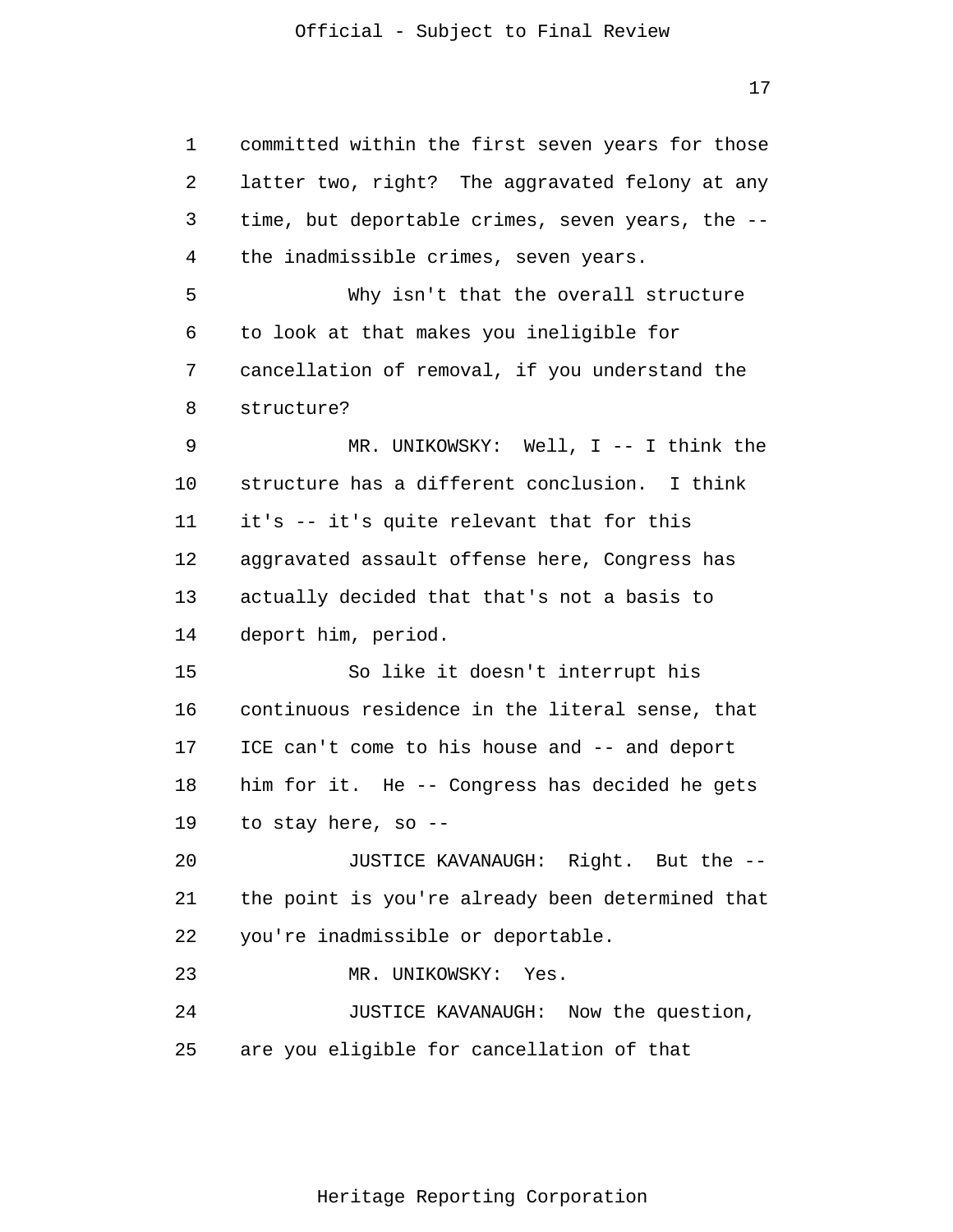1  $\overline{2}$ 3 4 5 6 7 8 9 10 11 12 13 14 15 16 17 18 19 20 21 22 23 24 25 removal, and the two things that Congress said we should -- that IJs should look at are, have you been here for a sufficient period of time and have you not committed certain crimes: aggravated felonies, deportable offenses within seven years, inadmissible offenses within seven years. If you've committed anything within those three categories, you're no longer going to be eligible for cancellation of removal. MR. UNIKOWSKY: See, I'm not sure that's the right way to read the statute because what it says is, to -- to stop the clock, it's got to be a crime referred to in 1182, that's the inadmissibility list, and then that renders you inadmissible or removable. So the way  $I - - I$  look at that is that the first part of that referred to in 1182, that's the category of crimes that's capable of stopping the clock. And then there's the second part of the statute, which has what we see as, okay, not only does it have to be on this list of crimes, that's the first part, but it has to have this particular type of consequence, which is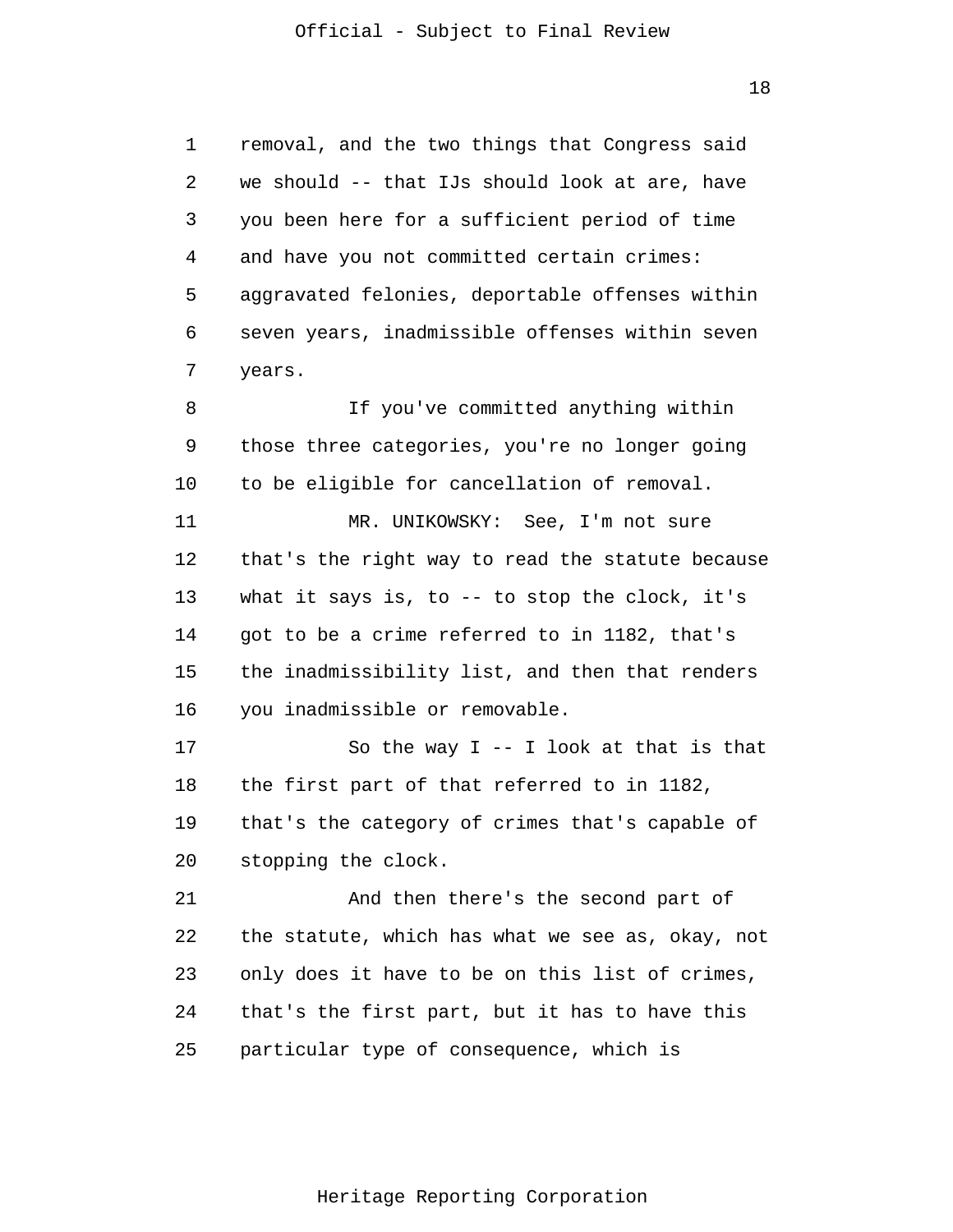1  $\overline{2}$ 3 4 5 6 7 8 9 10 11 12 13 14 15 16 17 18 19 20 21 22 23 24 25 rendering you inadmissible or -- or removable. And, in fact, that leads to an argument we make about -- about surplusage, that it makes more sense to view the statute that way than the government's way because, under the government's position, at least until it filed its brief in this case, it conceded that the removable portion of the statute was total surplusage. JUSTICE SOTOMAYOR: The only way it can keep to its current position is by disavowing a BIA precedent, Garcia, correct? MR. UNIKOWSKY: That's correct. And not only does it disavow it, but, I mean, I -- I don't think that that's a -- it's a -- it's a very convoluted explanation. It's not very plausible. I mean, the government's position depends on this theory that what Congress was trying to do was distinguish between crimes that are expressly excepted from 1182 and that are merely not listed in 1182 and the exceptions, that's the -- the reason for the removal clause is to get these exceptions in, right? So 1182 says something like, all aliens except juveniles who commit crimes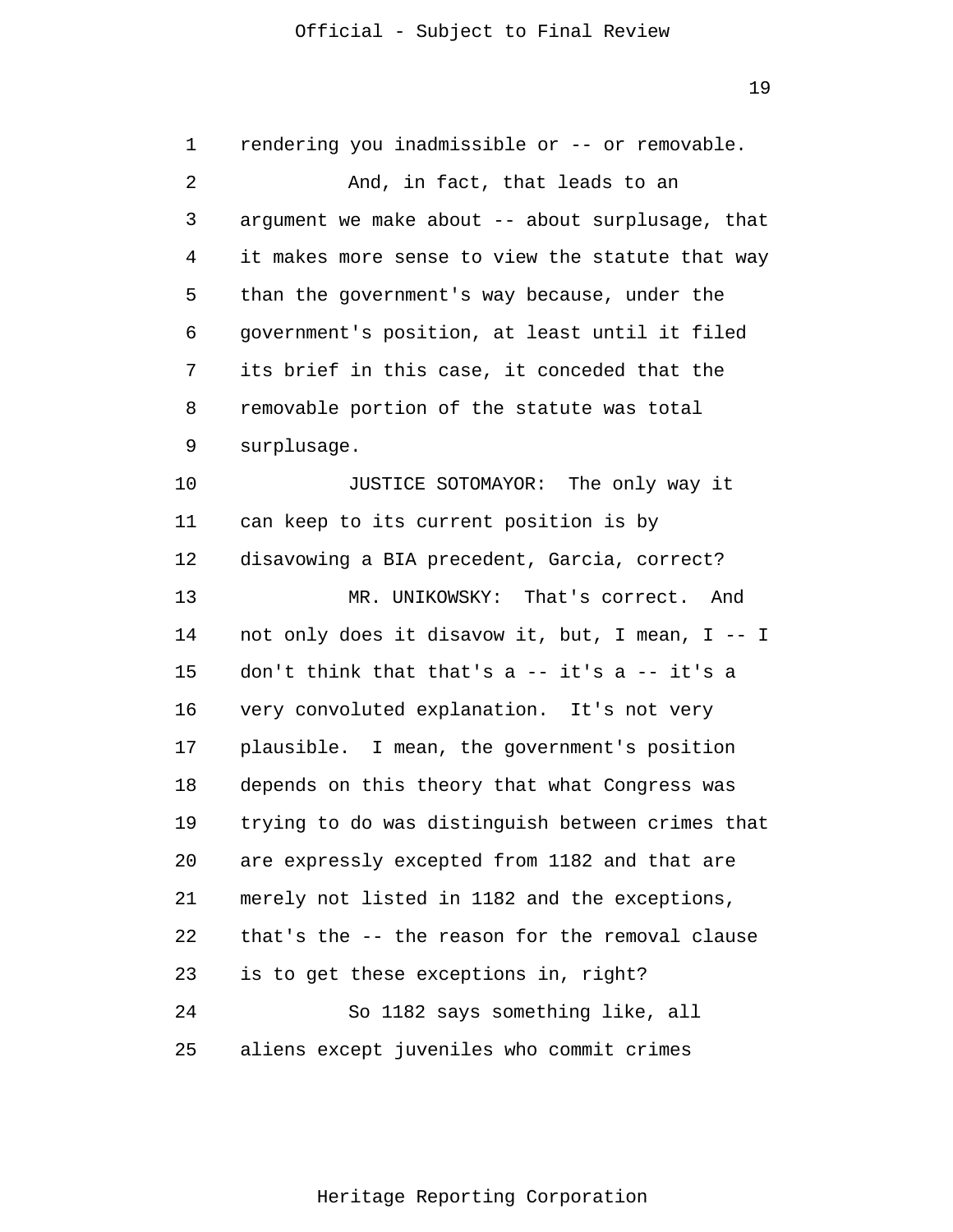$20$ 

1 2 3 4 5 6 7 8 9 10 11 12 13 14 15 16 17 18 19 20 21 22 23 24 25 involving moral turpitude are inadmissible. The government's view is that that's like very different from just saying all adults, even though those mean the same thing, because like juveniles are in the exceptions clause and, therefore, that stops the clock for purposes of cancellation of removal. That's a very convoluted scheme. And especially -- and it's somewhat unlikely that the removable clause, which seems to be talking about removable aliens, was actually put in to get in those exceptions, it seems to me, now that the government has abandoned Chevron deference and what we're doing is just kind of lining up the two interpretations next to each other and seeing which one's better. I mean, our understanding of why the statute's written the way it is, is more plausible. We say it's a -- JUSTICE ALITO: You make a -- before you get to that, you make a fleeting reference to Chevron in your reply brief. So do you want us to defer to something? Do you want us to defer to the BIA --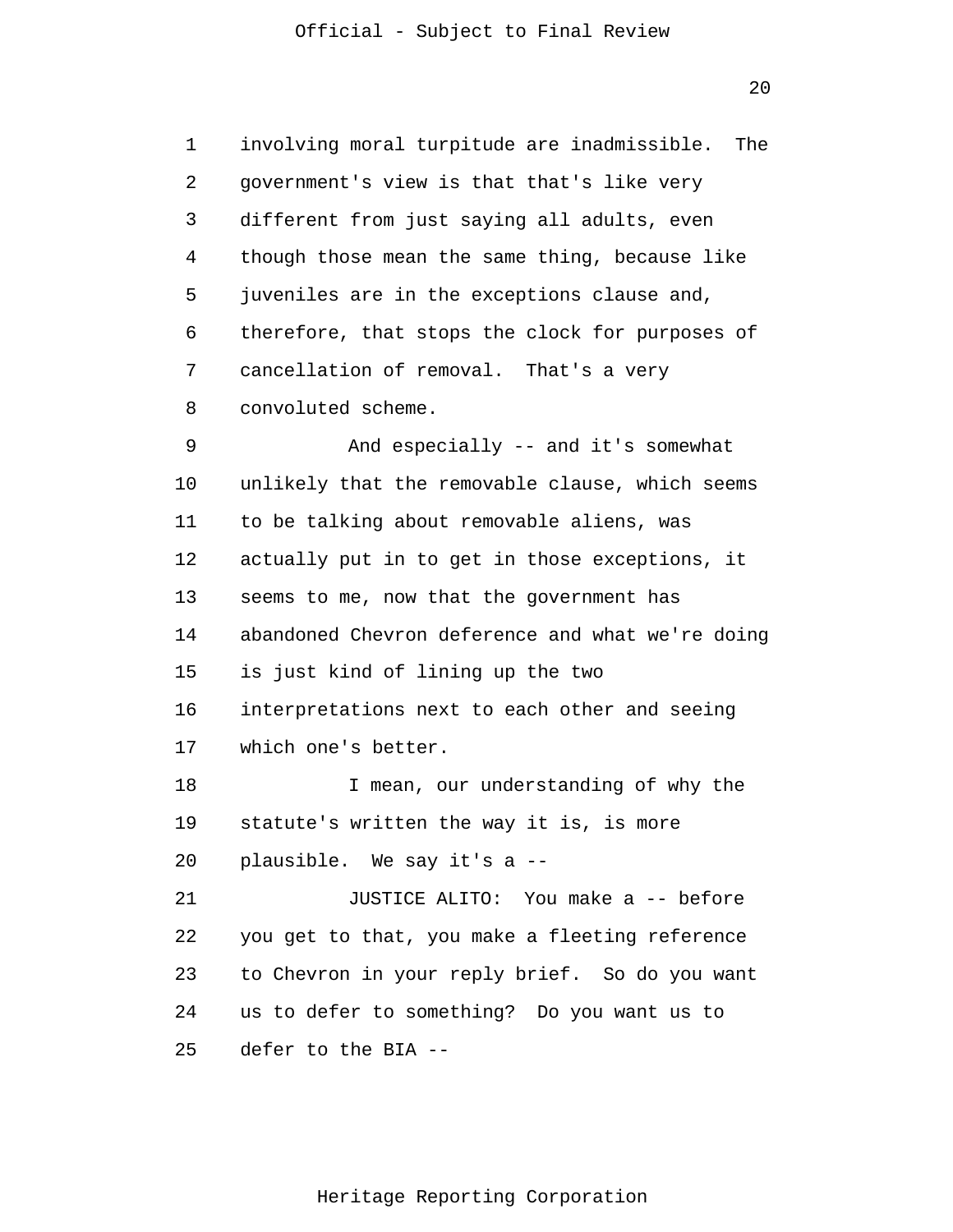1 2 3 4 5 6 7 8 9 10 11 12 13 is doing. 14 15 16 17 18 19 20 21 22 23 24 25  $--$ -- MR. UNIKOWSKY: On the -- JUSTICE ALITO: -- on anything -- MR. UNIKOWSKY: Yes. On -- JUSTICE ALITO: -- or just on the decision that you like? MR. UNIKOWSKY: Just on the decision that we like, Your Honor. (Laughter.) JUSTICE SOTOMAYOR: Well, that's what MR. UNIKOWSKY: So -- JUSTICE SOTOMAYOR: -- the government MR. UNIKOWSKY: Yes. So -- JUSTICE SOTOMAYOR: It likes this decision -- MR. UNIKOWSKY: I have a -- I have a JUSTICE SOTOMAYOR: -- but it doesn't like Garcia. MR. UNIKOWSKY: -- I have a principal reason for that, Your Honor. First of all -- JUSTICE ALITO: I'm sure. (Laughter.) MR. UNIKOWSKY: -- the government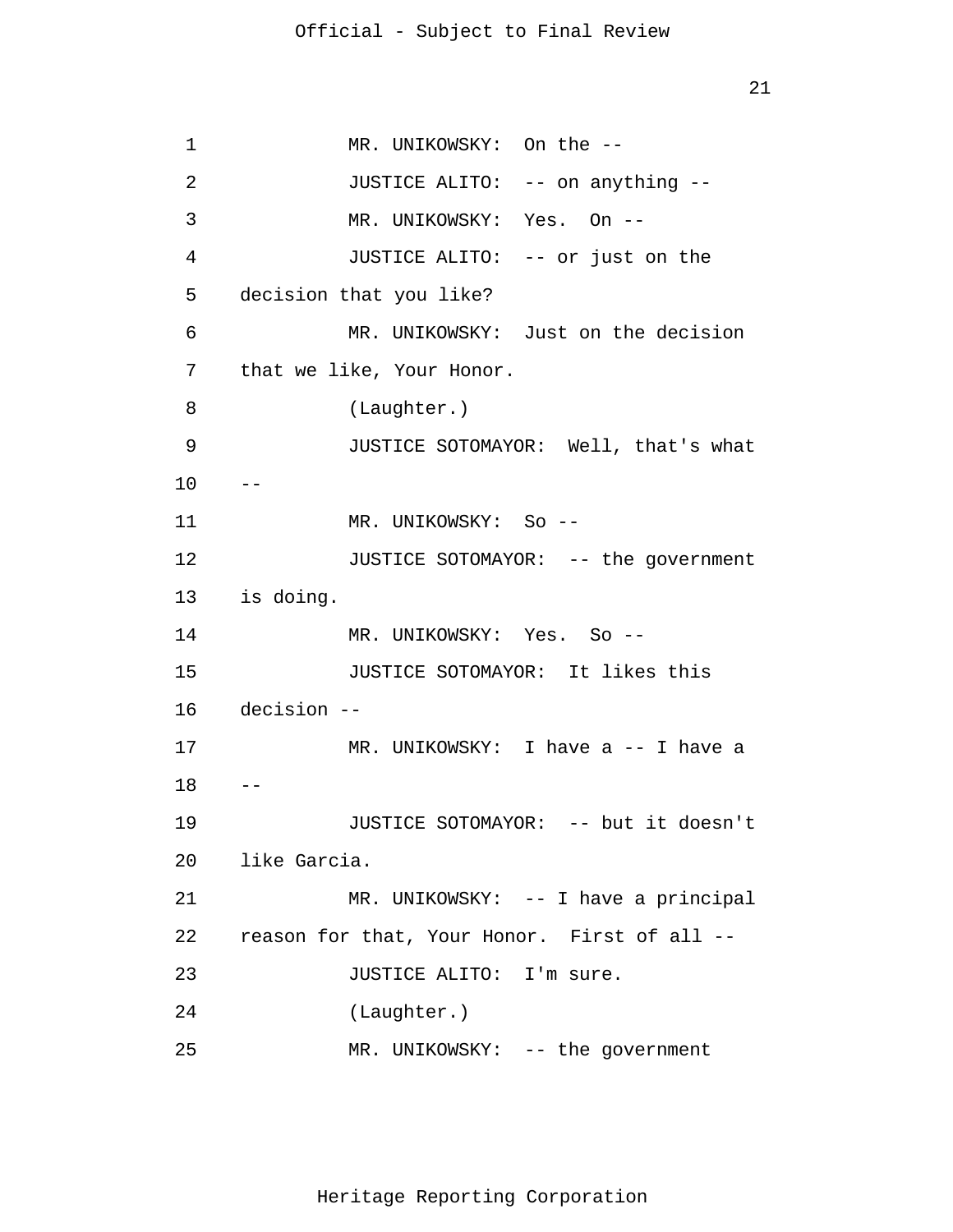22

1  $\overline{2}$ 3 4 5 6 7 8 9 10 11 12 13 14 15 16 17 18 19 20 21 22 23 expressly waives Chevron deference -- JUSTICE ALITO: Uh-huh. MR. UNIKOWSKY: -- on the quest -- on this Jurado case, and so that's -- that's good for us. I mean, it makes it much easier for us that now there's no Chevron deference. And we walk through in our brief that the arguments given in this Jurado case are clearly wrong. So this Court's cases hold that even if a statute's ambiguous, you don't defer to an agency decision that's clearly wrong, which I think is true for this Jurado case. The government doesn't even try to defend it, they bury it in a footnote. JUSTICE GINSBURG: Well, what about the simple, but it has a certain appeal, argument the government is making, this is a very dense statute, that if we ask why would Congress -- why wouldn't Congress want the clock to stop when an alien has committed a qualifying offense showing that he has abused the hospitality of the United States? MR. UNIKOWSKY: Yeah. So I'd like to turn to purpose actually. It might be a good

25 interpretation makes sense and we have very good

time to do that. I think that, actually, our

24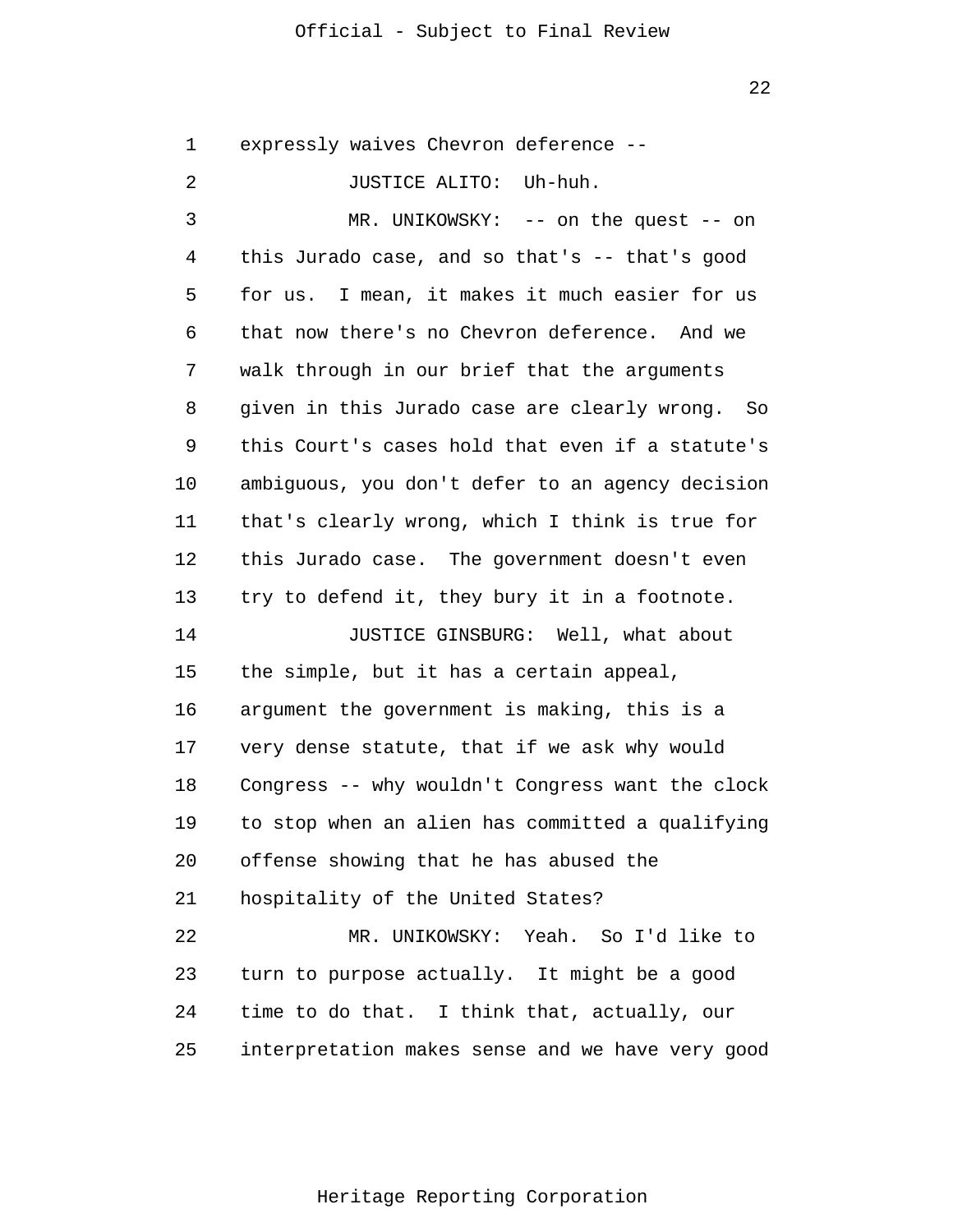23

1  $\overline{2}$ reasons for why Congress would have wanted to do what it did.

3 4 5 6 7 8 9 10 So, first of all, I think it -- it's at least somewhat relevant that Congress made the express decision that he shouldn't be deported for this offense. It's true that he's deportable for other offenses, but Congress has also made the express decision that those other offenses shouldn't foreclose cancellation of removal.

11 12 13 14 15 16 17 18 19 20 So, if both of those things are true, if you have this one offense which Congress didn't even think was serious enough to deport him at all, and then the other offenses which do make him deportable, Congress has decided to leave the door open a crack for cancellation of removal, to me, that sounds like Congress kind of wanted this person to be eligible for discretionary relief. He doesn't have to get it, but at least have the door open.

21 22 23 24 25 Rather than the scheme where, as the government contends, this conviction, which wasn't even serious enough to make him eligible for deportation simpliciter, kind of pops back into relevance and springs over the crimes for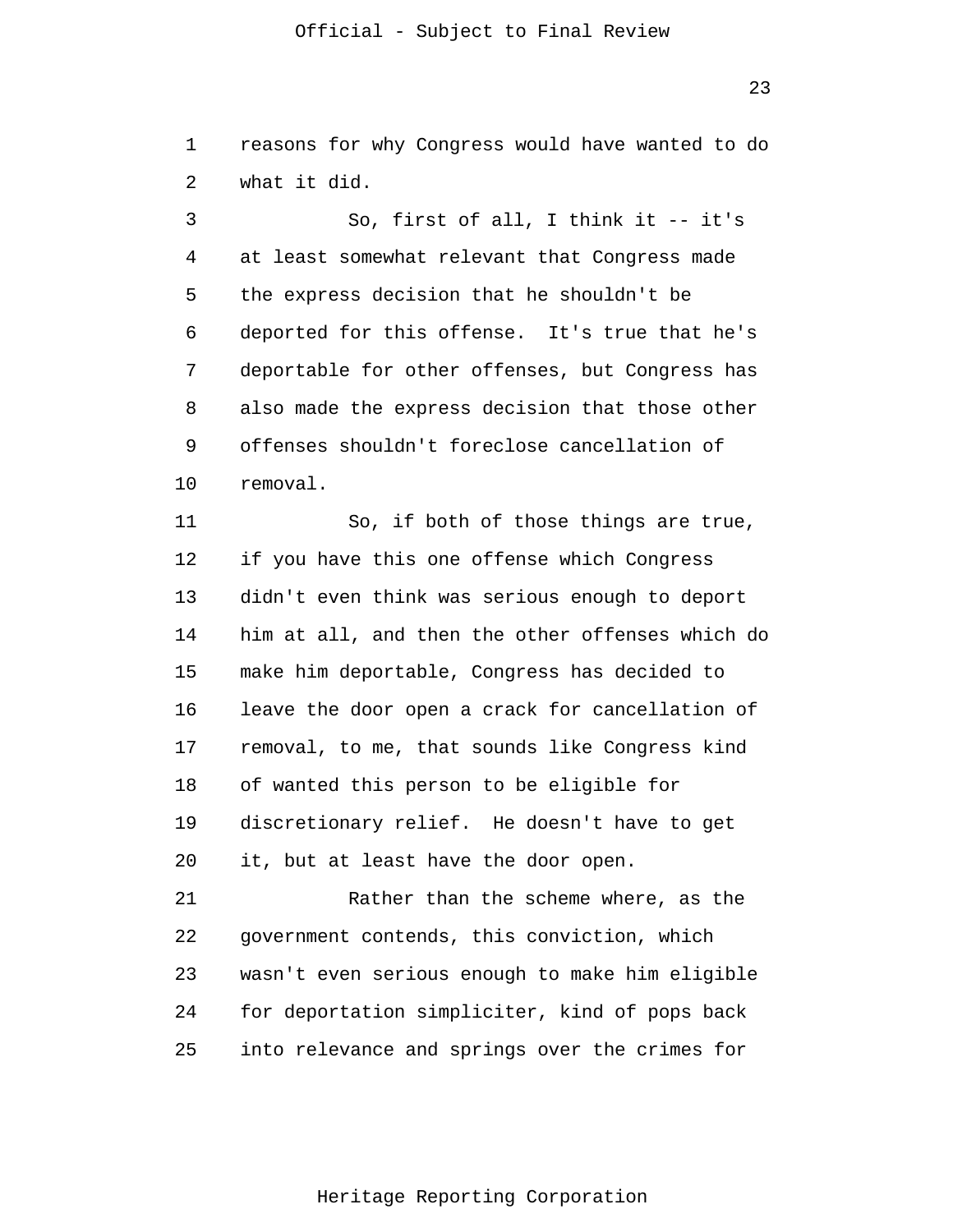24

```
1 
 2 
 3 
 4 
 5 
 6 
 7 
 8 
 9 
10 
11 
12 
13 
14 
15 
16 
17 
18 
19 
20 
21 
22 
23 
24 
25 
      which he is deportable and becomes the basis for 
      saying that he's subject to -- to mandatory
      deportability. 
                And just one other thing about --
                JUSTICE KAVANAUGH: I'm not really 
      understanding that. 
                MR. UNIKOWSKY: Yes. 
                JUSTICE KAVANAUGH: So there's a 
      serious offense that makes you deportable. 
                MR. UNIKOWSKY: Yes. 
                JUSTICE KAVANAUGH: Okay. Now the 
      question is, are you eligible for 
      cancellation --
                MR. UNIKOWSKY: Yes. 
                JUSTICE KAVANAUGH: -- of removal? And 
      in looking at that, any blemish, even if it 
      doesn't rise to the level of something that 
      might have made you deportable, is a problem, 
      Congress suggested, by broadening the list of 
      things that could make you ineligible for 
      cancellation of removal beyond those things that 
      just make you deportable in the first instance. 
                Why isn't that a better way to look at 
      it? 
                MR. UNIKOWSKY: Because it didn't do
```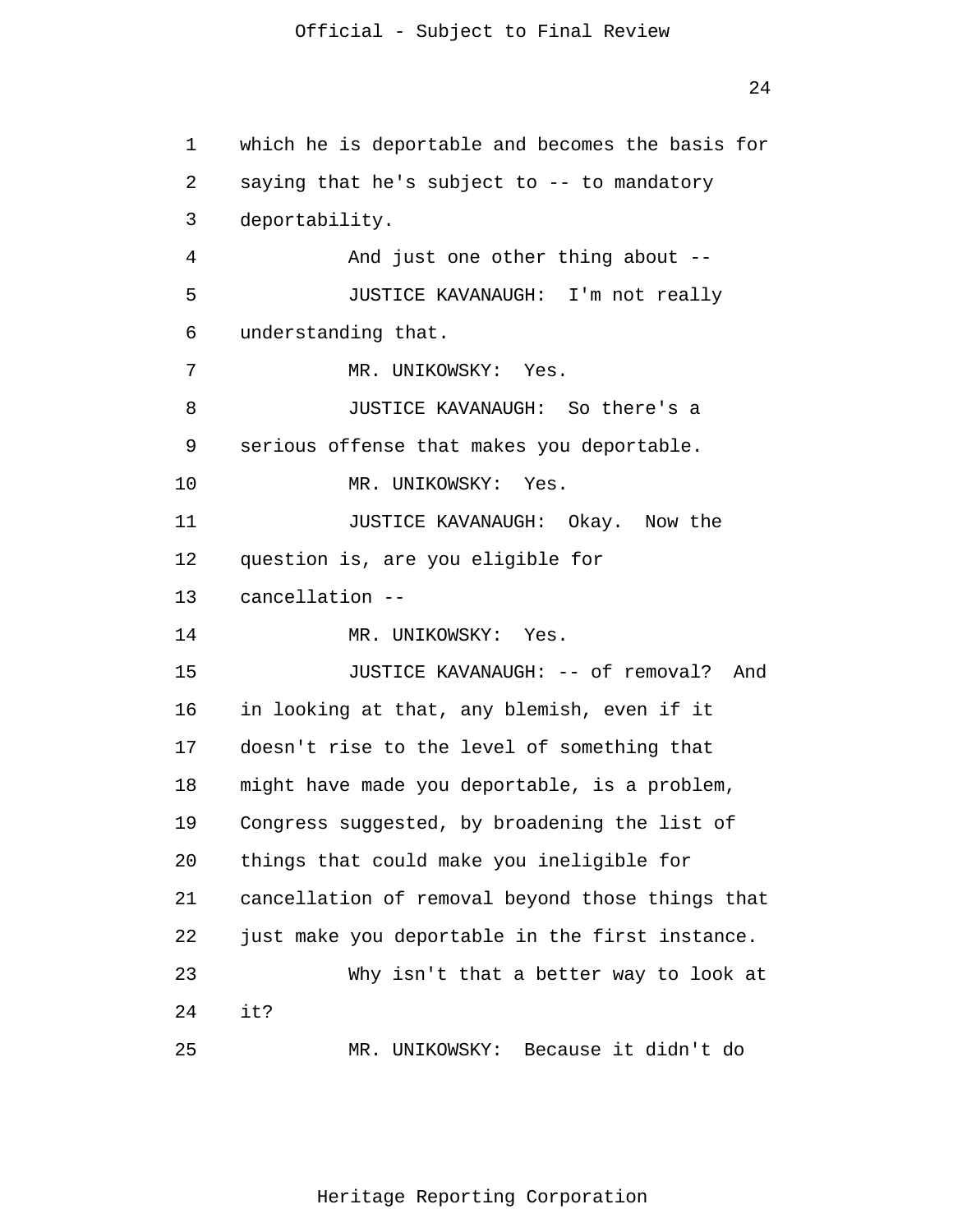25

| 1  | that. The reason that we're all here today is    |
|----|--------------------------------------------------|
| 2  | that the crimes that made him deportable,        |
| 3  | Congress decided that they actually don't        |
| 4  | foreclose eligibility for -- for discretionary   |
| 5  | relief. That's why we're only looking at this    |
| 6  | crime that didn't make him deportable.           |
| 7  | JUSTICE KAVANAUGH: They don't on                 |
| 8  | their own --                                     |
| 9  | MR. UNIKOWSKY: But you don't --                  |
| 10 | JUSTICE KAVANAUGH: -- but if you have            |
| 11 | something else --                                |
| 12 | MR. UNIKOWSKY: No, but the scheme is             |
| 13 | it's not like it's an aggravating characteristic |
| 14 | based on other things. Like, there's -- you      |
| 15 | apply a test and there's certain convictions     |
| 16 | that apply and then you can certainly use the    |
| 17 | same conviction for both in principle. It's not  |
| 18 | like you take one crime and then you look at     |
| 19 | what other crimes he has.                        |
| 20 | And so it just $--$ the $--$ the crimes          |
| 21 | that stop the clock just don't include the       |
| 22 | crimes for which he was found deportable. So     |
| 23 | it -- it's just a little bit strange. Like,      |
| 24 | you'd think that -- so he has this firearms      |
| 25 | conviction and the aggravated assault conviction |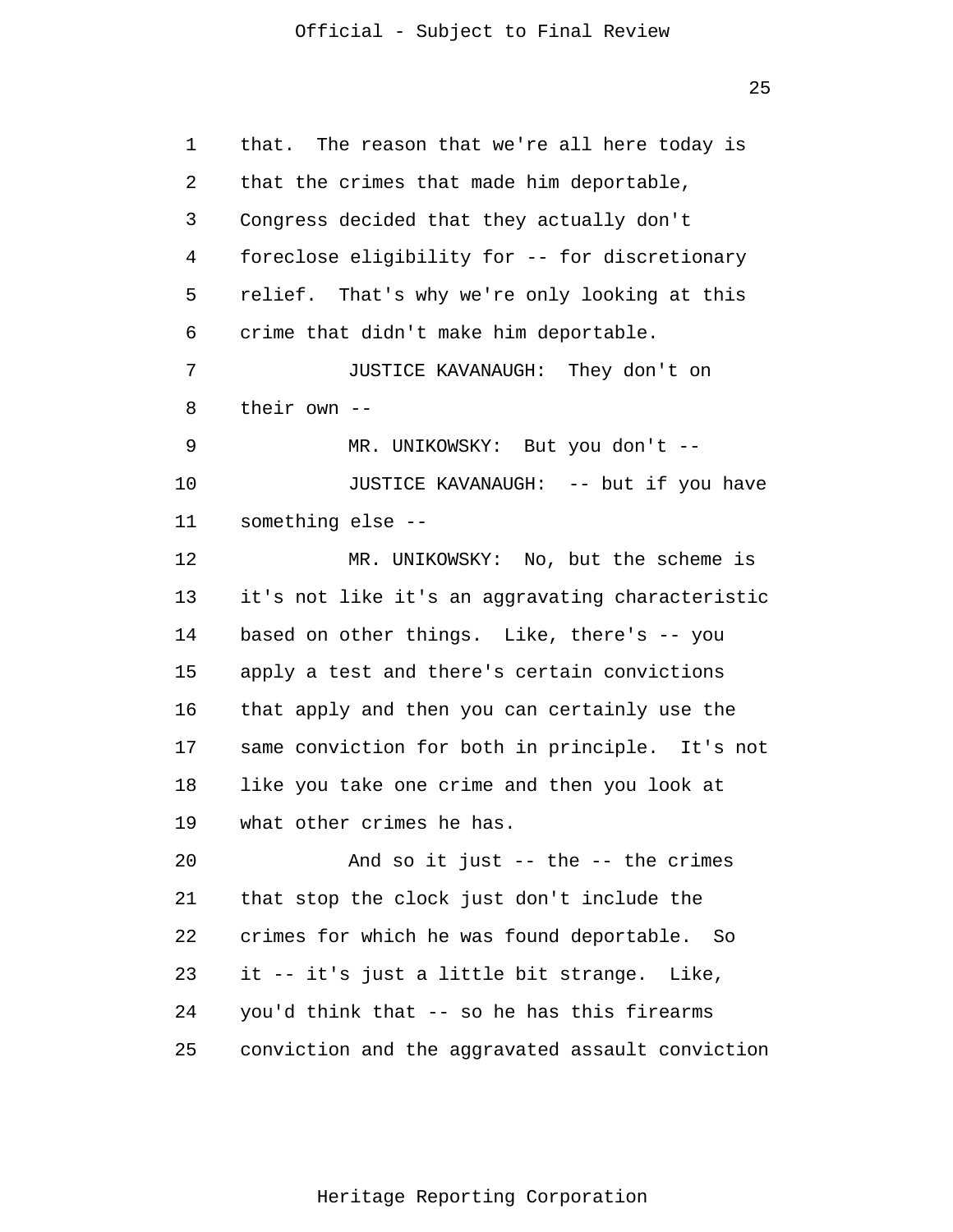1 2 3 4 5 6 7 8 9 10 11 12 13 14 15 16 17 18 19 20 21 22 23 24 25 and you'd think that, you know, either one is worse -- either one's worse than the other or they're the same level of bad from the purposes of the immigration system. But it's hard to imagine why a rational legislator and you decide, okay, for step one, for just removability, we're going to say that the firearms conviction is worse than the aggravated assault conviction, but, at step two, for the same alien in the same case, the sort of rank order of badness is flipped. In step two, it's now the aggravated assault that's enough to foreclose discretionary relief, but not the firearms conviction. That's a pretty common -- JUSTICE KAVANAUGH: Well, it's because the timing -- JUSTICE KAGAN: Mister -- JUSTICE KAVANAUGH: -- it was because of the timing. MR. UNIKOWSKY: No, but that's actually not the case because both those convictions -- it's the same day and the same incident. It's just the firearms conviction just -- because it's not in 1182, so it just --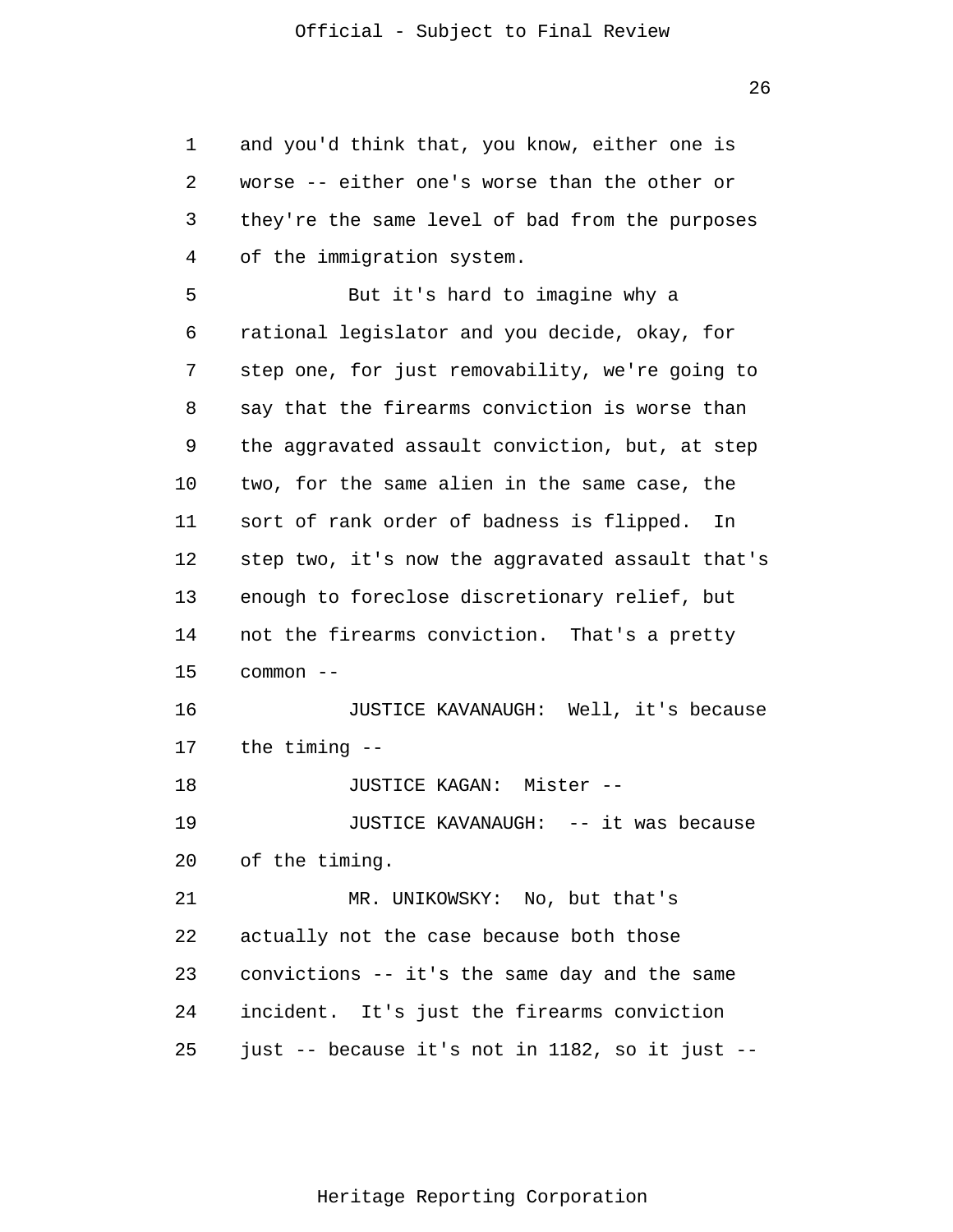27

1 2 3 4 5 6 7 8 9 10 11 12 13 14 15 16 17 18 19 20 21 22 23 24 25 it's not within the class of convictions that stops the clock. JUSTICE KAGAN: Well, why do you think, Mr. Unikowsky, if  $--$  if  $--$  if you're right that this statute is set up to look to the proceeding that's just happened, whether it's the inadmissibility proceeding or the deportability proceeding, why is it that it's - that the statute is written just in terms of the inadmissibility grounds? Like -- MR. UNIKOWSKY: So that --JUSTICE KAGAN: -- well, why wouldn't you have something where the inadmissibility people have admissibility grounds and the deportability people have deportability grounds if there's this basic dichotomy in the statute? MR. UNIKOWSKY: It's a little hard to explain, Your Honor. I mean, that aspect of the statute is something that has puzzled the BIA as well because it -- the first part has only one and then the second part has both. But, I mean, you know, that's -- the BIA has said we have to construe that literally. Congress did this a -- it was very clear that they're asymmetric. The first part is just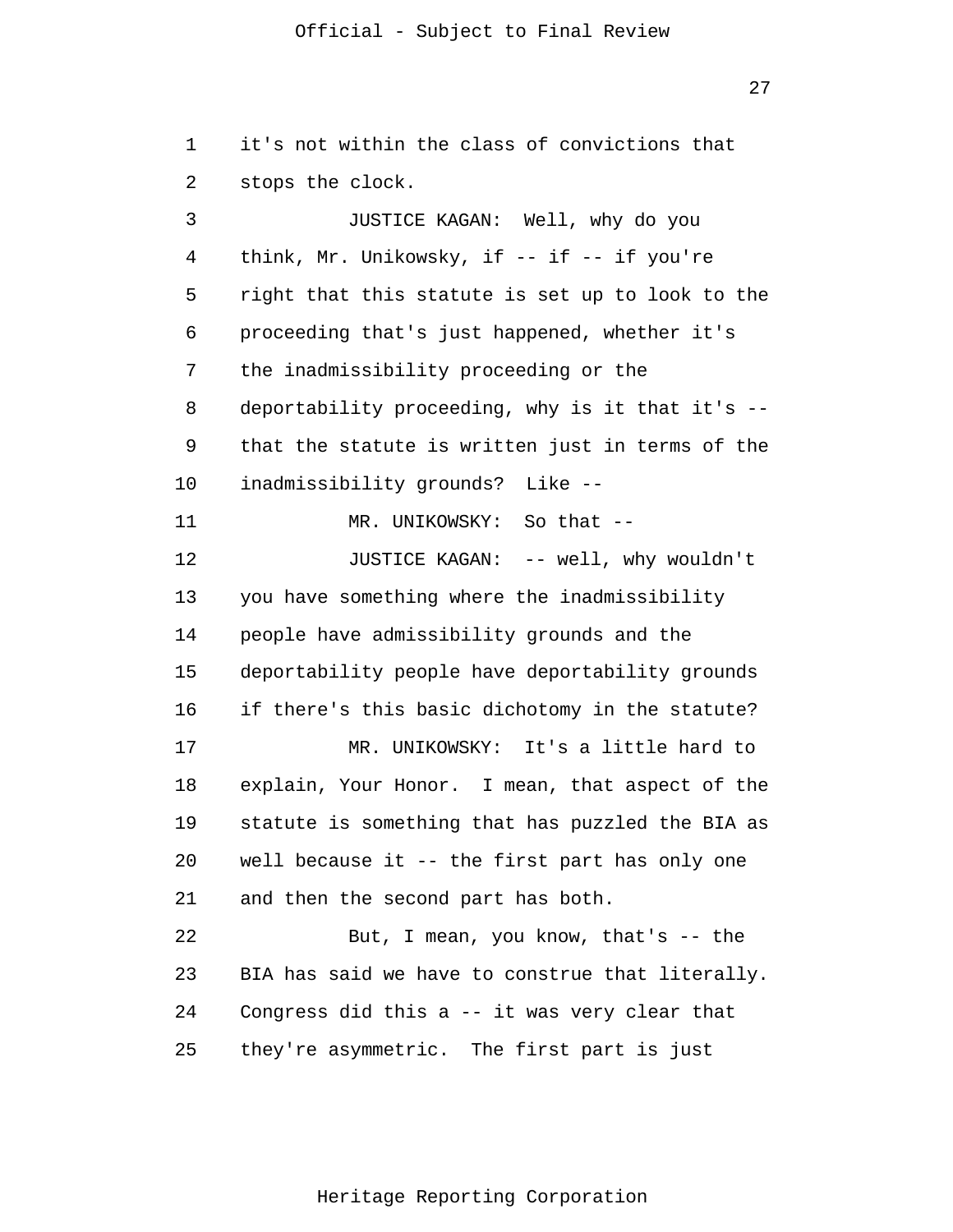1 2 3 4 5 6 7 8 9 10 11 12 13 14 15 16 17 18 19 20 21 22 23 24 25 one-half and the second part is both halves. They could easily have just put in 1182 or 1227 in the first part, and then we wouldn't be here because you -- the firearms conviction would foreclose. JUSTICE KAGAN: I guess my -- my thinking, though, is that it's -- it's a puzzle. It's a puzzle for both sides, but it's a little bit more of a puzzle for you because you emphasize so much the way the statute separates out two different classes of people. MR. UNIKOWSKY: Well, that's true, but, I mean, the  $-$  it's the second  $-$  I mean, the second half of the statute that -- that does that. I mean, I -- it's hard to know what to make of that statement. So there's this BIA decision that holds that firearms convictions like Petitioner's doesn't trigger the stop-time rule. The BIA -- actually, the government in that case said that's crazy; it's just clear that's the purpose. And then the BIA said, no, look, it's not clear exactly how the statute got to be written this way, but Congress required this asymmetry in which the first part, the referred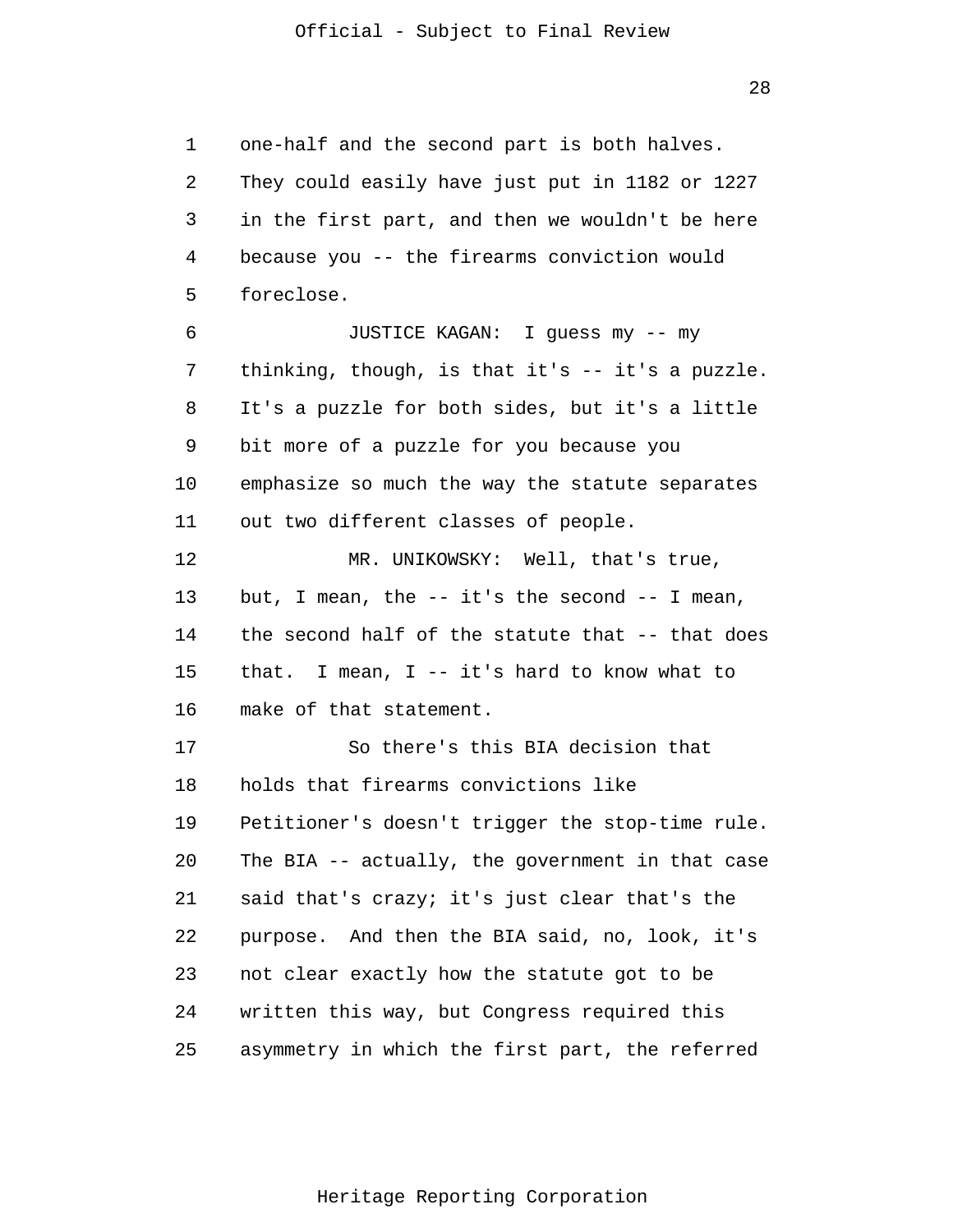1

2

3

4

5

6

7

8

to part, the category of offenses only has some. And Congress evidently decided that only some offenses, and not all, should even be capable of stopping the clock, just like it decided that just aggravated felonies should be capable of foreclosing cancellation, and then, in the second part, it talked -- looked at the effect on the alien.

9 10 11 12 13 14 15 16 17 18 19 I just want to say one more thing about that. I think it makes a certain kind of sense to say that like if you're being deported for a particular crime, then that -- you can't use the time after that crime to be -- for purposes of continuous residence because, in a sense, it's just sort of bureaucratic delay, right? You've committed the crime, and then you're waiting for the conviction, and then you're waiting for the deportation proceeding. But sort of the die is cast when

20 21 22 23 24 25 you've committed the crime. And so there's certain logic to stopping the clock as of the commission of the crime that really doesn't work here, where Congress isn't even capable of deporting you based on this aggravated assault crime. So the delay after the crime has nothing

Heritage Reporting Corporation

29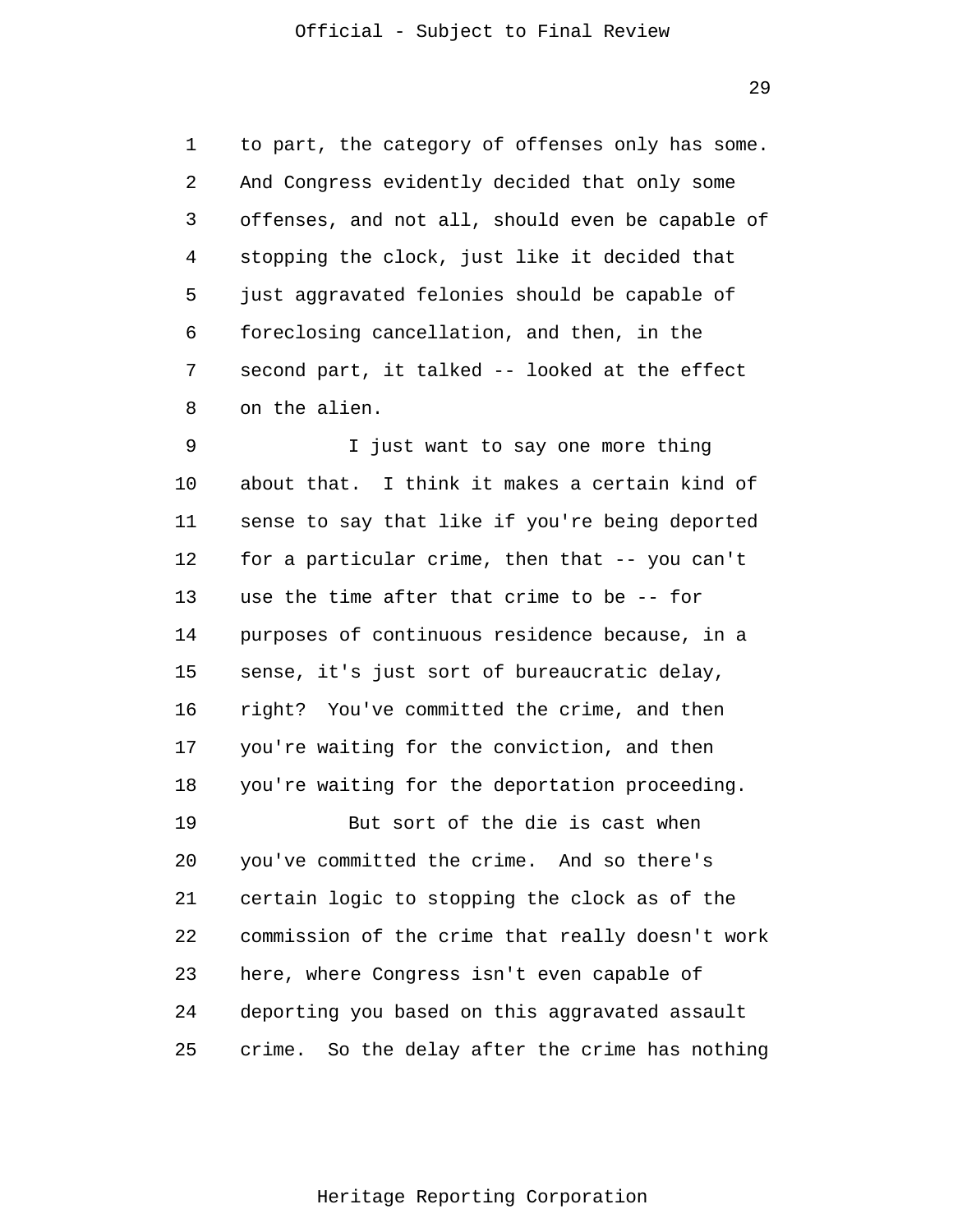30

1  $\overline{2}$ 3 4 5 6 7 8 9 10 11 12 13 14 15 16 17 18 19 20 21 22 23 24 25 to do with bureaucratic delay; it's just exclusively based on the fact that Congress has decided not to deport the person. So it -- JUSTICE SOTOMAYOR: Could you tell me why you didn't rely on Lara-Terrazas? MR. UNIKOWSKY: On what, Your Honor? JUSTICE SOTOMAYOR: Lara-Terrazas. The Capitol Area Immigration Rights Coalition said the BIA read this provision pretty much as your second alternative previously. MR. UNIKOWSKY: Well, I mean, I think that -- so we think the BIA has not decided the -- on the second question, so the -- Jurado clearly is inconsistent with our -- our -- our first -- JUSTICE SOTOMAYOR: No, but Lara-Terrazas appears to have held exactly as you wanted. MR. UNIKOWSKY: I -- I -- I don't think that's a published decision that specifically resolved the question. JUSTICE SOTOMAYOR: Well, maybe not specifically, but the government's relying on unpublished opinions too. MR. UNIKOWSKY: Yeah, I mean, we -- we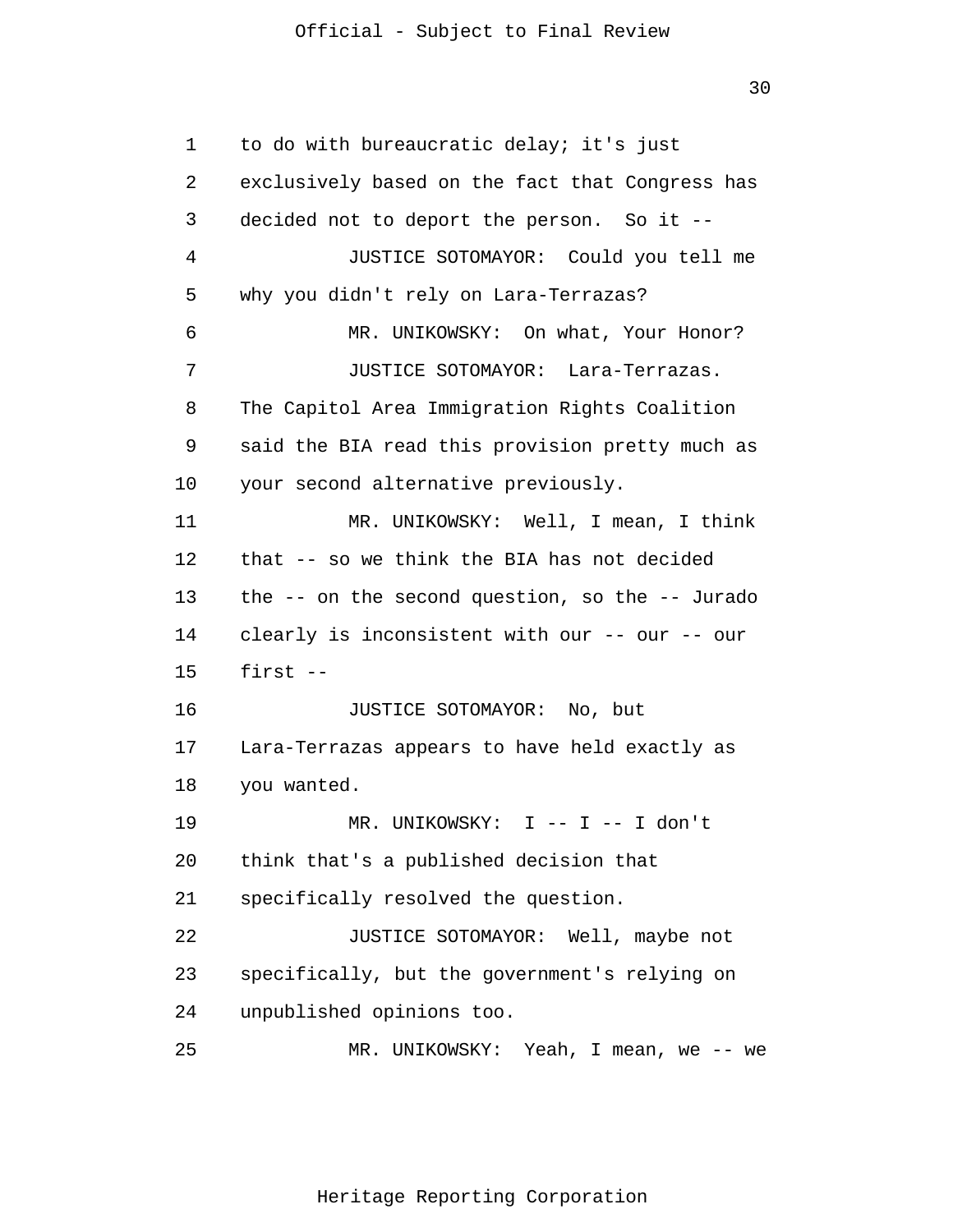31

1 2 3 4 5 6 7 8 9 10 11 12 13 14 15 16 17 18 19 20 21 22 23 24 25 -- I mean, there's a published decision -- I mean, obviously, in this case, there's an unpublished decision rejecting my -- my client's claim. So I, you know -- and Jurado is the primary published decision that -- that's on point. We acknowledge that it's inconsistent with our reading, but we said it just shouldn't be deferred to because it's irrational. The government agrees with that. And so that obviously makes this case easier for Petitioner. I will say that if the Court concludes the statute is ambiguous but nonetheless construes it our way, then, under the Brand X case, the BIA would be capable of reaching the contrary conclusion and the Court would be able to defer to that if it holds that the agency's reasoning is -- is reasonable. That's what the Brand X case holds. But, you know, of course, if the Court holds that it's unambiguous, then the agency wouldn't be capable of doing that. But, on the record currently before the Court, when there's no Chevron -- no precedential decision that the government is even willing to defer to or is willing to -- to defend and rely on, it's just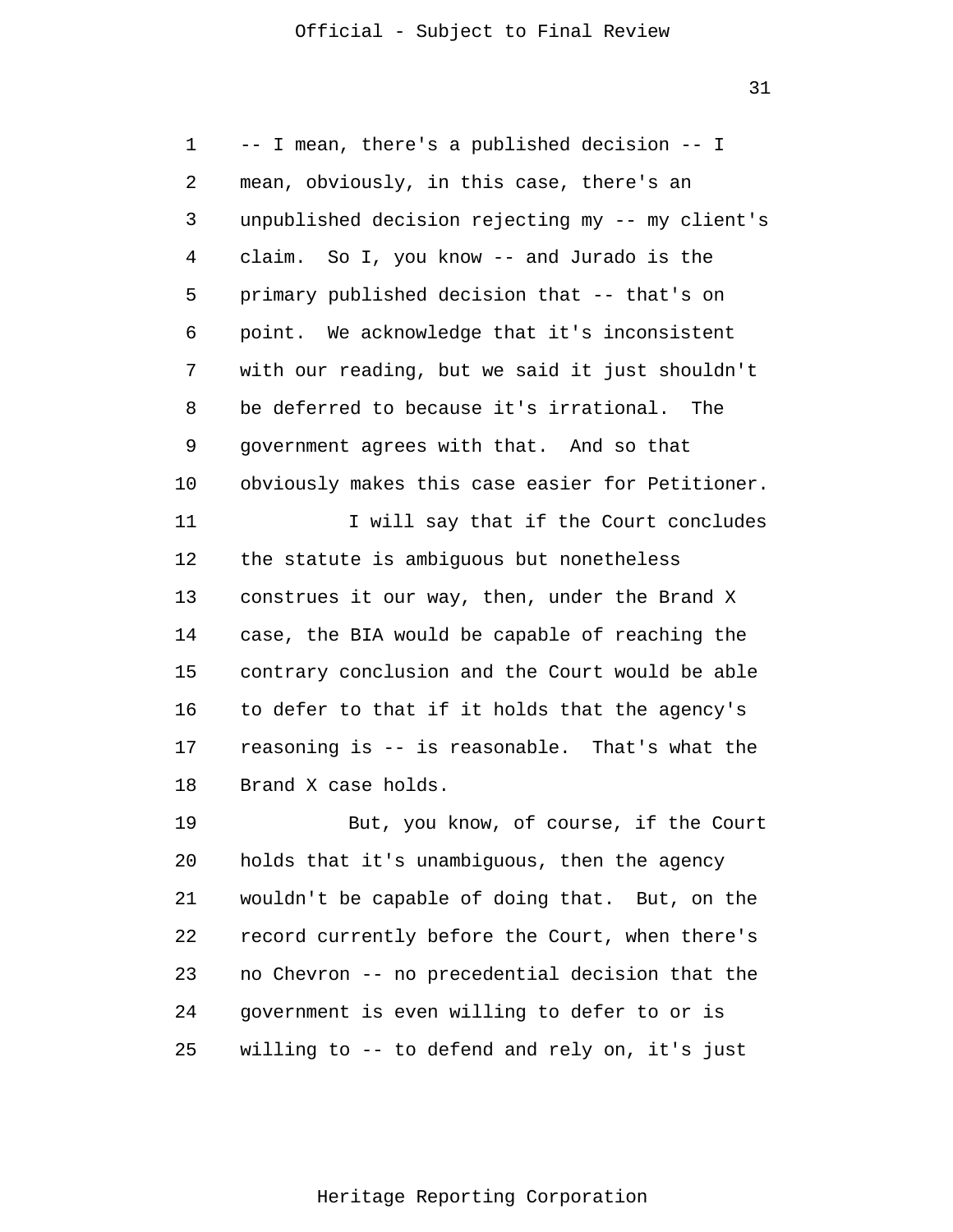1 2 3 4 5 6 7 8 9 10 11 12 13 14 15 16 17 18 19 20 21 22 23 24 25 like a criminal statute or any other statute where there's no layer of deference to the agency, the Court should just decide what it thinks it means in the first instance. JUSTICE KAVANAUGH: What do you do with the government's argument that it would have been very easy for Congress to write the statute to link the stop-time offense to the offense charged in the removal proceeding? MR. UNIKOWSKY: I mean, I think the statute could have been clearer both ways. I mean, just looking at this good moral character provision, which is something we talk about in our brief, it's like a model of -- of draftsmanship and how clearly it could have been written our way. I mean, that statute says that if you have committed a crime during the continuous residence period, that puts you into the classes of persons described in 1182, then the clock -- then you can't be eligible for cancellation, whether inadmissible or not. So that's like the clearest conceivable way of saying that if you're in the category of 11 -- of people under 1182, which the government says Petitioner is, regardless of

32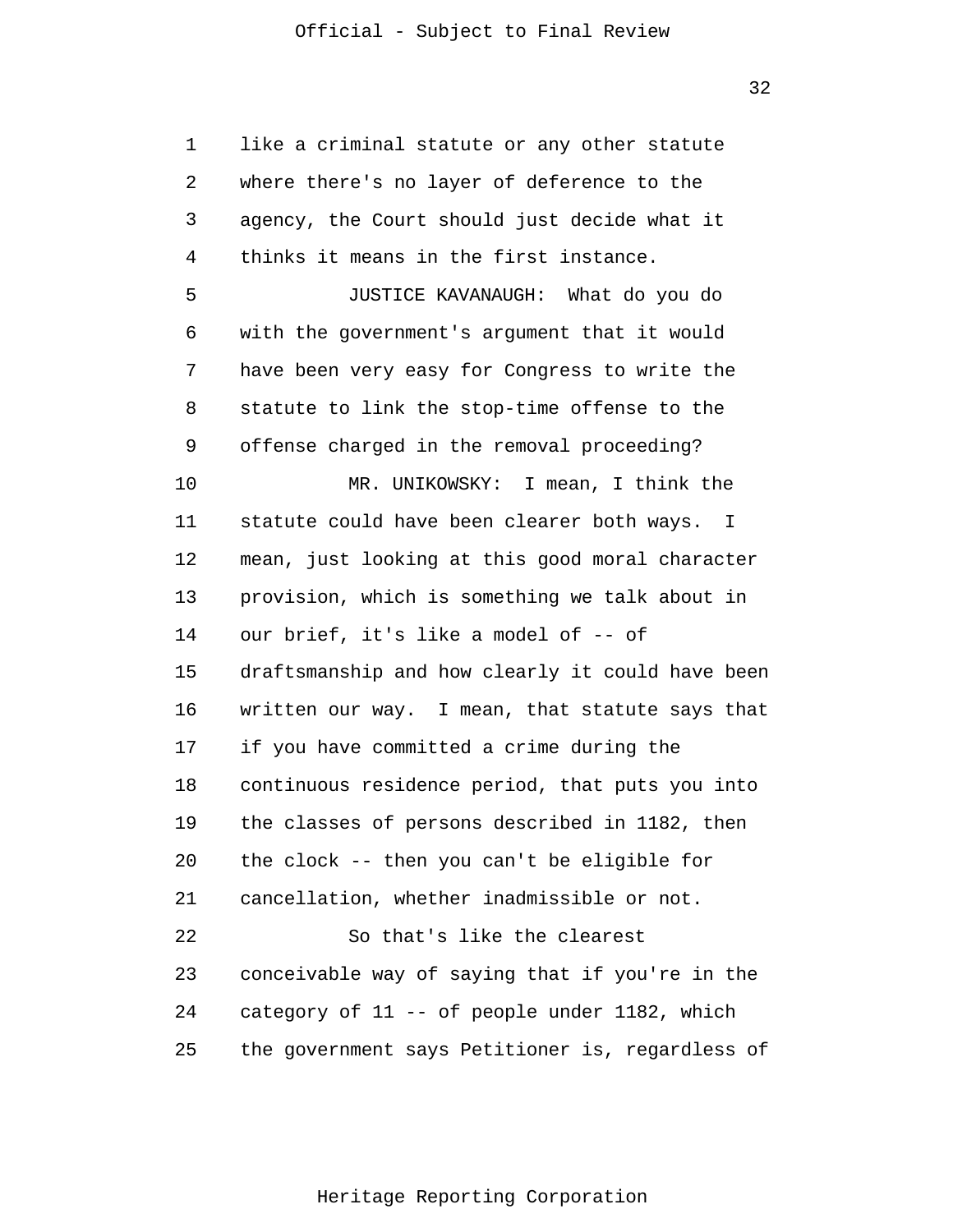33

1 whether you're charged with inadmissibility,

2 you're not eligible.

3 4 5 6 7 8 9 10 11 12 13 So Congress said that was a requirement only for non-LPRs to seek cancellation of removal and not LPRs. And this isn't just a matter of differently worded statutes. It's as differently worded as they could conceivably be. You have, like -- for non-LPRs, it says in the classes of persons in 1182, whether inadmissible or not, and then, for the stop-time rule, which also applies to LPRs, it requires that it renders the alien admissible.

14 15 16 17 18 19 20 21 So, just to answer your question, I mean, yeah, certainly, you could have written it much more clearly our way, and, of course, we wish it was, but it seems to me that when -- you know, when there's just a crystal-clear statute that would have accomplished exactly what the government wants, which Congress applied only to non-LPRs and not LPRs --

22 23 24 JUSTICE ALITO: Why would the -- why would the good time rule clearly resolve this - never mind.

25 CHIEF JUSTICE ROBERTS: Finish.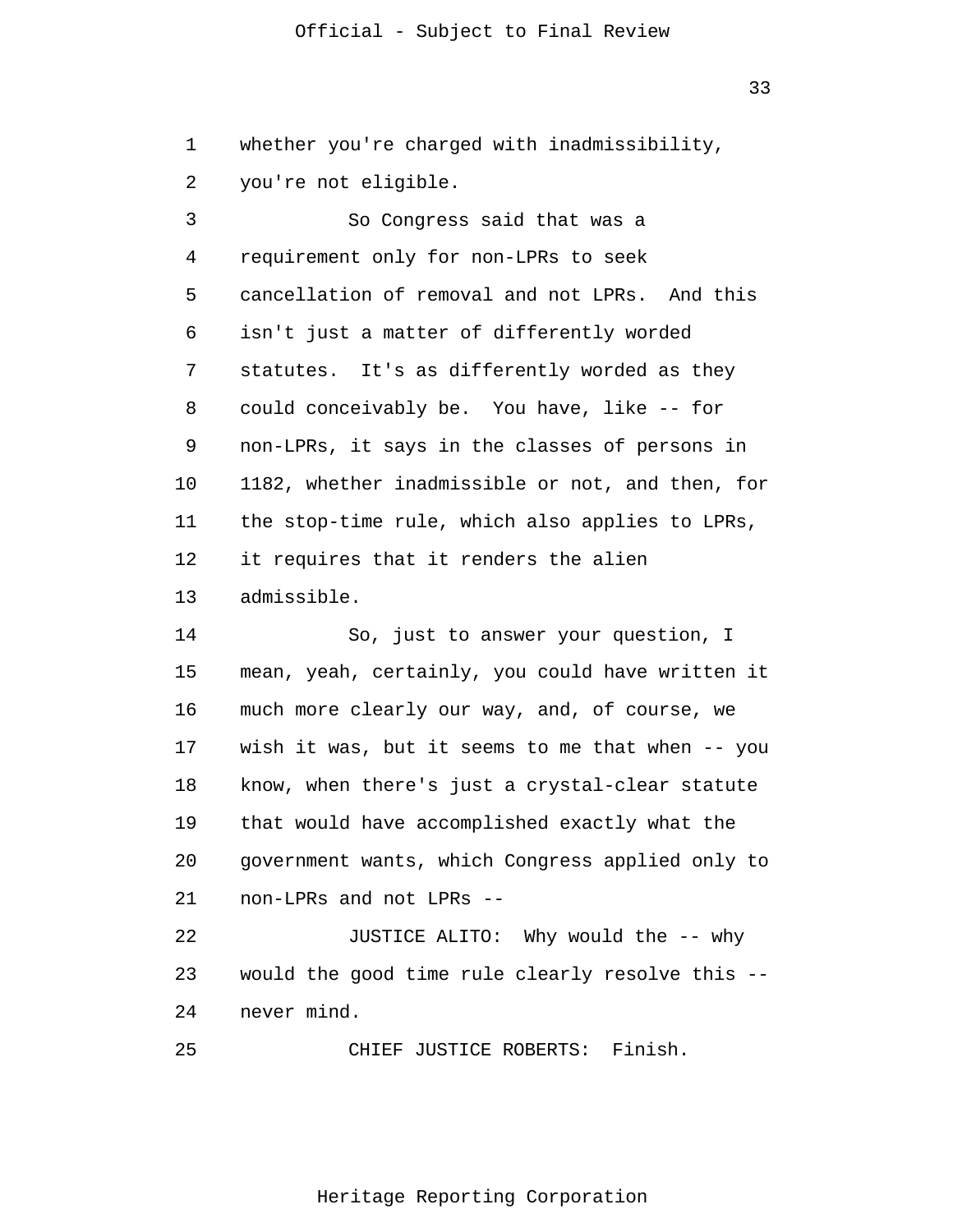| 1  | JUSTICE ALITO: Oh, why would it                     |  |
|----|-----------------------------------------------------|--|
| 2  | clearly resolve this -- this question? It           |  |
| 3  | doesn't say whether seeking admission or not.       |  |
| 4  | It says whether inadmissible or not.                |  |
| 5  | MR. UNIKOWSKY: Yeah, so it doesn't                  |  |
| 6  | matter -- so we don't think Petitioner is           |  |
| 7  | inadmissible. But it applies to the alien           |  |
| 8  | whether inadmissible or not, as long as he's in     |  |
| 9  | the classes of people in 1182, which he clearly     |  |
| 10 | is.                                                 |  |
| 11 | CHIEF JUSTICE ROBERTS: Thank you,                   |  |
| 12 | counsel.                                            |  |
| 13 | Mr. Liu.                                            |  |
| 14 | ORAL ARGUMENT OF FREDERICK LIU                      |  |
| 15 | ON BEHALF OF THE RESPONDENT                         |  |
| 16 | MR. LIU: Mr. Chief Justice, and may                 |  |
| 17 | it please the Court:                                |  |
| 18 | The statutory text alone is enough to               |  |
| 19 | resolve this case. The question is whether          |  |
| 20 | Petitioner has committed an offense that renders    |  |
| 21 | him inadmissible under Section 1182(a)(2).          |  |
| 22 | To find the answer, we look to the                  |  |
| 23 | text of Section $1182(a)(2)$ , and it says that any |  |
| 24 | alien who is convicted of a crime involving         |  |
| 25 | moral turpitude is inadmissible. There's no         |  |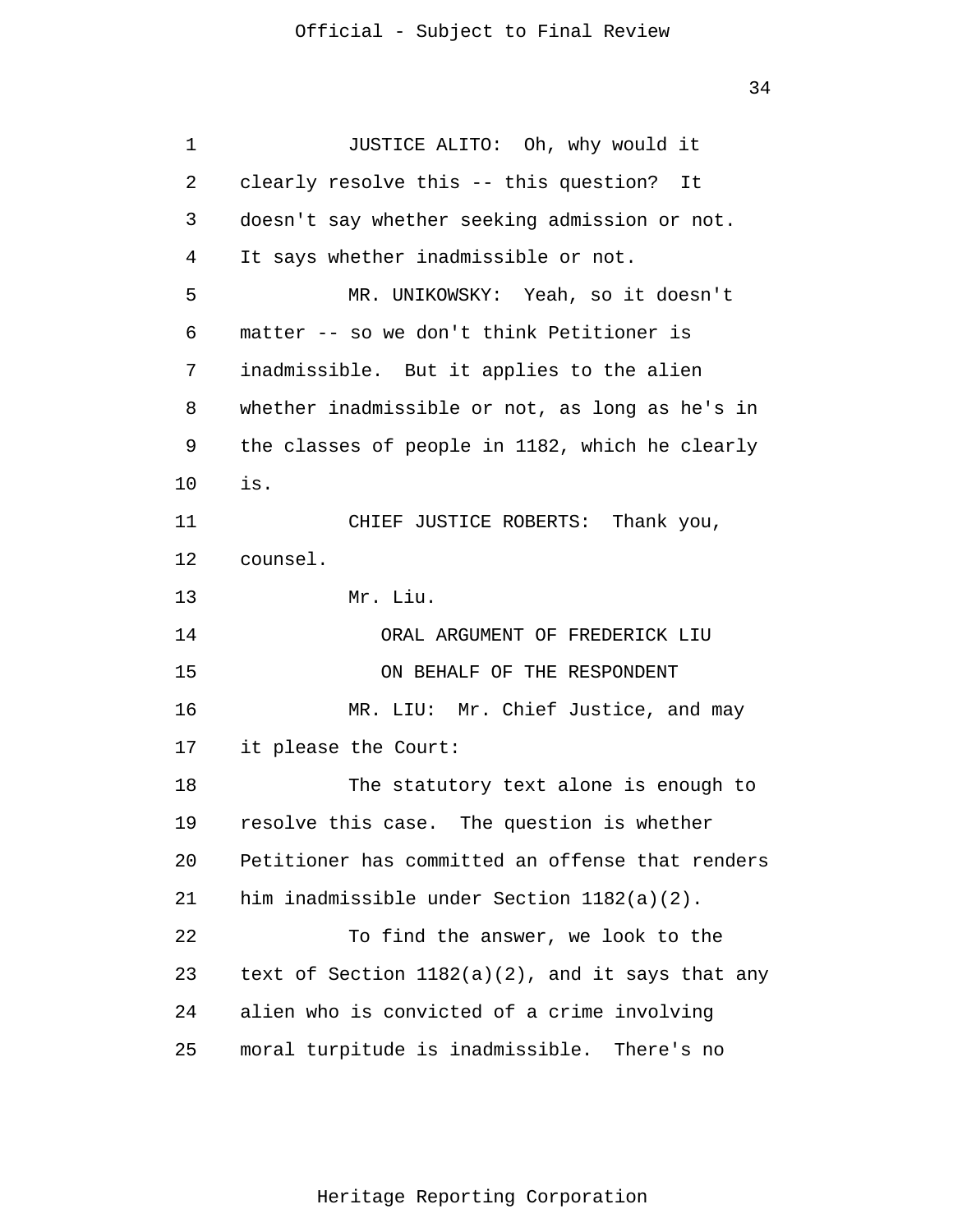1 2 3 4 5 6 dispute in this case that Petitioner has -- has been convicted of a crime involving moral turpitude. Therefore, he has been -- he has committed an offense that renders him inadmissible under Section 1182(a)(2), and that should be the end of the matter.

7 8 9 10 11 12 13 14 15 Now Petitioner says there's an added requirement in the statute, that requirement being that he must be seeking admission. But that requirement can't be found in the text of Section 1182(a)(2). It can't be found in the text of the stop-time rule itself. Rather, the stop-time rule ties the operation of the rule to an alien's status as inadmissible, independent of whether he is seeking admission or not.

16 17 18 19 20 21 22 23 24 25 And in that respect, the stop-time rule operates in the same way as many other provisions of the INA. My friend described some of those provisions as obscure, but I think they're anything but. For example, we cite a number of them on pages 17 to 19 of our brief. One of them is 8 U.S.C. Section 1255(a). This was a major part of the Immigration Reform and Control Act of 1986; 1.7 million aliens applied for relief under this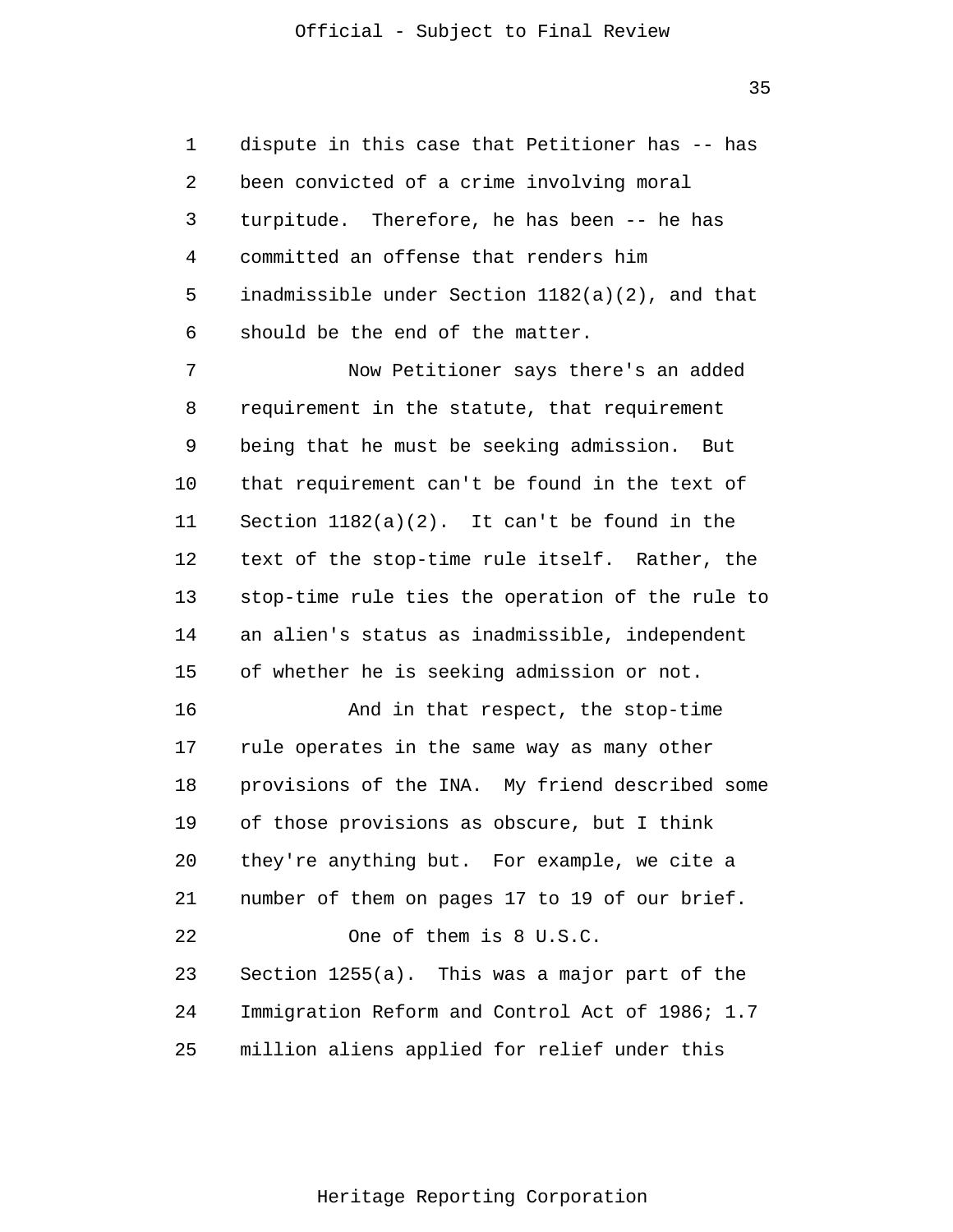1 2 3 4 5 6 7 8 9 10 11 12 13 14 15 16 17 18 19 20 21 22 23 24 25 section. And what that section says is that those aliens would be ineligible for relief if they had the status of being inadmissible. And that's so even if those aliens were already admitted and not seeking admission. Moreover, that same section says, if, after being granted amnesty under that provision, those aliens then committed an act that made them inadmissible, that amnesty status would -- would have been terminated. So it works just like the stop-time rule in this case and, indeed, mirrors the operation of that rule. Another example is Section 1160. That's another major part of that same Act. That said that -- that gave special temporary resident status to a certain group of agricultural workers; 1.3 million agricultural workers applied for relief under that section. It operates the same way. Even if those aliens had already been admitted and were not seeking admission, inadmissibility as a status was a cry -- was a criterion for their eligibility for that status. CHIEF JUSTICE ROBERTS: Well, your - your friend on the other side, of course, cites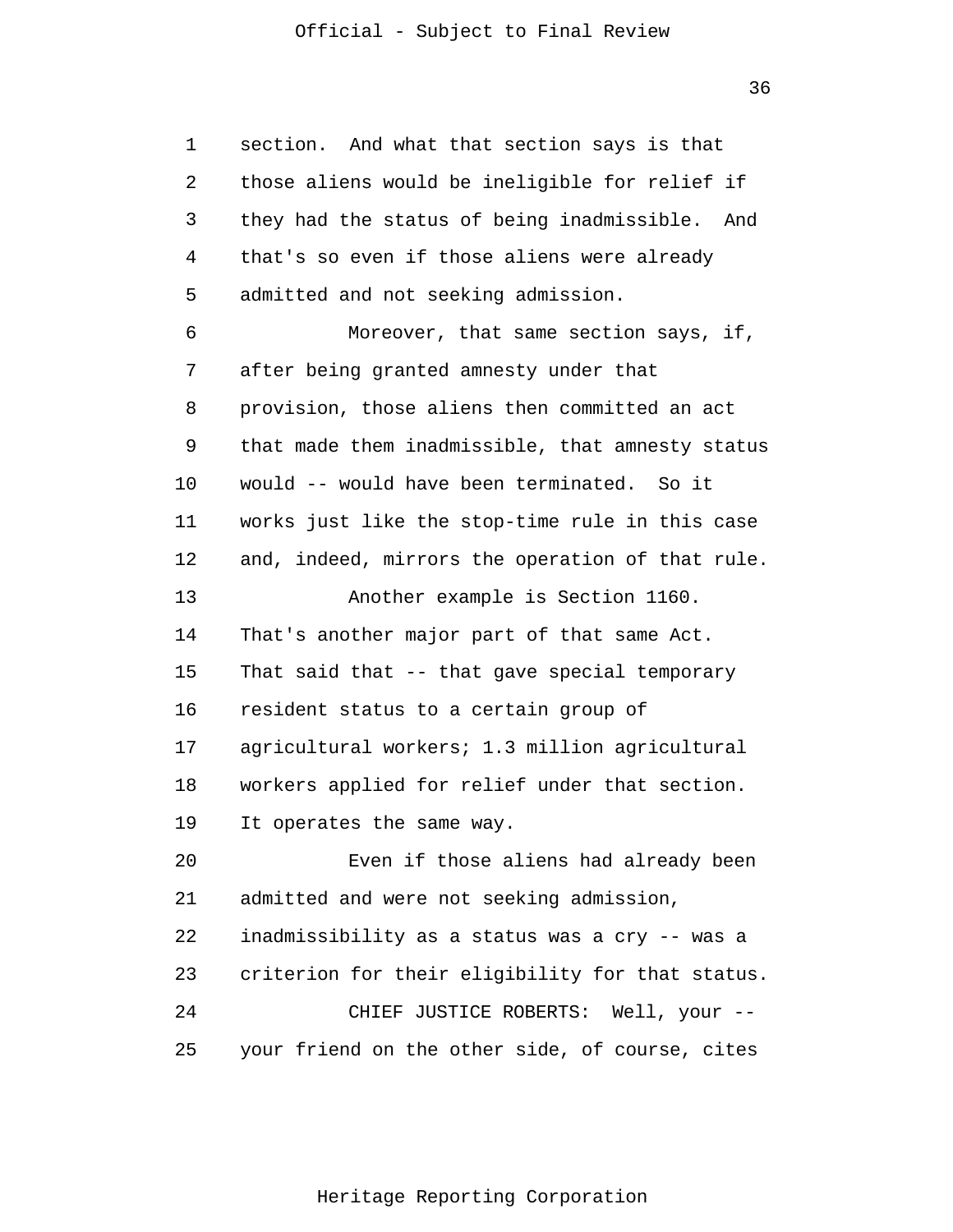37

1 2 3 4 5 6 7 8 9 10 11 12 13 14 15 16 17 18 19 20 21 22 23 24 25 statutes that are to the opposite effect in terms of how the term is used. So it strikes me that this business about this is how they use it in other places, it's almost a wash. MR. LIU: I don't think so, Mr. Chief Justice. In our view, the word "inadmissible" means the same thing throughout the INA. Every time the word "inadmissible" appears, it is referring to an alien's status under Section 1182(a)(2). What the stat -- what the statute does in other provisions is tie different consequences to that status. So my friend mentions the judicial review provision in Section 1252(a)(2)(C). What that provision says is, if an alien's status is inadmissible, has the consequence of leading to a decision about his removal, then there's no judicial review in the courts of appeals. So, in other words, that -- that statute does exactly what the stop-time rule doesn't. It refers specifically to the decision to remove and -- and -- and ties the operation of the rule to that.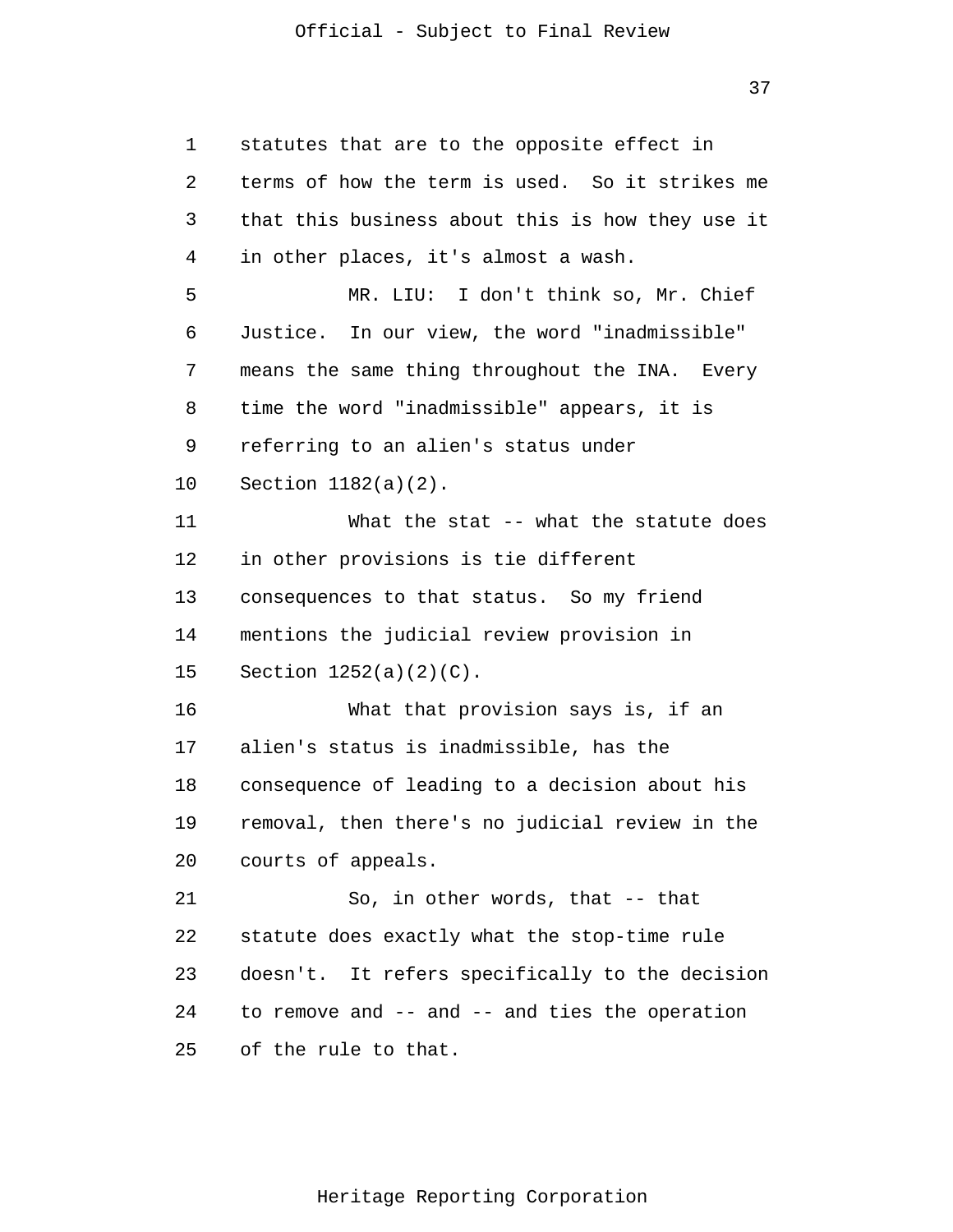| 1  | Same with the mandatory detention                |
|----|--------------------------------------------------|
| 2  | provision. This is 8 U.S.C. Section 1226(a) and  |
| 3  | (c). There's an explicit reference there to the  |
| 4  | decision whether the alien is to be removed.     |
| 5  | And what the statute says is, if the alien's     |
| 6  | status as inadmissible would result in that      |
| 7  | particular consequence, then that alien can be   |
| 8  | detained on a mandatory basis.                   |
| 9  | JUSTICE BREYER: All right. But, look             |
| 10 | -- look, the -- the main argument as I           |
| 11 | understand it -- and this statute is as obscure  |
| 12 | as any I've seen. All right. Look, let's read    |
| 13 | it.                                              |
| 14 | When the alien has committed an                  |
| 15 | offense referred to in Section $1182(a)(2)$ of   |
| 16 | this title, so we go look and see. Has he        |
| 17 | committed an offense referred to? Yes.           |
| 18 | Now then what? An offense that, $A$ --           |
| 19 | I put in the A -- renders the alien inadmissible |
| 20 | or, B, removable under 1227(a). Now, if you're   |
| 21 | right, there was no need for that clause, the    |
| 22 | second clause, because the first thing you do is |
| 23 | look to 1182.                                    |
| 24 | 1182, if his offense isn't there,                |
| 25 | forget it. It doesn't apply at all. And if his   |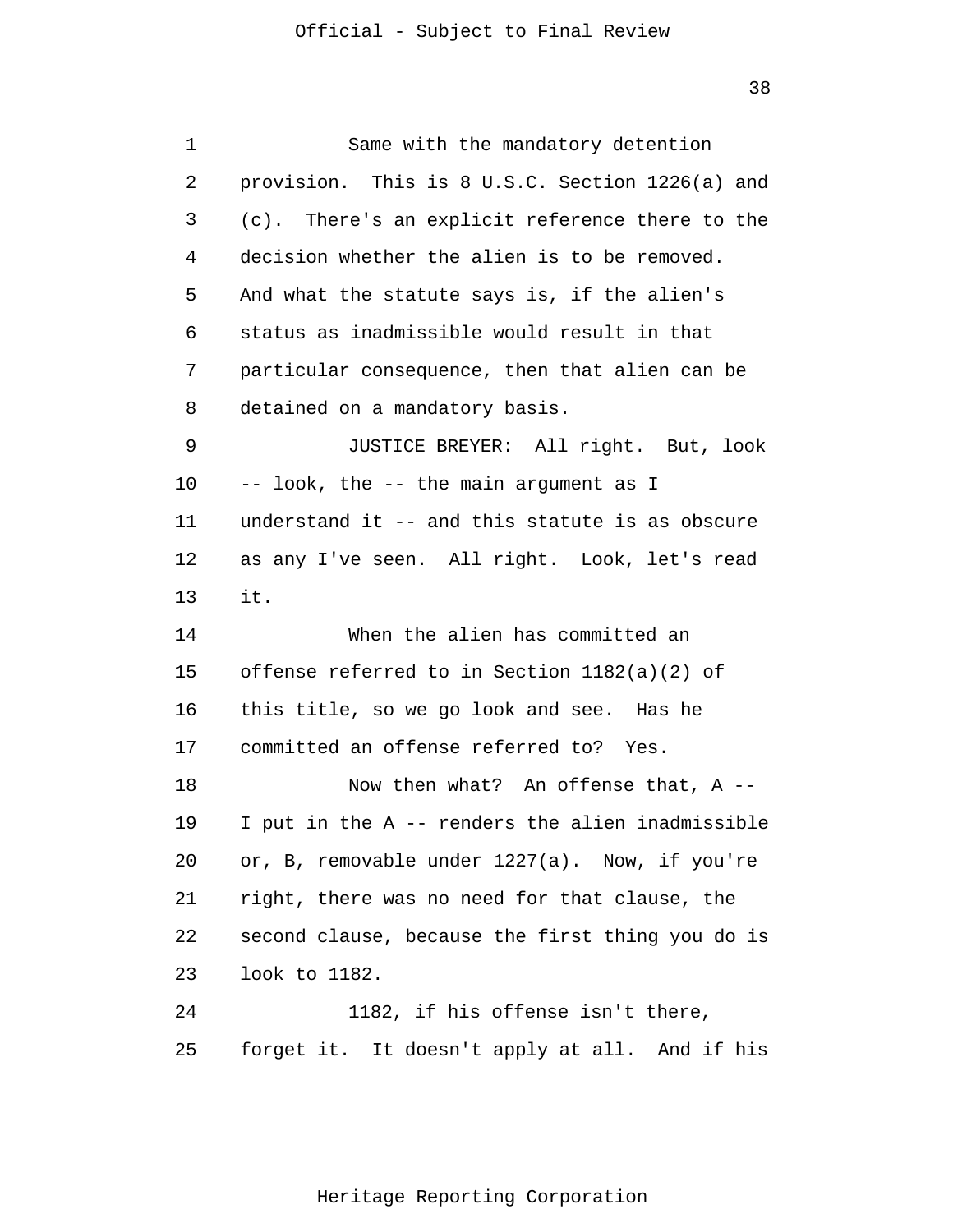1  $\overline{2}$ 3 4 5 6 7 8 9 10 11 12 13 14 15 16 17 18 19 20 21 22 23 24 25 offense is there, well, under your view, remove him. That's the end of it. So what in heaven's name is removable from the U.S. under 1227(a) doing there? Now he has an answer to that question. He says, I'll tell you what, the history of immigration law is that we treat differently applications for admission, even people we found in the United States, by the way, who never applied for admission, okay? Those are the inadmissible ones. And those are the ones that what I called A applies to. And now what B applies to is everybody else. They were properly admitted, yes, yes, and then they committed a crime deportable under. Now he happens to fall, his client, within what seems to me is a tremendous fluke, that is, somebody who actually did something that is listed in 82(a) and yet, at least in his view, is not listed in 1227. I didn't know there was such a person. But, lo and behold, he comes up with this exceptions clause, et cetera, and says his client is there. Okay. Now what do you say to that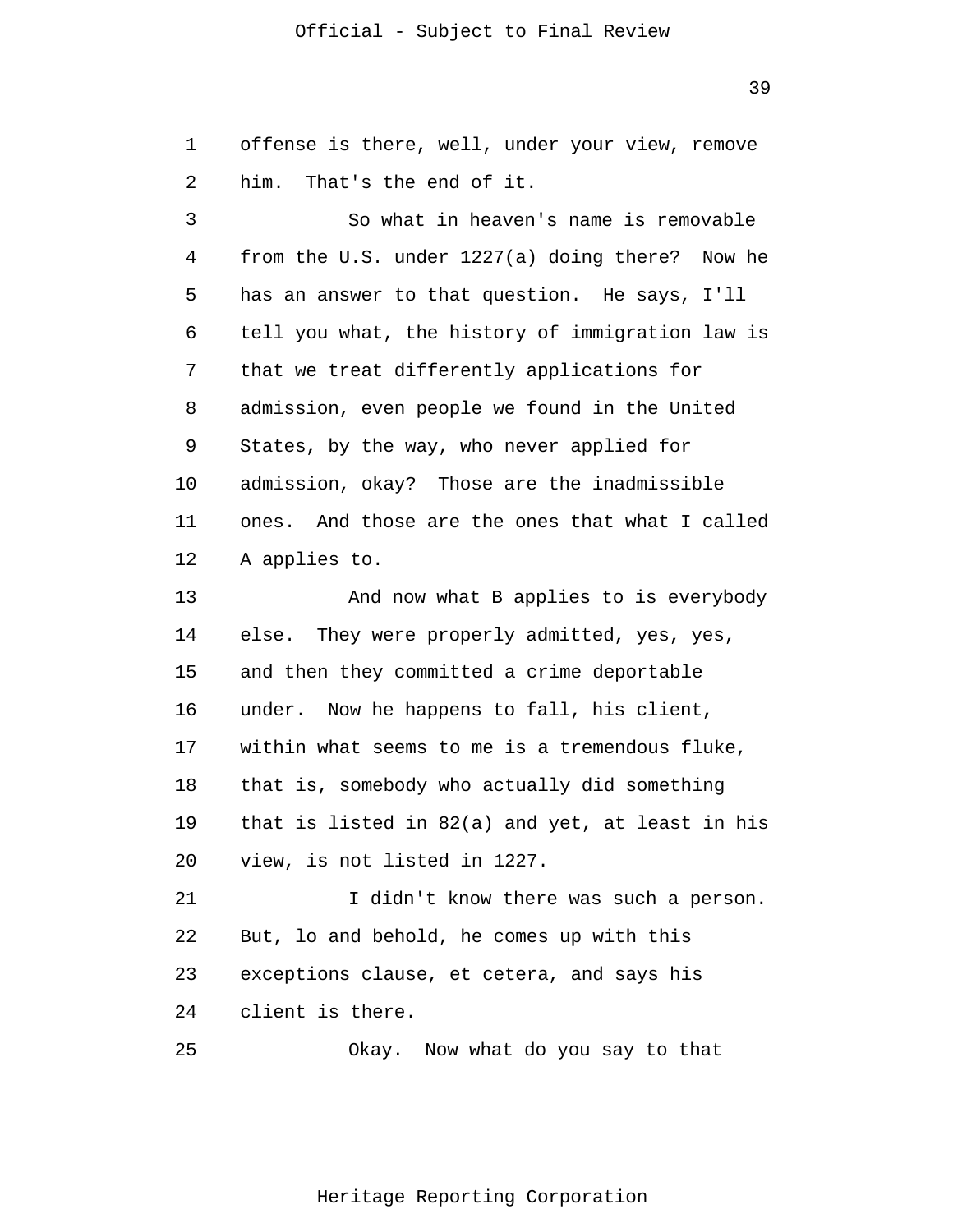$40$ 

1 2 3 4 5 6 7 8 9 10 11 12 13 14 15 16 17 18 19 20 21 22 23 24 25  $$ main argument, that there is A and there is B, and on your view, B serves next to no purpose? MR. LIU: When Congress wanted to make A and B an either/or, it said so expressly in the Act, so -- JUSTICE BREYER: I know, but I can't think -- that isn't going to be an answer because they'd say, sometimes they do say A/B, sometimes they don't say A/B, it wasn't a genius who drafted this and he forgot the A and the B and he -- but he did put in the or. And so, all right, I've got that point. What's your next point? MR. LIU: My next point is I think - well, I guess two points. One is we don't think the renders removable clause is superfluous when the referred to in Section 1182(a)(2) clause is given its proper meaning, but -- and I'm happy to get into that. Even if you don't buy that and you think there's some sort of question left JUSTICE BREYER: Well, you're talking about the ones who are the  $-$ - the  $-$ - the under 18 and the  $--$  and the  $--$  there's an  $--$  I  $--$  I think I got that argument.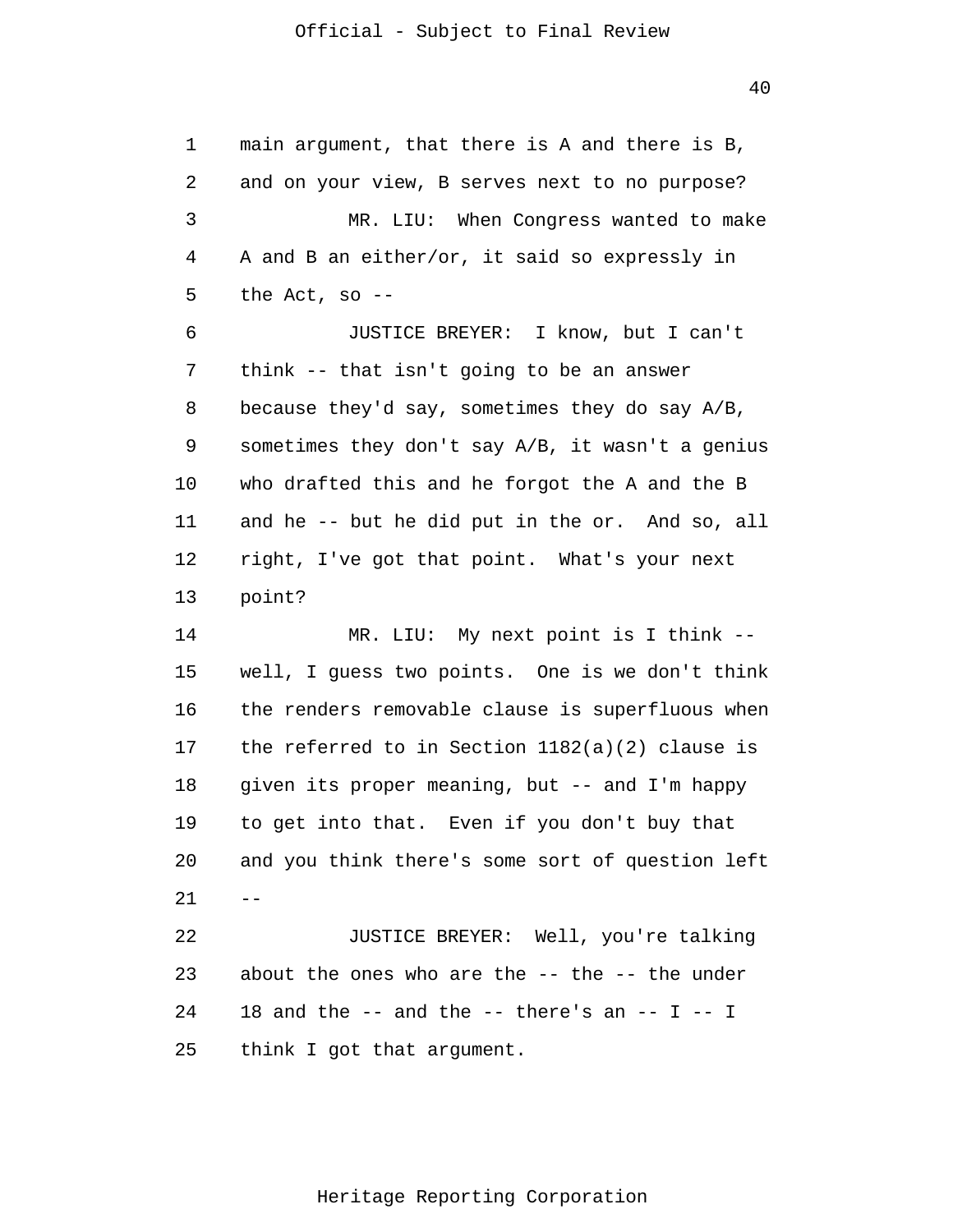1 2 3 4 5 6 7 8 9 10 11 12 13 14 15 16 17 18 19 20 21 22 23 24 25 MR. LIU: Okay. JUSTICE BREYER: And I can think that if -- I think I have it. You're right about it. JUSTICE KAGAN: Okay. Even if we don't buy that? MR. LIU: Even if you don't buy that, I don't think surplusage should be the be all, end all in interpreting this statute. Even under Petitioner's reading, the cross-reference to Section 1227(a)(4) was pure surplusage from  $19 - -$ JUSTICE KAGAN: But, Mr. -- Mr. Liu, this is more than your typical case of surplusage. I mean, obviously, surplusage sometimes gives way to other things. But this whole statute, like the structure and the content of this statute, is all written to -- to refer to this essential dichotomy that Justice Breyer just set out. I mean, basically, the back two-thirds of the statute is all about, well, the people who have been rendered inadmissible, and, on the other hand, the people who have been rendered deportable. And -- and you have to think that they wrote it that way because they were thinking of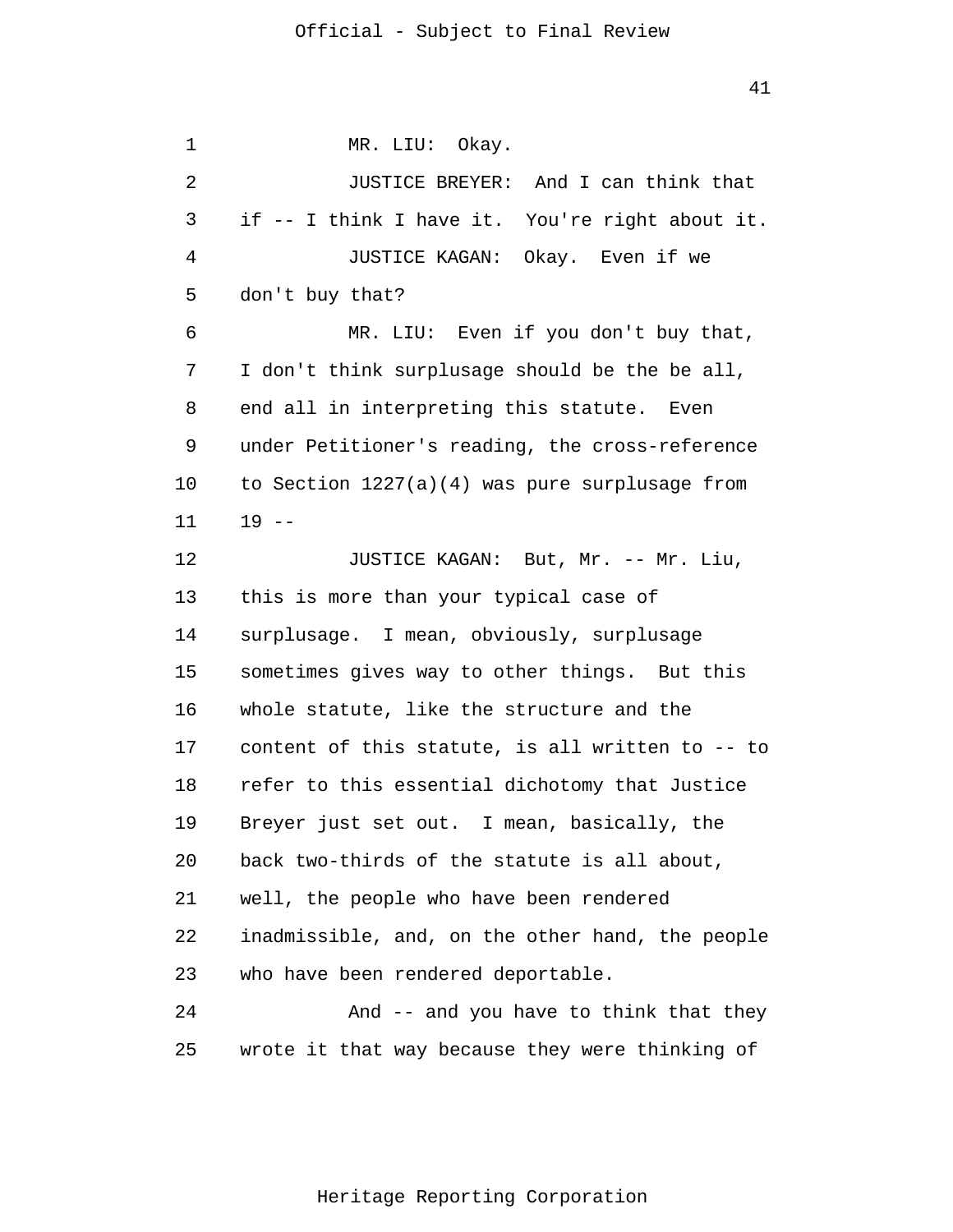1  $\overline{2}$ 3 4 5 6 7 8 9 10 11 12 13 14 15 16 17 18 19 20 21 22 23 24 25 these two groups of people, each of which would be subject to different consequences and each of which should be looked to separately. MR. LIU: I -- I don't think so, Justice Kagan. And I'll just re-emphasize the point I made to Justice Breyer, which is, when Congress did want to create that dichotomy, it wrote that dichotomy into the statute. So --JUSTICE KAGAN: But by doing what? You said by saying either/or. I mean, this statute says or. You know, any writer would tell you, sometimes you put in an "either," sometimes you just use an "or." Either way, it's disjunctive. MR. LIU: It's much more explicit than that. If you look at the page -- top of page 35A of our statutory appendix, you have Congress defining the meaning of the word "removable." And we acknowledge decisions to remove are the main con -- well, I think the only context in which Congress wrote into the statute this either/or. And how did it do it? It did so by defining "removable" as "in the case of an alien not admitted to the United States, that the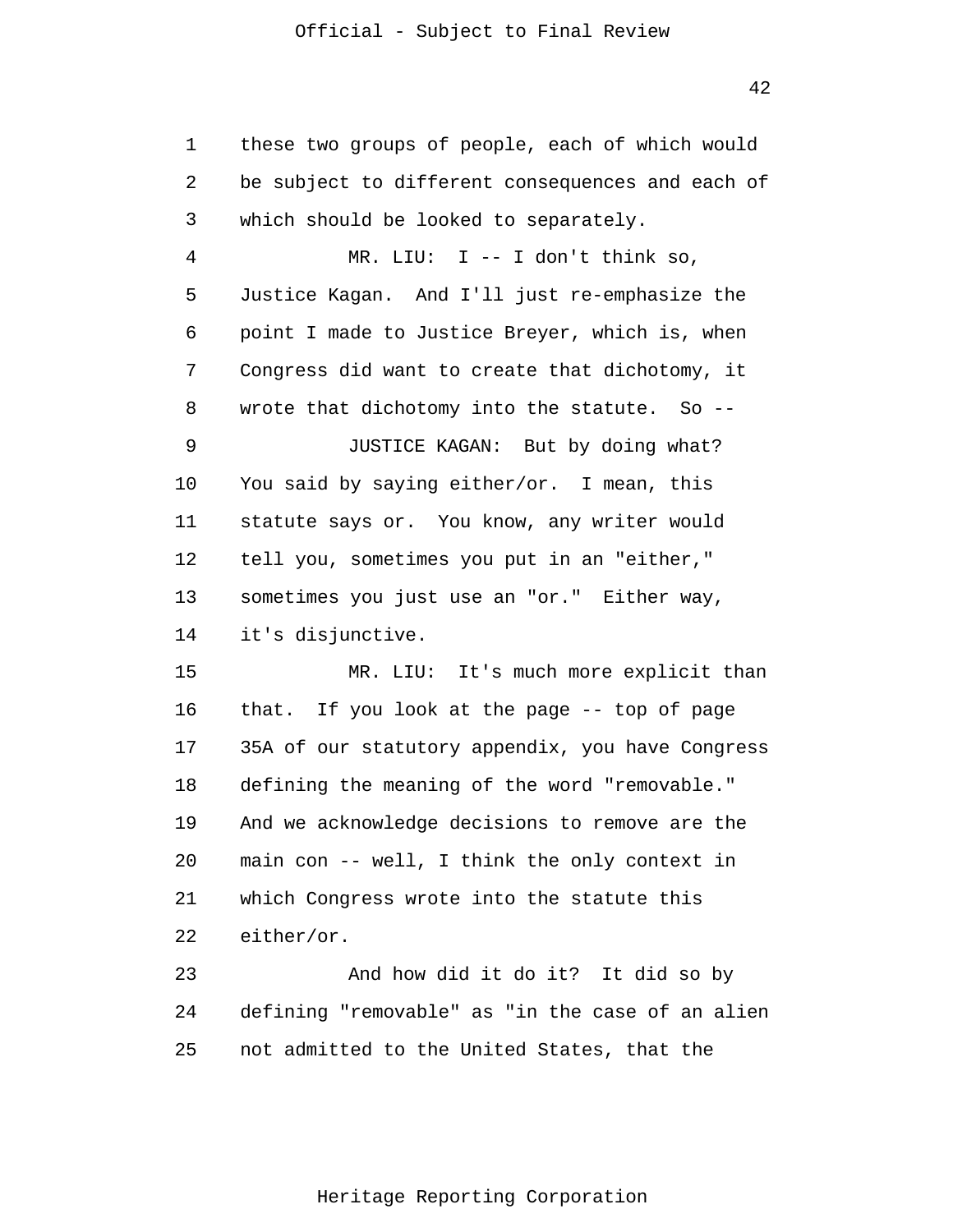43

1 2 3 4 5 6 7 8 9 10 11 12 13 14 15 16 17 18 19 20 21 22 23 24 25 alien is inadmissible, or, B, in the case of an alien admitted to the United States, that the alien is deportable." That's how explicit Congress is. It's not just -- JUSTICE KAGAN: Well, it's how -- MR. LIU: -- either/or. JUSTICE KAGAN: -- explicit Congress could be, and, sure, that might be a model of legislative drafting which we can all assume this statute is not. But this statute does very clearly use the disjunctive as to two large clauses, one of which talks about inadmissible aliens and the other of which talks about removable or deportable, whatever word you want, aliens. MR. LIU: And I think Congress was also clear in the cross-reference to -- to Section 1182(a)(2) and the renders inadmissible clause that any alien who is convicted of a crime involving moral turpitude is inadmissible. There are many ways Congress could have written that provision to get to the result Petitioner would like us to get to. There are other provisions in 1182 that tie the status of inadmissible to an alien who is at that time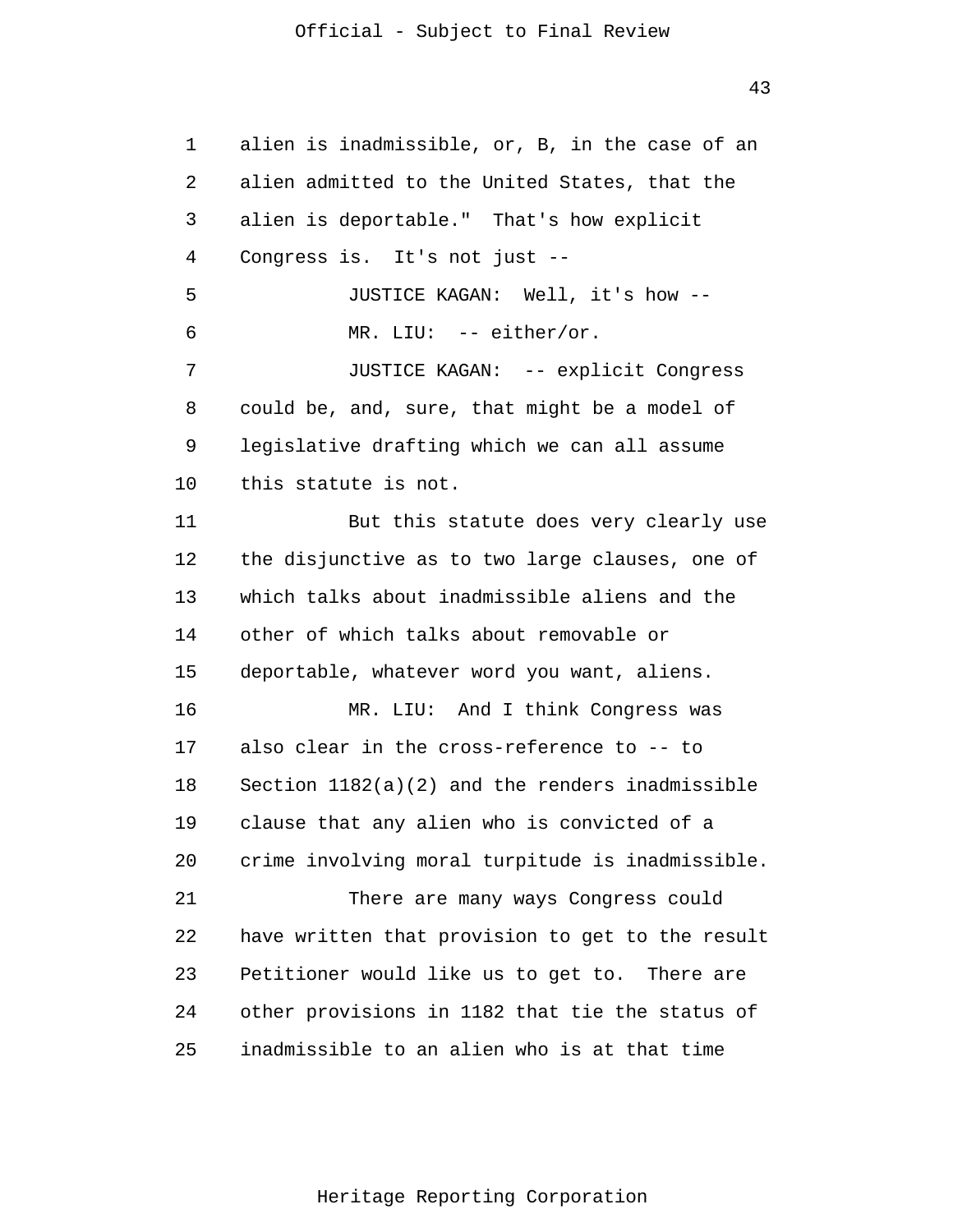1  $\overline{2}$ 3 4 5 6 7 8 9 10 11 12 13 14 15 16 17 18 19 20 21 22 23 24 25 applying for admission or seeking admission. But, in 1182(a)(2) itself, Congress left those words out. And I think usually this Court presumes that Congress acts intentionally and purposefully when it does something like that. JUSTICE SOTOMAYOR: Go back to the point that the Chief Justice made. You're cherry-picking. What Congress has not been is very consistent, except in what your adversary points to in the basic structure, that inadmissibility applies to people who have not been admitted, deportability applies to people who have been admitted. And each side is given a different set of rights. Each side is given a different set of burdens. Each side is given a different set of benefits or lack thereof. And I don't see what's illogical to say that what Congress was thinking about is, if you're in removal proceedings, you're eligible for cancellation of removal for those crimes that make you eligible, meaning, if you have to be mandatorily deported, you have to be mandatorily deported.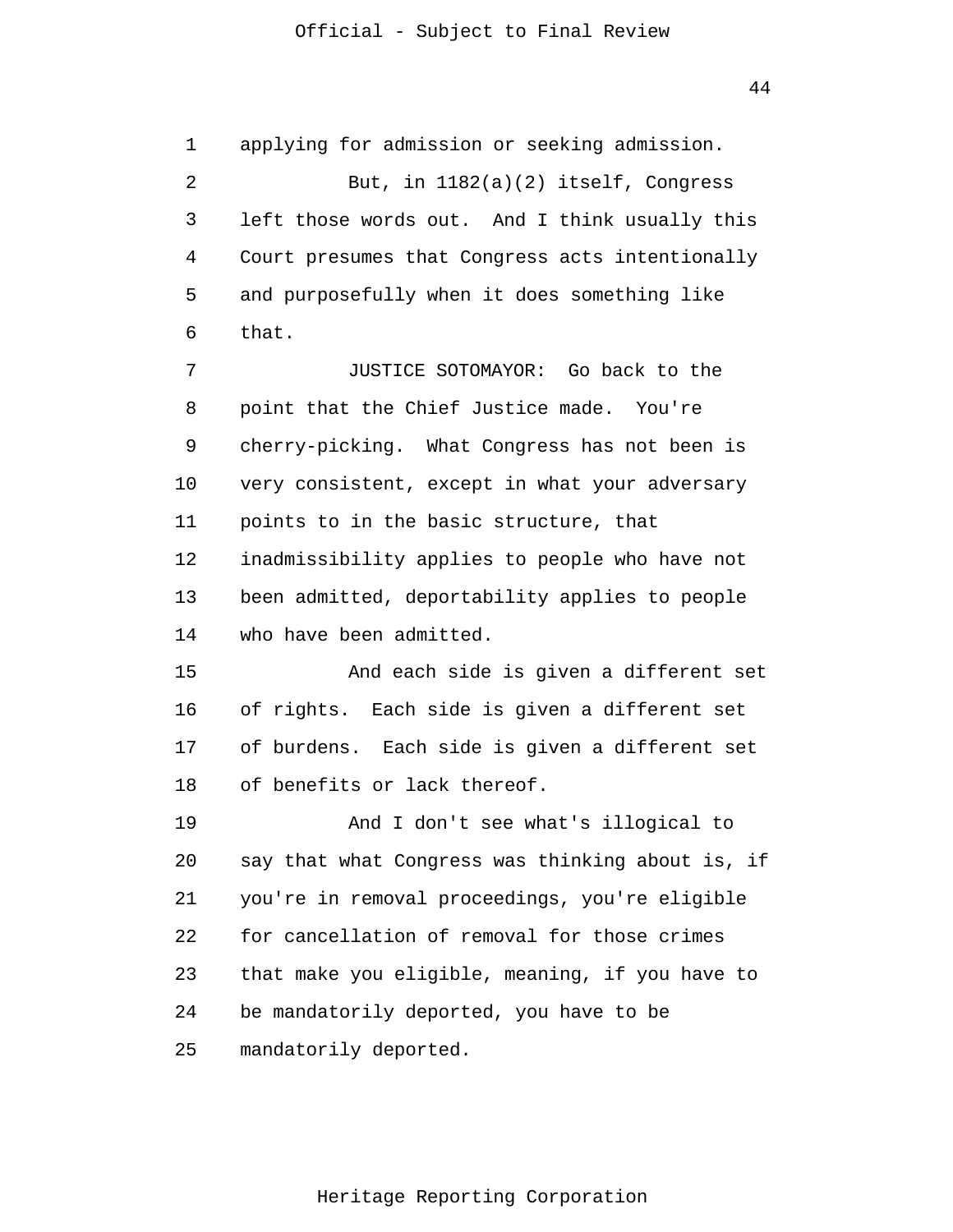1  $\overline{2}$ 3 4 5 6 7 8 9 10 11 12 13 14 15 16 17 18 19 20 21 22 23 24 25 But you've been here a long time. Whether a piece of it was in -- in BIA custody or not is irrelevant. You get the same benefits for being a long-time resident as you do in all parts of the INA. You have to prove certain things in LPR status. There are certain benefits given to LPR. Why is that incongruous here? MR. LIU: Well, I -- I -- I -- JUSTICE SOTOMAYOR: Especially when the structure of the very next provision, the mandatory detention section, is talking also about removability? MR. LIU: I -- I want to be very clear. I do not think we're cherry-picking at all. We are giving the word "inadmissible" the same consistent meaning throughout the INA. We are then reading the -- the language around that provision and sometimes that language points to a specific circum- -- a specific consequence of that status. This provision -- JUSTICE SOTOMAYOR: There is a consequence. MR. LIU: -- attaches some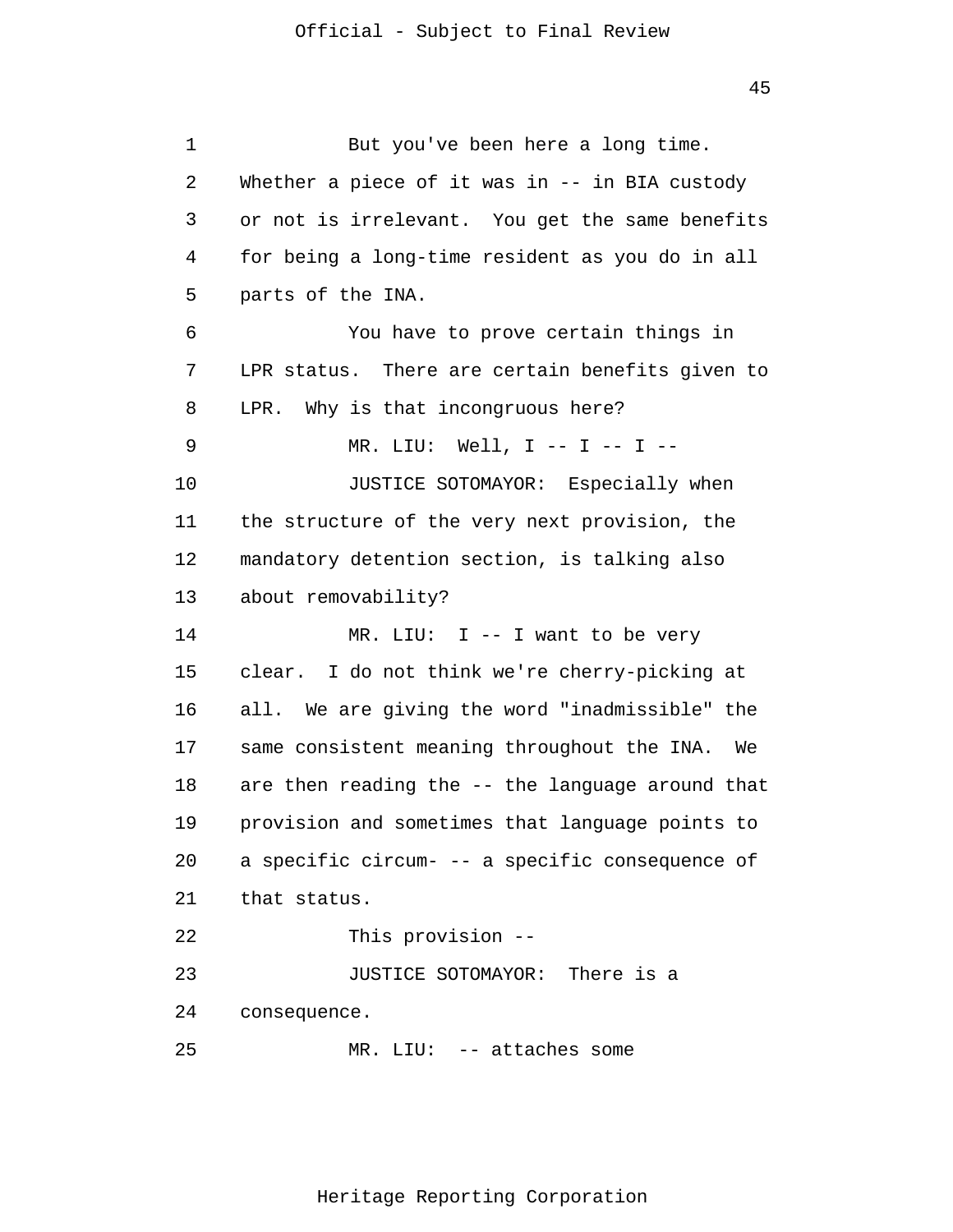46

1 additionals.

 $\overline{2}$ 3 4 5 6 7 8 9 10 11 12 13 14 15 16 17 18 19 20 21 22 23 24 25 JUSTICE SOTOMAYOR: There is a consequence. Both of them are tied around removability. There is a consequence. You're -- or at least the ability to ask for cancellation. MR. LIU: But the -- but the consequence here, which is termination of the period of continuous residence, is tied only to the status of inadmissibility. Congress could have written even the stop-time provision itself in many different ways that would have captured Petitioner's reading. In fact, the predecessor version of this statute, former Section 1244(a), said, if the alien commits an act constituting a ground of deportation, that person is eligible for -- JUSTICE BREYER: I -- I accept that you can read the word "inadmissible" -- I'm not saying you have to, but you could say this individual in front of us, he's not inadmissible. It's -- he's been admitted. How could he be inadmissible? They admitted him. Ahh, you mean he would have been inadmissible had he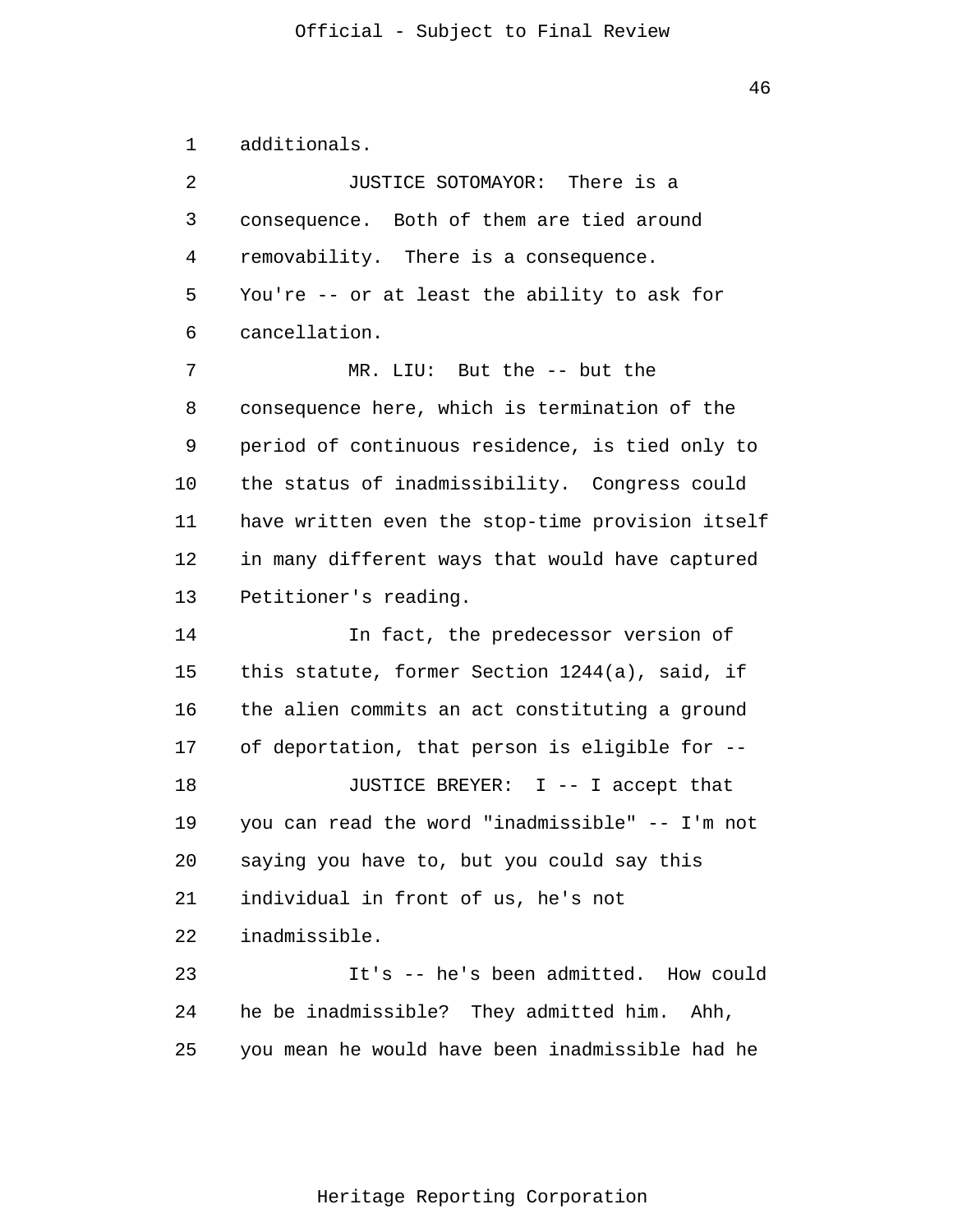1  $\overline{2}$ 3 4 5 6 7 8 9 10 11 12 13 14 15 16 17 18 19 20 21 22 23 24 25 not been admitted. Okay? (Laughter.) JUSTICE BREYER: Now that's a possible reading of it. And that's why just looking at the word "inadmissible" doesn't tell us whether we should read it with a "he would have been" or whether we should read it as "would be now" or -- there are 15 -- not 15, okay, got that. Now, once we're into that bog, we then go back to the original question of, why, in heaven's name, if all you had to do was first you look at 1182 and see if his crime fits there, and then you see if it made him inadmissible, for everybody. Well, of course, it did. It -- I mean, you know, there we are. And -- and what's this second part doing there? Unless it picks up -- MR. LIU: Yeah. JUSTICE BREYER: -- that traditional history. Now that's the same question I asked before, same question Justice Kagan asked, and -- and that's, I think -- MR. LIU: This -- JUSTICE BREYER: -- what's bothering me.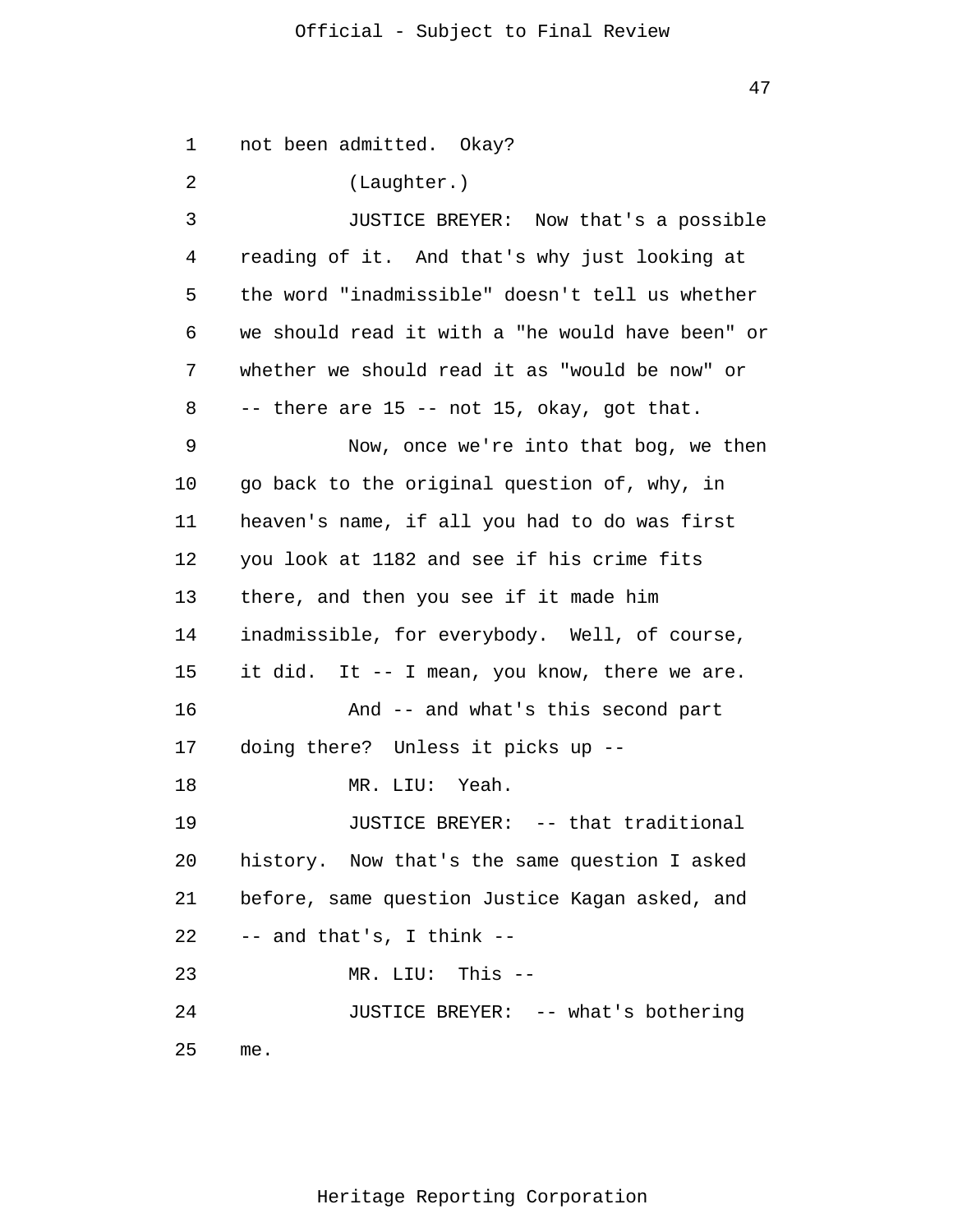1 2 3 4 5 6 7 8 9 10 11 12 13 14 15 16 17 18 19 20 21 22 23 24 25 MR. LIU: -- this is what we think Congress was thinking. Everyone agrees that Congress began with the universe of offenses referred to in Section 1182(a)(2). Everyone agrees that's -- that's text in the statute, you can't have a 1227 offense unless -- that stops the time, unless it's referred to in Section 1182(a)(2). And we think what Congress was trying to do was it looked across the INA and it said, look, we have identified in Section 1182(a)(2) a set of criminal and related offenses. We think, in general, those are the offenses that rise to the level of being an abuse of the country's hospitality such that the alien's time would stop. And then Congress thought: Well, certainly, if those offenses are serious enough to render the alien inadmissible, those should be given stop-time effect. JUSTICE KAGAN: But -- MR. LIU: And so -- JUSTICE KAGAN: -- why wouldn't you just say, you know, a person convicted of an offense listed in the following sections? You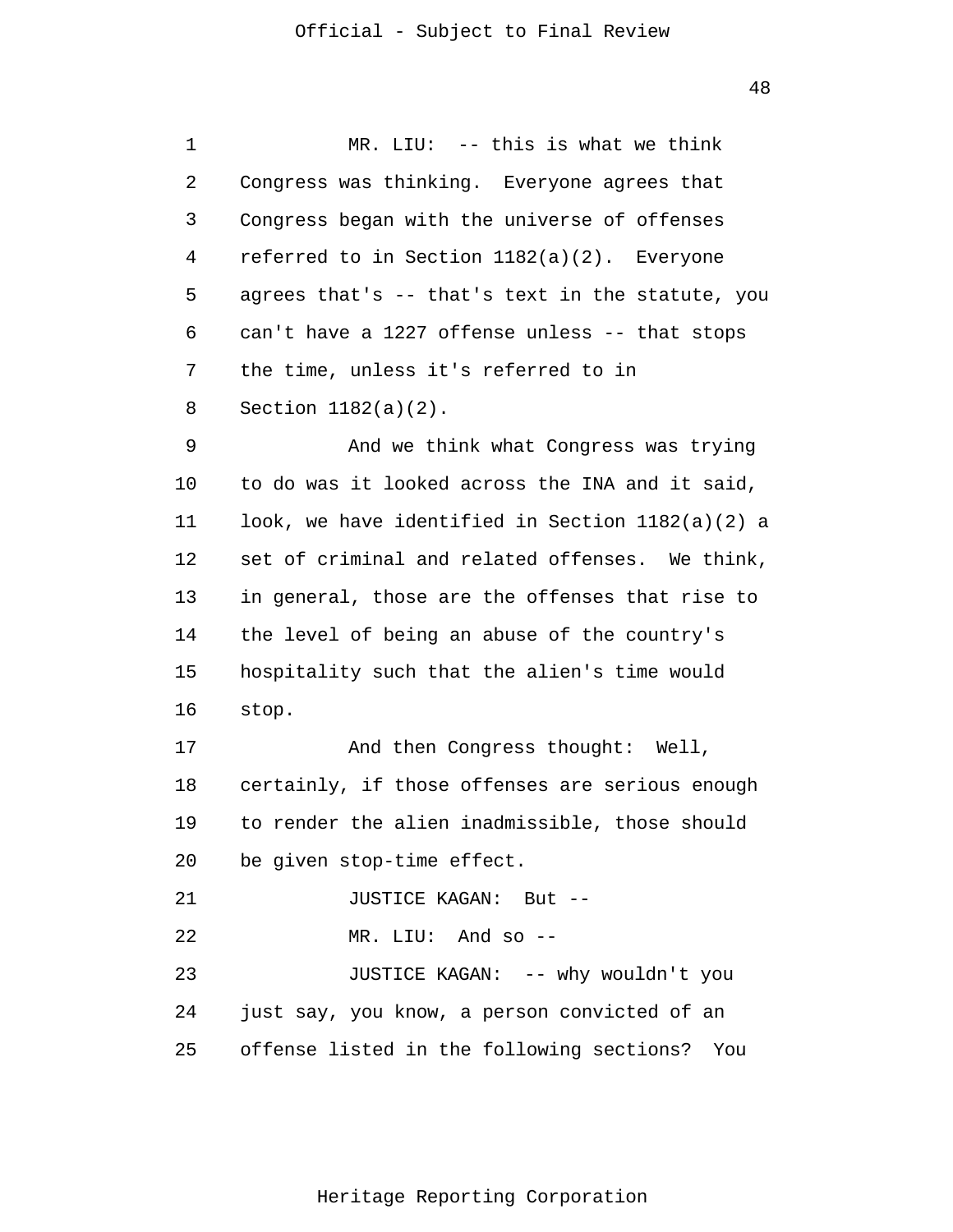1  $\overline{2}$ don't need all this hullabaloo about people being rendered inadmissible --

3 4 5 6 7 8 9 10 11 12 13 14 15 16 17 18 19 20 21 22 23 24 25 JUSTICE BREYER: That's the point. JUSTICE KAGAN: -- and people being rendered deportable unless you're talking about some kind of proceeding in which people have been rendered inadmissible or people have been rendered deportable. Otherwise, you could just say offenses listed in whatever statutes you wanted to say. MR. LIU: Well, because I think, as - as I was saying, Congress -- Congress did start out with the set of offenses it thought would generally be serious enough. Those are the offenses referred to in Section 1182. Congress thought, well, if they're serious enough to render the alien inadmissible, they should certainly qualify as stop-time effect. But, at the same time, Congress recognized that there were exceptions in Section 1182, juvenile offenses -- JUSTICE KAGAN: Yeah, but the exceptions -- MR. LIU: -- petty offenses, that wouldn't be --

49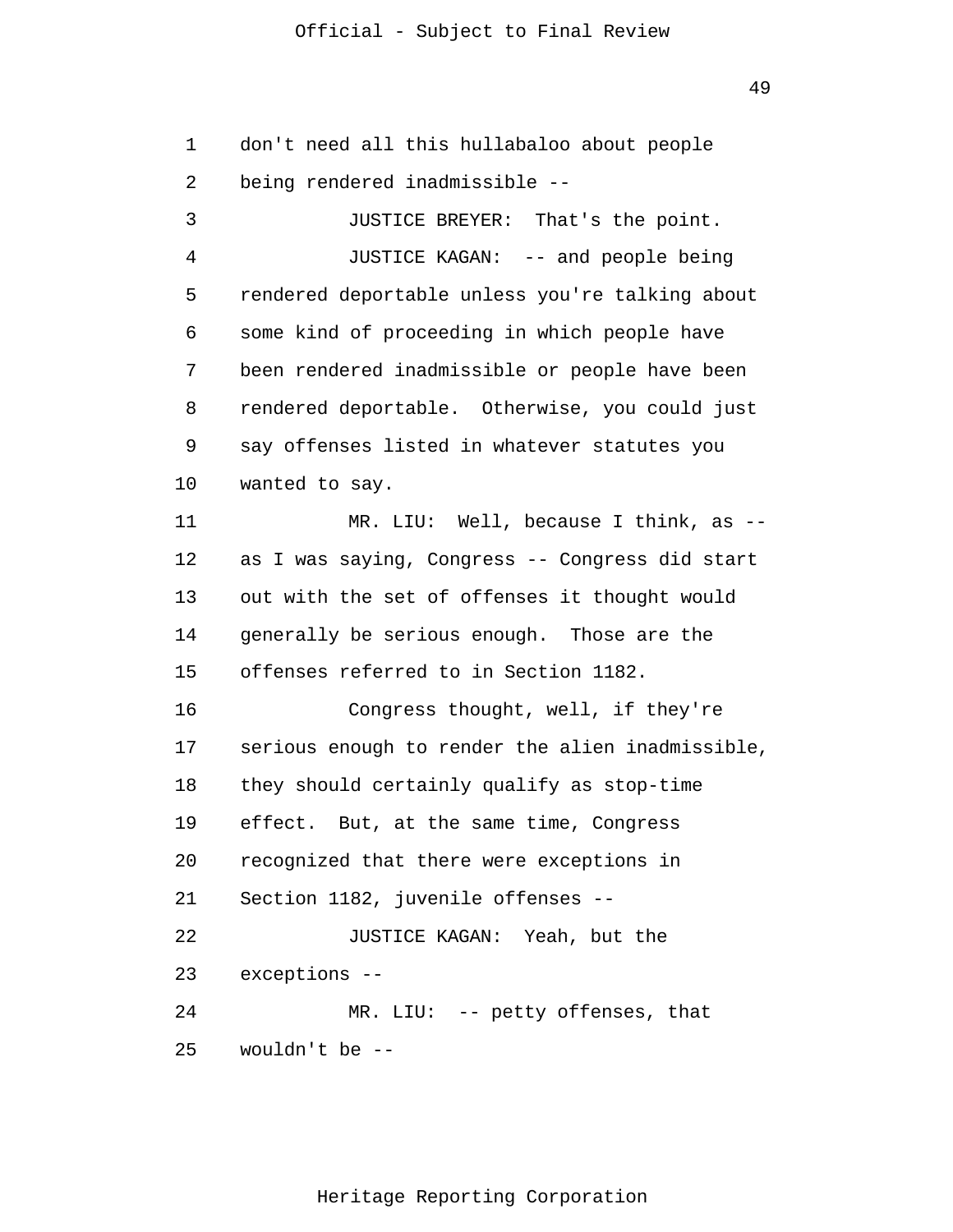1 2 3 4 5 6 7 8 9 10 11 12 13 14 15 16 17 18 19 20 21 22 23 24 JUSTICE KAGAN: -- I mean, the idea that the exceptions would be picked up somehow if you just said listed in the -- it doesn't transform an exception. An exception would remain the exception. It's just the actual offenses that are listed in that statute. MR. LIU: Well, I think that is what the "referred to" clause. The "referred to" clause refers to just the offenses, some of the generic elements-based understanding of the offenses in the statute. The problem is I think Congress realized Section 1182(a)(2) contains a bunch of circumstance-specific exceptions to those -- JUSTICE KAGAN: Yeah, and -- MR. LIU: -- to those provisions. JUSTICE KAGAN: -- I guess it seems really counterintuitive to me that Congress could have -- could have sort of looked down the road and said some insane judge is going to pick up these exceptions and transform them into actual grounds for disqualifying somebody from removal. So the exceptions would remain the exceptions. You don't need --

25 MR. LIU: No --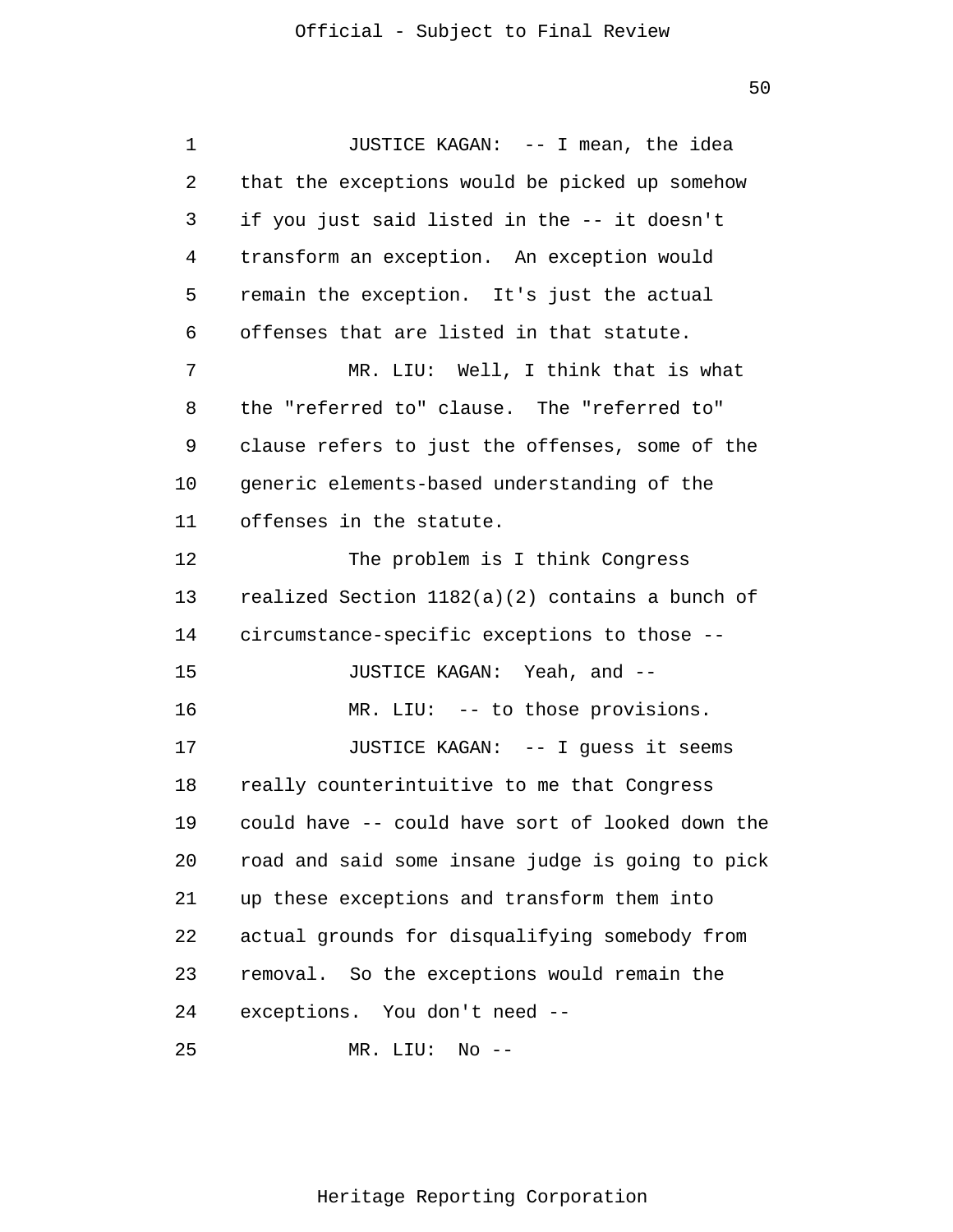1 2 3 4 5 6 7 8 9 10 11 12 13 14 15 16 17 18 19 20 21 22 23 24 25 JUSTICE KAGAN: -- all this statutory language to do that. MR. LIU: No, that -- that's my point, Justice Kagan, is that because of those exceptions, that's why you need the renders -- JUSTICE KAGAN: Yes, that's your -- JUSTICE BREYER: If you -- JUSTICE KAGAN: -- point -- JUSTICE BREYER: Look, if -- JUSTICE ALITO: Can I take you back to Justice Breyer's intriguing question about the meaning of inadmissibility? The -- the Eleventh Circuit had some very colorful examples about status and words that end in a-b-l-e or i-b-l-e, and one of them had to do with rotten fish. So, if a fish rots and it is inedible, they say, well, it was inedible before the person ate it. But, under Justice Breyer's interpretation of admissibility, suppose this person eats the fish and then goes to the emergency room to have his stomach pumped, would the doctor say, well, the fish wasn't actually inedible because he ate it? (Laughter.) MR. LIU: No, no, you wouldn't,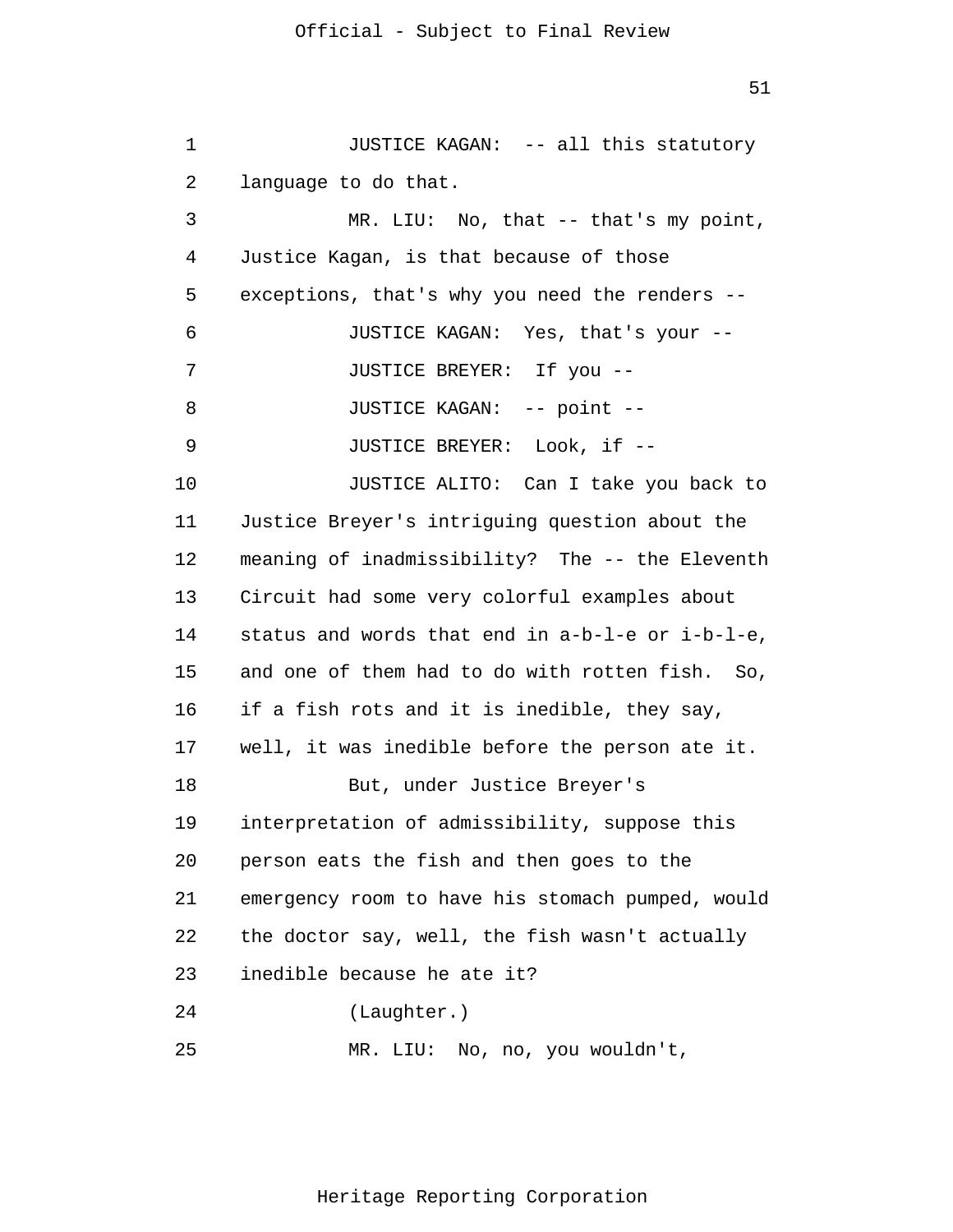52

1  $\overline{2}$ 3 4 5 6 7 8 9 10 11 12 13 14 15 16 17 18 19 20 21 22 23 24 25 because the fish has the status of being inedible, whether someone has -- JUSTICE KAGAN: No -- MR. LIU: -- eaten it -- JUSTICE KAGAN: -- but, Mr. Liu -- MR. LIU: -- or is trying to eat it or not. JUSTICE KAGAN: -- this -- this really is dependent on context because you wouldn't say is car is immovable if the car has just been moved. And so too here, it's not clear that you would say an alien is inadmissible if the alien has just been admitted. So, you know, it could; it couldn't. The -- the -- the real question is not what "inadmissible" means in the abstract. The real question is look at this statute and say, why does anybody write a statute that looks like this, unless what the drafter is doing is to try to refer to two different categories of people who have just gone through two different kinds of removal proceedings? MR. LIU: And I -- and I don't think it's an embarrassment for our position that, under our view, the "renders removable" clause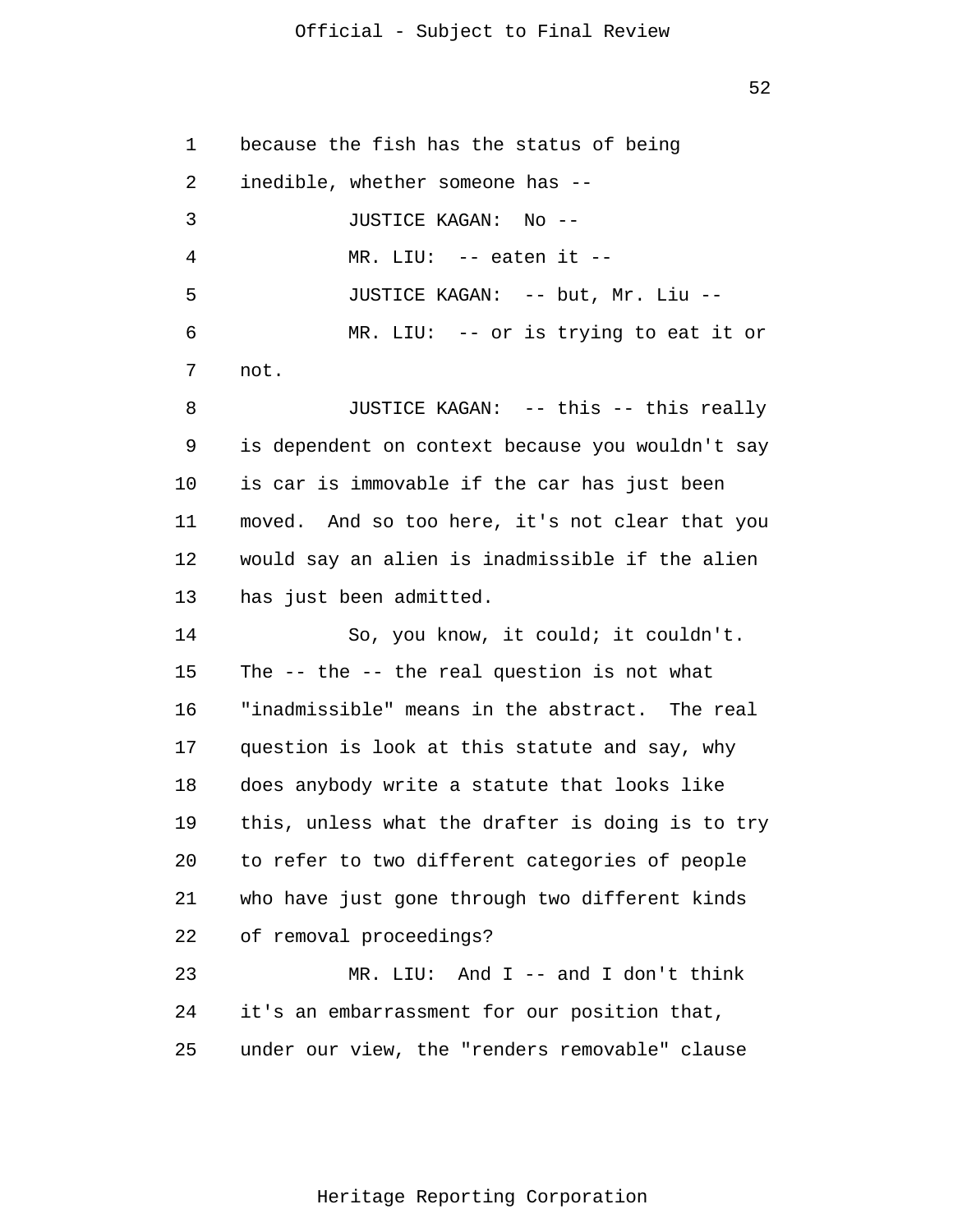53

```
1 
 \overline{2}3 
 4 
 5 
 6 
 7 
 8 
 9 
10 
11 
12 
13 
14 
15 
16 
17 
18 
19 
20 
21 
22 
23 
24 
25 
      has only a modest role to play. Again, if you 
      read the -- the text of the stop-time rule, you 
      begin only with offenses referred to in 
      Section 1182(a)(2). 
                 If Congress had wanted Section 1227 to 
      play a sort of major role in the stop-time rule, 
      it could have said offenses referred to in 
      Section 1182(a)(2) or referred to in 
      Section 1227. 
                 But already Congress is cutting off 
      the application of 1227. This is an 
      inadmissibility-focused provision. Two of the 
      three provisions are about Section 1182(a)(2). 
      I think it's only logical to read the third 
      provision, which doesn't mention 
      Section 1182(a)(2), as doing the relatively 
      modest role, admittedly, of just picking up the 
      things that aren't referred to or render an 
      alien inadmissible. 
                 JUSTICE BREYER: I -- I -- before you 
      leave this -- I -- I'll think about the fish. 
      I'm not sure I got the fish, but I'll -- I'll 
      think about the fish. 
                 (Laughter.) 
                JUSTICE BREYER: But -- but I'm back
```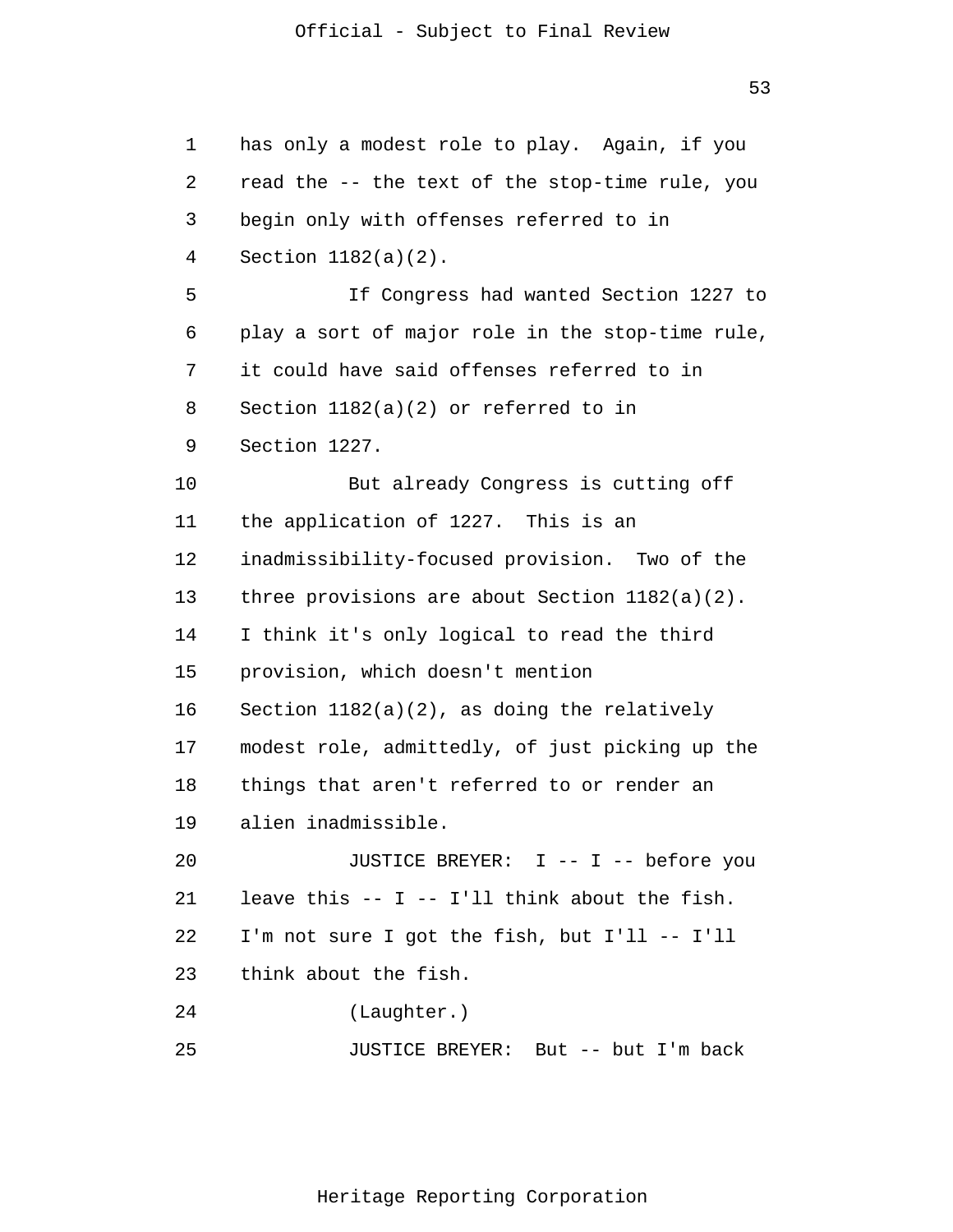54

| 1  | in what in heaven's name is that clause doing        |
|----|------------------------------------------------------|
| 2  | there? You know, the second clause.                  |
| 3  | MR. LIU: Right.                                      |
| 4  | JUSTICE BREYER: If you're right,                     |
| 5  | okay. So you've had very brilliant people going      |
| 6  | over this, and the best they've come up with, it     |
| 7  | seems to me -- tell me -- is, well, you see,         |
| 8  | there are exceptions in $1182$ , and there are $-$ - |
| 9  | those exceptions are not in 1227. And they put       |
| 10 | 1227 in to be sure those exceptions didn't stop      |
| 11 | the person from being deported.                      |
| 12 | Okay. So I look at the exceptions.                   |
| 13 | The only exceptions I can find that are relevant     |
| 14 | are those contained in $(a)(1)$ , $(a)(2)$ ,         |
| 15 | $(a)(ii)(I)(2)$ . Those are the ones you're          |
| 16 | talking about. And, by the way, it took me five      |
| 17 | seconds to put all those numbers in, but it          |
| 18 | takes a Congressman or a drafter only three          |
| 19 | seconds to read them.                                |
| 20 | And I would have said "including those               |
| 21 | listed in" and then I would have put in that         |
| 22 | number. You see? That would have done it.            |
| 23 | Including those listed in. And I would have put      |
| 24 | that number in. And then there would have been       |
| 25 | no problem, and then you would have thought of       |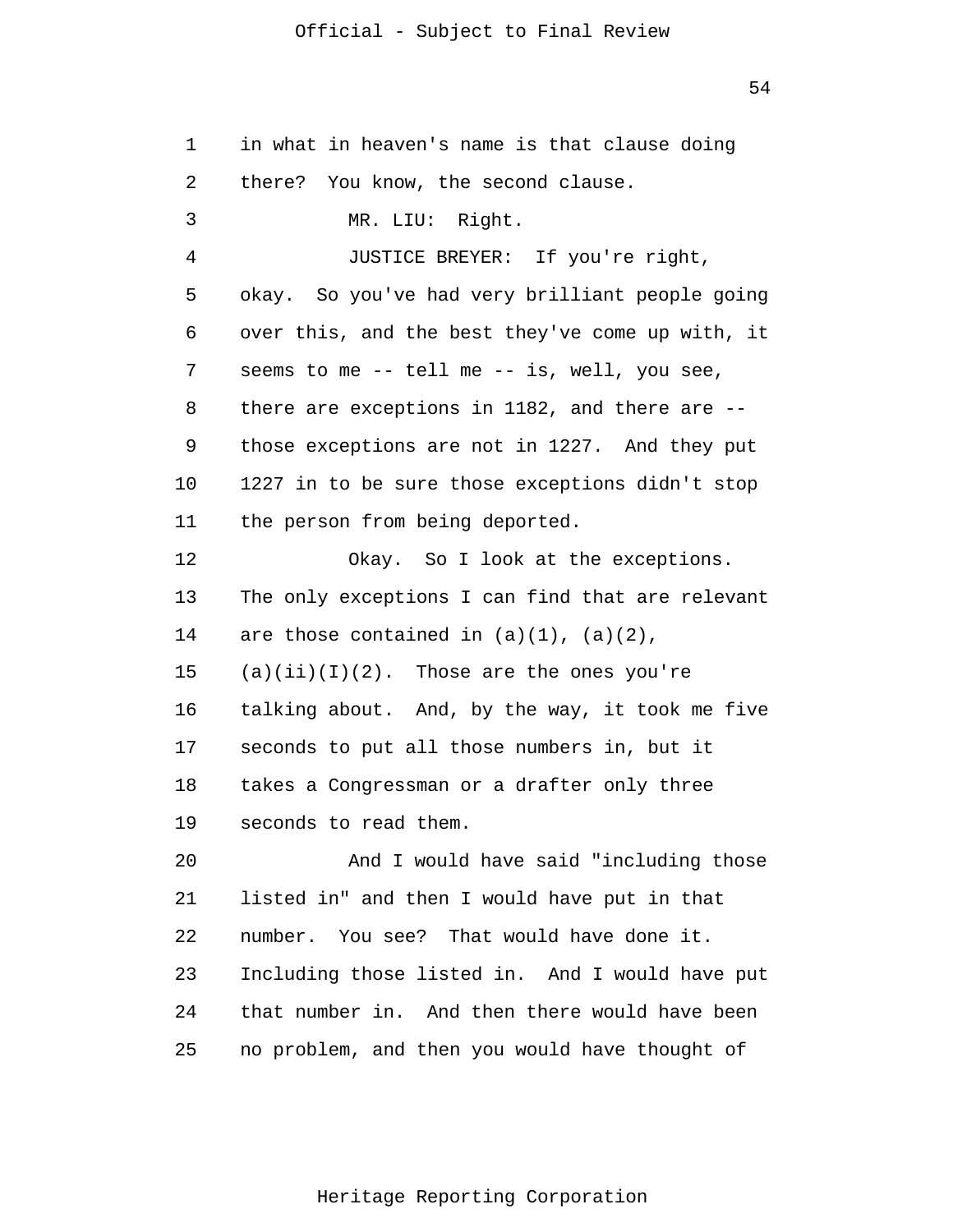1  $\overline{2}$ 3 4 5 6 7 8 9 10 11 12 13 14 15 16 17 18 19 20 21 22 23 24 25 no reason at all. Now I've never seen a statute drafted, so many words, to cover removing so small an exception. MR. LIU: But we know Congress wasn't working at that level of granularity, because when it came to  $1227(a)(4)$ , there was nothing in  $20$  --  $1227(a)(4)$  that's referred to in Section 1182. I think the only way to understand what Congress was thinking is to think of what Congress was thinking at a more general level. And the more general level is we have these offenses referred to in 1182(a)(2). These are bad offenses. If they're serious enough to render you inadmissible, that is, confer that status, then they stop the time. But, if they also happen to be serious enough to render you removable, those will stop the time too. That doesn't mean that you -- you don't apply the Section 1182 "renders inadmissible" language even in cases when aliens are admitted because Congress had written provisions in many other places of the INA where inadmissibility is indeed relevant, even when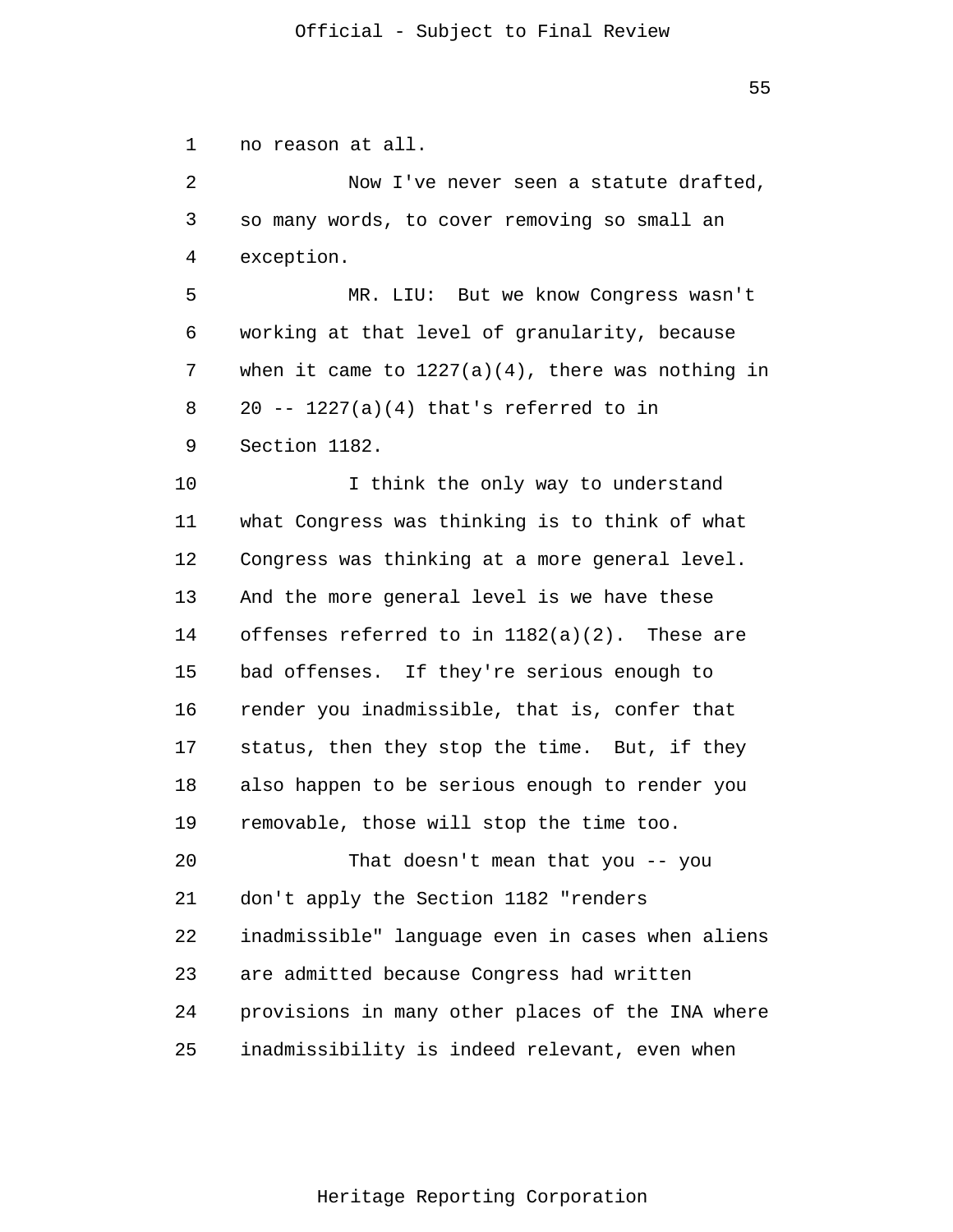1 the alien is admitted.

| 2  | So Congress did not think there was                 |
|----|-----------------------------------------------------|
| 3  | some sort of disjunct between saying an alien       |
| 4  | was already admitted and yet he's inadmissible.     |
| 5  | It wrote the statute in exactly that way.           |
| 6  | That's confirmed by the language of 1182, which     |
| 7  | says any alien convicted of "a crime involving      |
| 8  | moral turpitude" is inadmissible. It doesn't        |
| 9  | say any alien who is convicted and then seeks       |
| 10 | admission.                                          |
| 11 | It's clear from the other provisions,               |
| 12 | adjustment of status, temporary protected           |
| 13 | status, the two major parts of the Immigration      |
| 14 | Reform Act of 1986 that I mentioned at the          |
| 15 | outset. It's even clear if you look at a            |
| 16 | provision of 1227. $1227(2)(a)$ -- $(2)(a)$ --      |
| 17 | $1227(a)(1)(A)$ , deportable aliens, this is at 20a |
| 18 | of our petition appendix, talks about aliens who    |
| 19 | at the time of entry or adjustment of status        |
| 20 | were within one of the classes of aliens            |
| 21 | inadmissible.                                       |
| 22 | There's no adjudication of                          |
| 23 | admissibility at that point. The whole point of     |
| 24 | this deportability provision is that the            |
| 25 | immigration officer failed to adjudicate that       |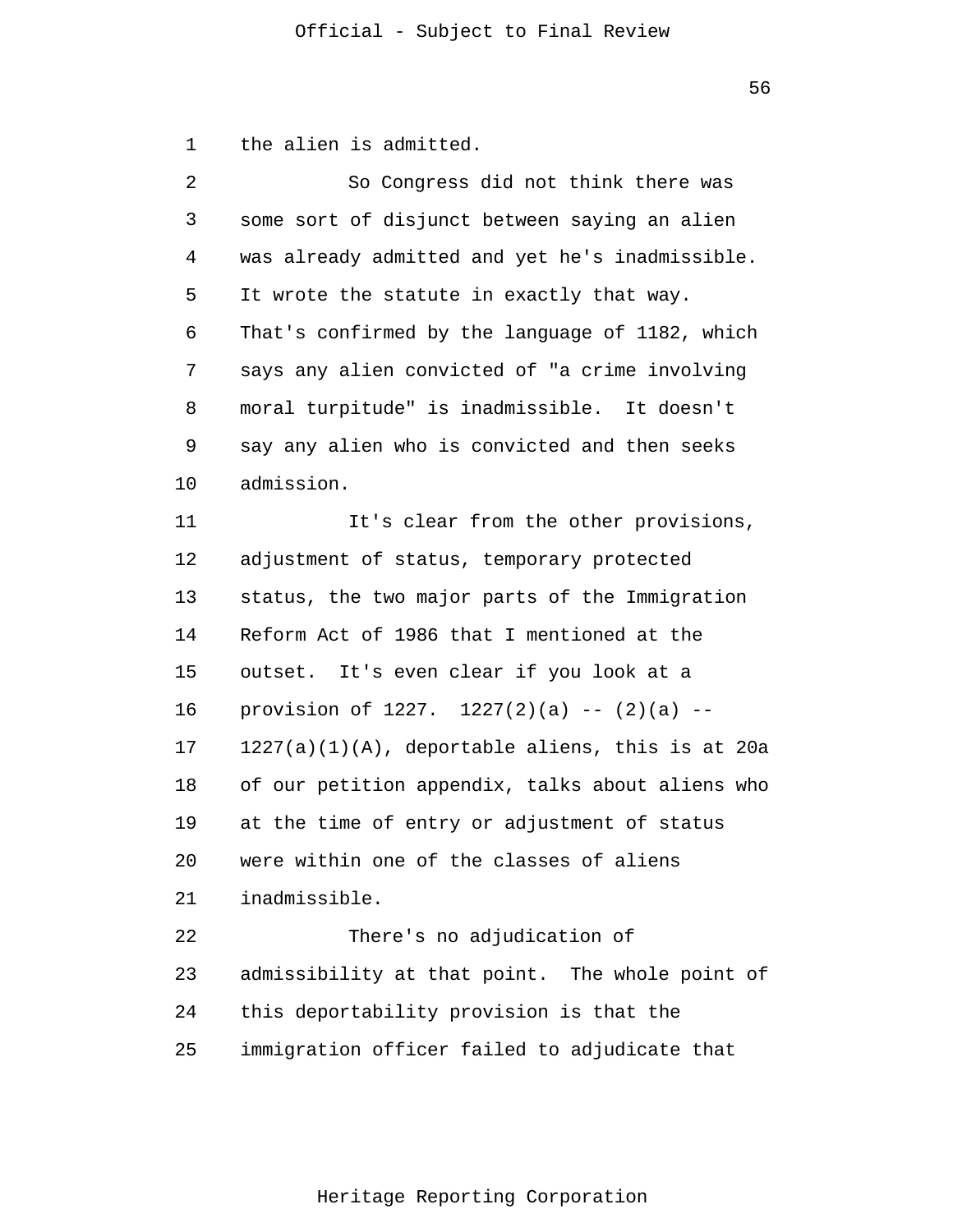```
1 
 \overline{2}3 
 4 
 5 
 6 
 7 
 8 
 9 
10 
11 
12 
13 
14 
15 
16 
17 
18 
19 
20 
21 
      person as inadmissible. 
                And yet, the statute refers to that 
      person as having that status of inadmissible 
      such that another consequence can be attached to 
      it later on, in this case, deportability. 
                We think the stop-time rule works in 
      the same way. 
                JUSTICE SOTOMAYOR: I know that 
      everybody -- I think Justice Kavanaugh and you 
      seem to think that these minor offenses, like a 
      person who possesses a small amount of 
      marijuana, can -- that can make you inadmissible 
      but not deportable because there's an exception 
      under deportability. If it's a juvenile 
      offense, you can't be deported. 
                But what you're now saying is that 
      these minor offenses stop you from getting the 
      benefits, potential benefits, of cancellation of 
      removal and that that was clearly Congress's 
      intent. 
                 I don't know why I should think that
```
22 23 24 is clearly Congress's intent, given that the LP -- that the INA throughout gives more solicitude to long-time -- to permanent residents.

25 I mean, I -- I just don't see how we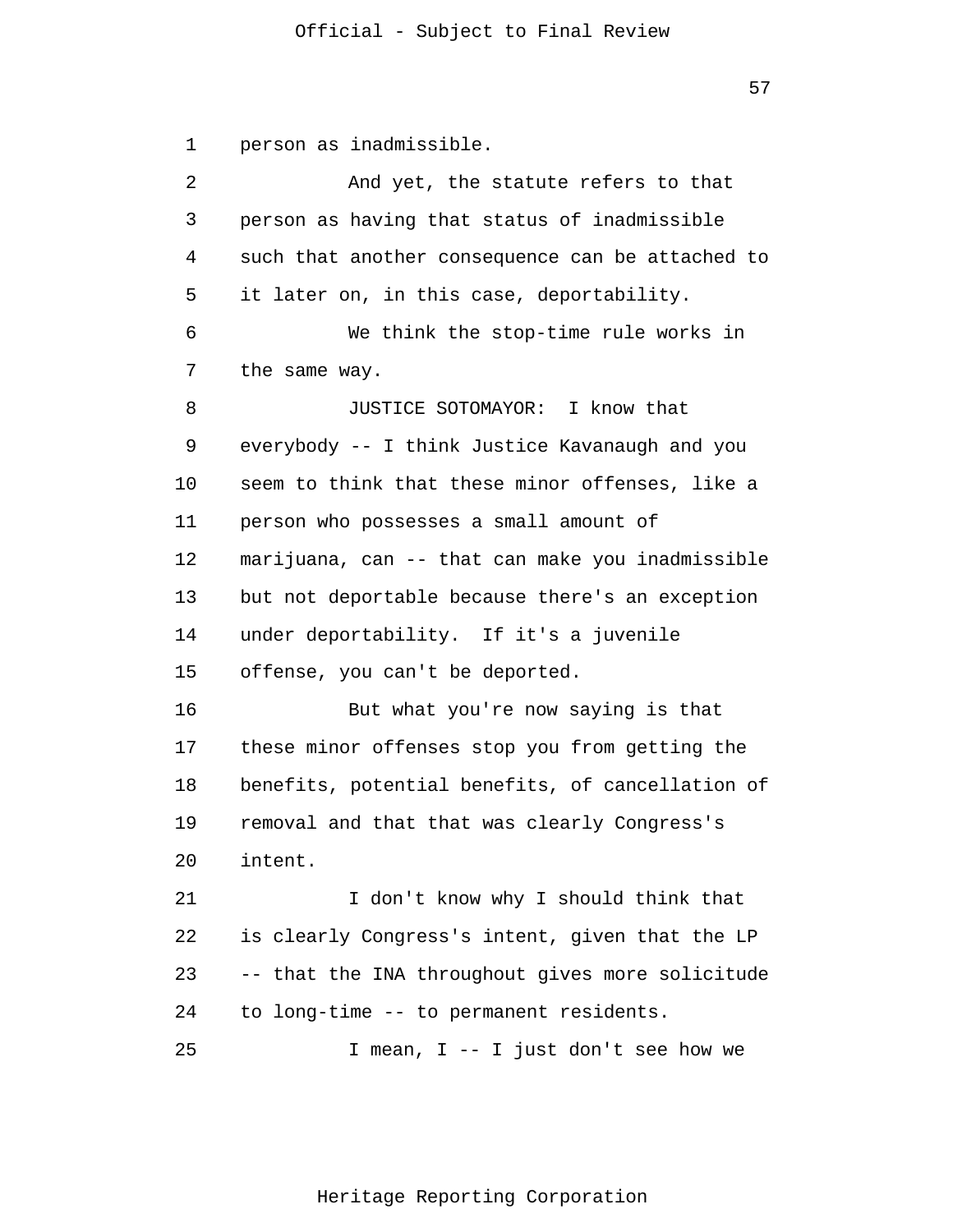58

| $\mathbf 1$ | can turn the presumption on its head and say     |
|-------------|--------------------------------------------------|
| 2           | that they weren't intending to limit the         |
| 3           | stop-time rule to those who were in an           |
| 4           | admissibility status; covers small numbers of    |
| 5           | LPRs, the ones that have left the country and    |
| 6           | are seeking re-admission, and others, but I --   |
| 7           | I'm -- I'm just not quite sure I understand why  |
| 8           | your reading is consistent with the solicitude   |
| 9           | that Congress has shown LPRs throughout the INA. |
| 10          | MR. LIU: I think it has to do with               |
| 11          | the very narrow issue in front of this Court.    |
| 12          | No one -- no one thinks that a marijuana         |
| 13          | possession conviction alone can render an LPR    |
| 14          | removable. No one thinks a mere marijuana        |
| 15          | conviction alone can even render an LPR          |
| 16          | categorically ineligible for cancellation of     |
| 17          | removal.                                         |
| 18          | The only question here is a question             |
| 19          | of the operation of how long after having        |
| 20          | convicted that offense can that -- can that      |
| 21          | alien continue to claim credit for being in the  |
| 22          | United States. That's a very narrow question.    |
| 23          | And $--$                                         |
| 24          | JUSTICE SOTOMAYOR: But --                        |
| 25          | $MR. LIU: -- and our answer is simply$           |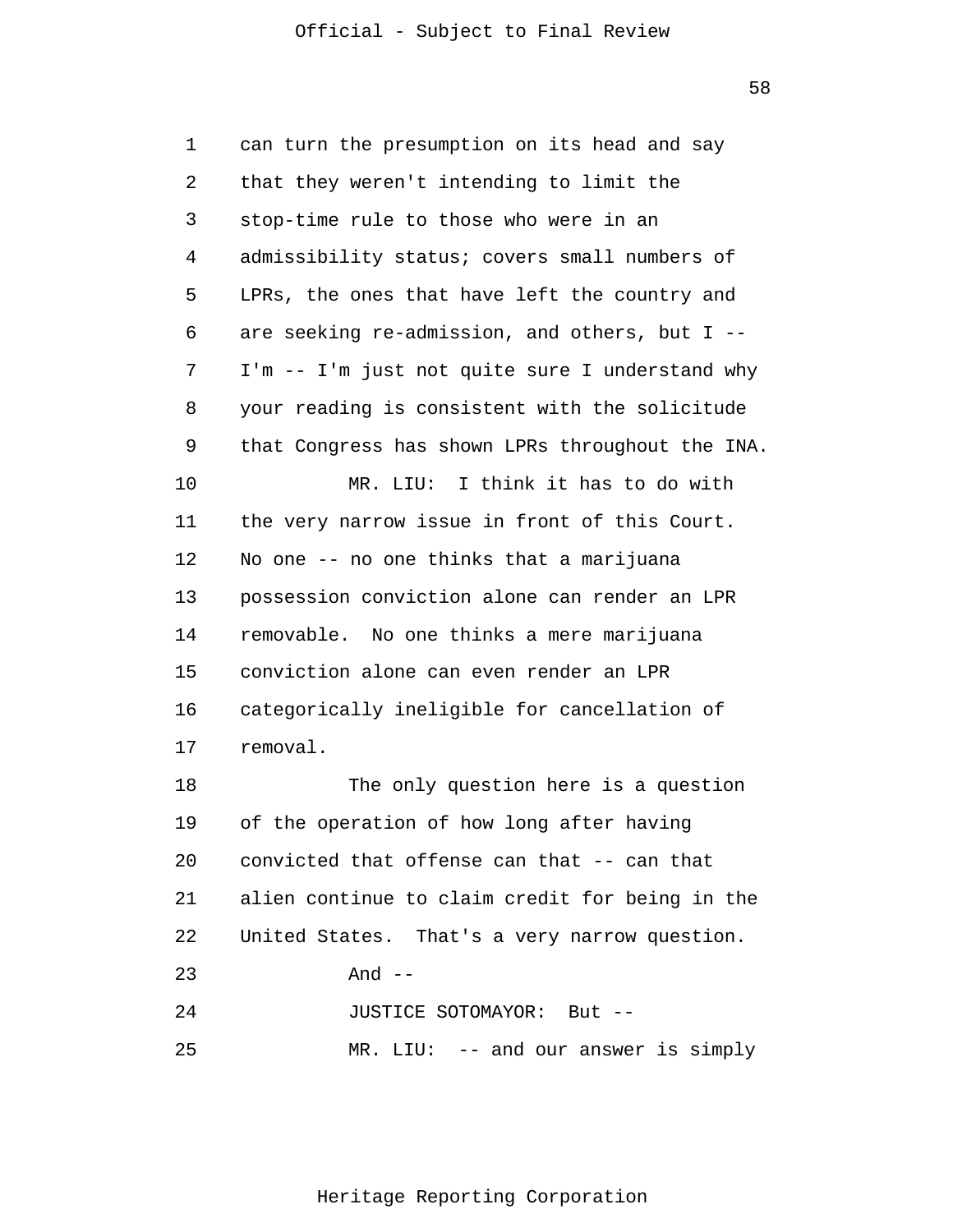1 2 3 4 5 6 7 8 9 10 11 12 13 14 15 16 17 18 19 20 21 22 23 24 25  $-$ JUSTICE SOTOMAYOR: -- the -- the problem really is, no, it's not so simple because they didn't or wouldn't have to worry about a small amount of marijuana generally, even an admission of it without a criminal conviction, and so why should the time stop under those circumstances? MR. LIU: Well, there -- JUSTICE SOTOMAYOR: Other than your strange reading of -- of this provision. MR. LIU: Well, I think the text does favor us. But if you look at the cancellation of removal -- JUSTICE SOTOMAYOR: If it doesn't, where do we end up? If it's ambiguous -- MR. LIU: If it -- JUSTICE SOTOMAYOR: -- where do we end up? MR. LIU: If it's ambiguous, I think there would have to be some grievous ambiguity for the Court even -- to even care about that. I think the traditional tools of construction continue -- JUSTICE SOTOMAYOR: How about --

59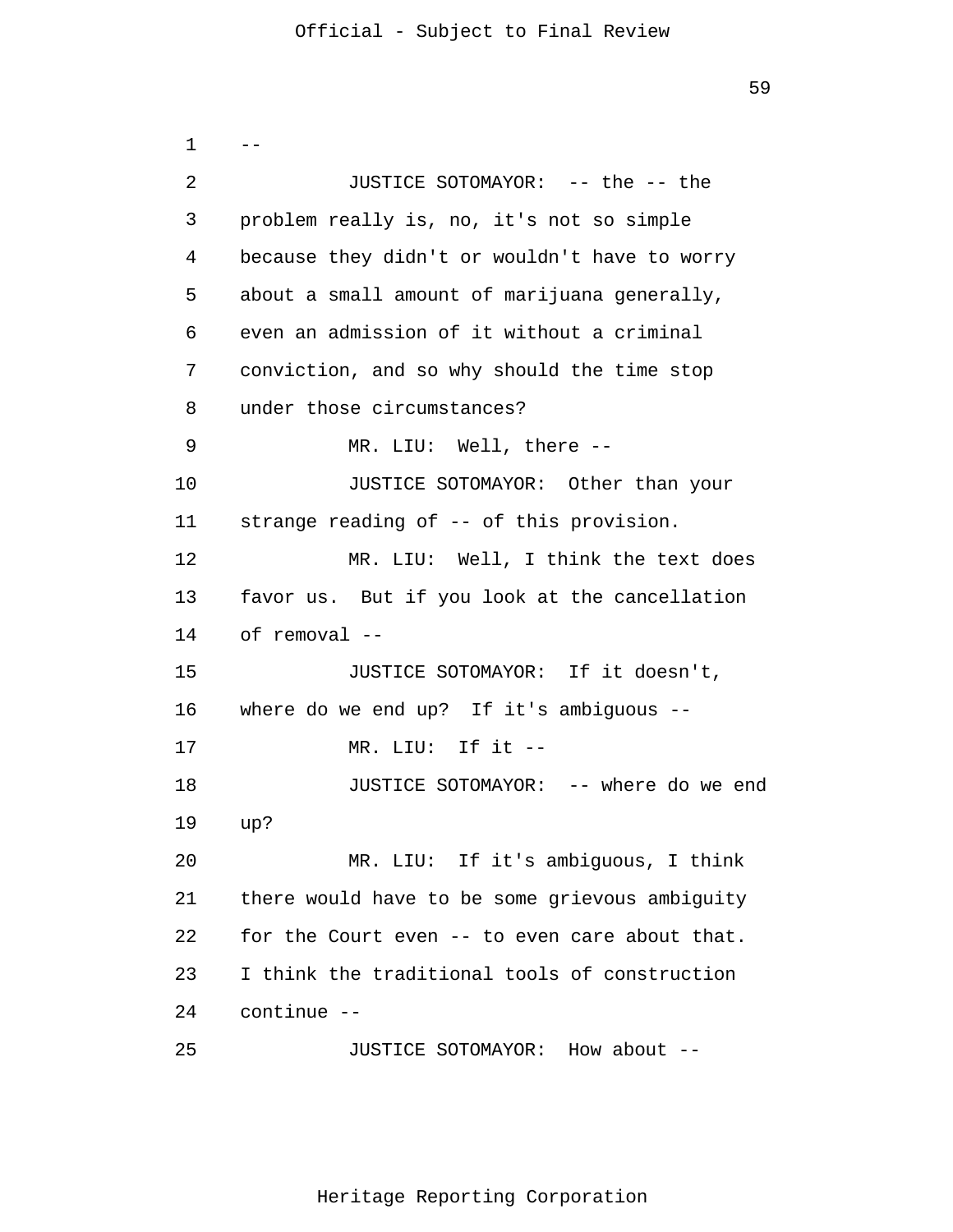1 2 3 4 5 6 7 8 9 10 11 12 13 14 15 16 17 18 19 20 21 22 23 24 25 MR. LIU: -- continue to apply. JUSTICE SOTOMAYOR: -- if it's in equipoise? MR. LIU: If it's in equipoise, I still think the Court's duty should be to reach what it believes to be the best reading of the statute. I don't think -- JUSTICE SOTOMAYOR: And so by ignoring surplusage completely? MR. LIU: No. I think surplusage is a problem for both of our interpretations. I mean, even under -- JUSTICE SOTOMAYOR: He is a lot less. He gives meaning to everything except the reference to  $1227(a)(4)$ . But doesn't  $1227 - i$ t wasn't -- it was an empty category back then? MR. LIU: Yes. It's -- JUSTICE SOTOMAYOR: I forgot that. It was an earlier version. MR. LIU: Well, since the stop-time rule was enacted in 1996, all the way until 2004, 1227(a)(4) was an empty category. And even today, it's a largely redundant category because Congress has said in cases of certain permanent residents and non-LPRs under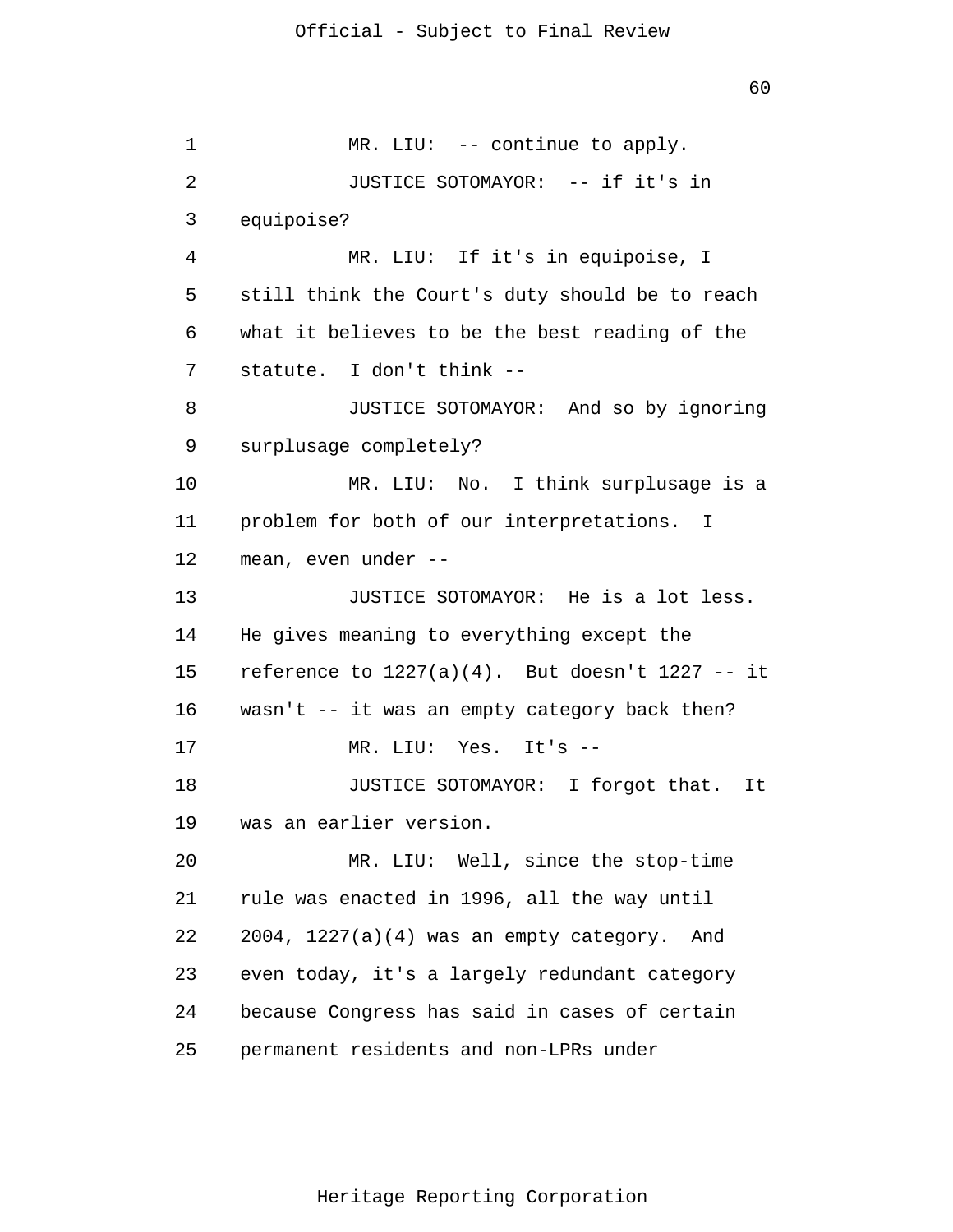1  $\overline{2}$ 3 4 5 6 7 8  $1229(b)(A)$  and  $(b)(1)$ , if you have a conviction under (a)(4), you're just categorically ineligible. It's not -- it's not even a matter of stopping time. If you have an (a)(4) conviction, you can't get cancellation right off the bat. So, even today, that provision is not doing a ton of work. JUSTICE KAGAN: Mr. Liu, could you

9 10 11 12 13 14 15 16 17 make sense of the verb tenses for me? Because I would think that you would have an extremely good argument if the tenses were subjunctive, you know, if it said -- if it would render the alien inadmissible. But it doesn't say that. It says renders the alien inadmissible, which seems not to refer to something that could happen in the future if the alien, again, tried to gain admission.

18 19 20 21 22 23 24 25 MR. LIU: Right. And I -- I -- I think the "renders inadmissible," the present tense, just reinforces our interpretation because, if you look at the text of 1182 itself, it says any alien convicted of "a crime involving moral turpitude" is inadmissible. So, for the tenses to match, the present tense in 1182 itself to match with the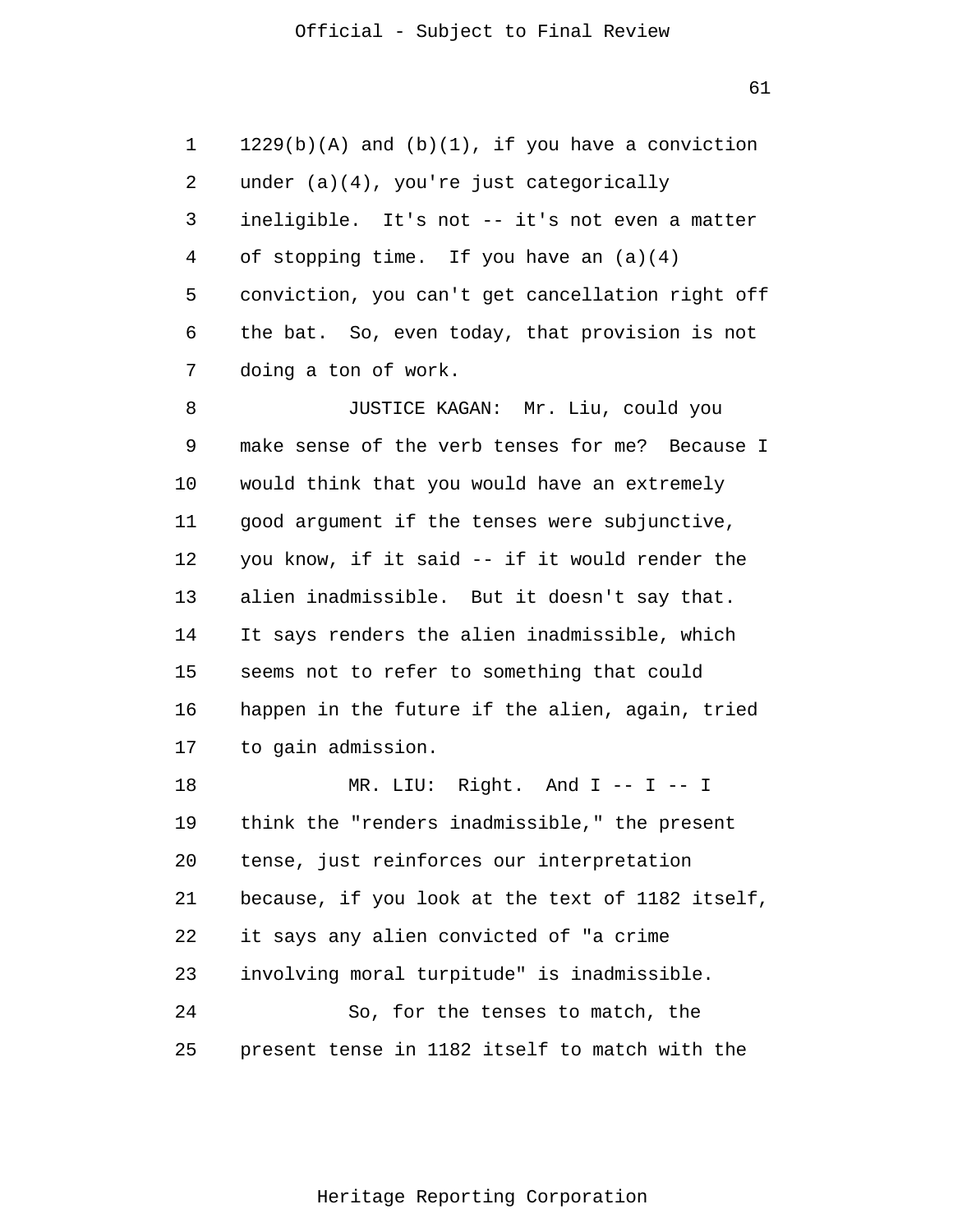1 2 3 4 5 6 7 8 9 10 11 12 13 14 15 16 17 18 19 20 21 22 23 24 25 stop-time rule, I think the present tense makes a lot of sense. And I think this -- this is in partial response to Justice Breyer's question. Our -- our position is not a hypothetical alien would be inadmissible and, therefore, time stops for this alien. Our position very much is, for this particular alien, this offense renders him inadmissible. And that just follows -- JUSTICE KAGAN: I mean, it -- MR. LIU: -- from the text -- JUSTICE KAGAN: -- just is a kind of odd thing to say when we know the alien has been admitted and could be -- you know, could live here indefinitely if he hadn't gotten into other trouble, right? MR. LIU: I don't -- JUSTICE KAGAN: Nobody walks around going, oh, you've been admitted, but, you know -- you know, let's -- let's -- let's -- let's try to figure out whether you're inadmissible if you try to -- if you try to gain admission the next time around? MR. LIU: I mean, I -- I don't think that's right. If I were a lawyer representing a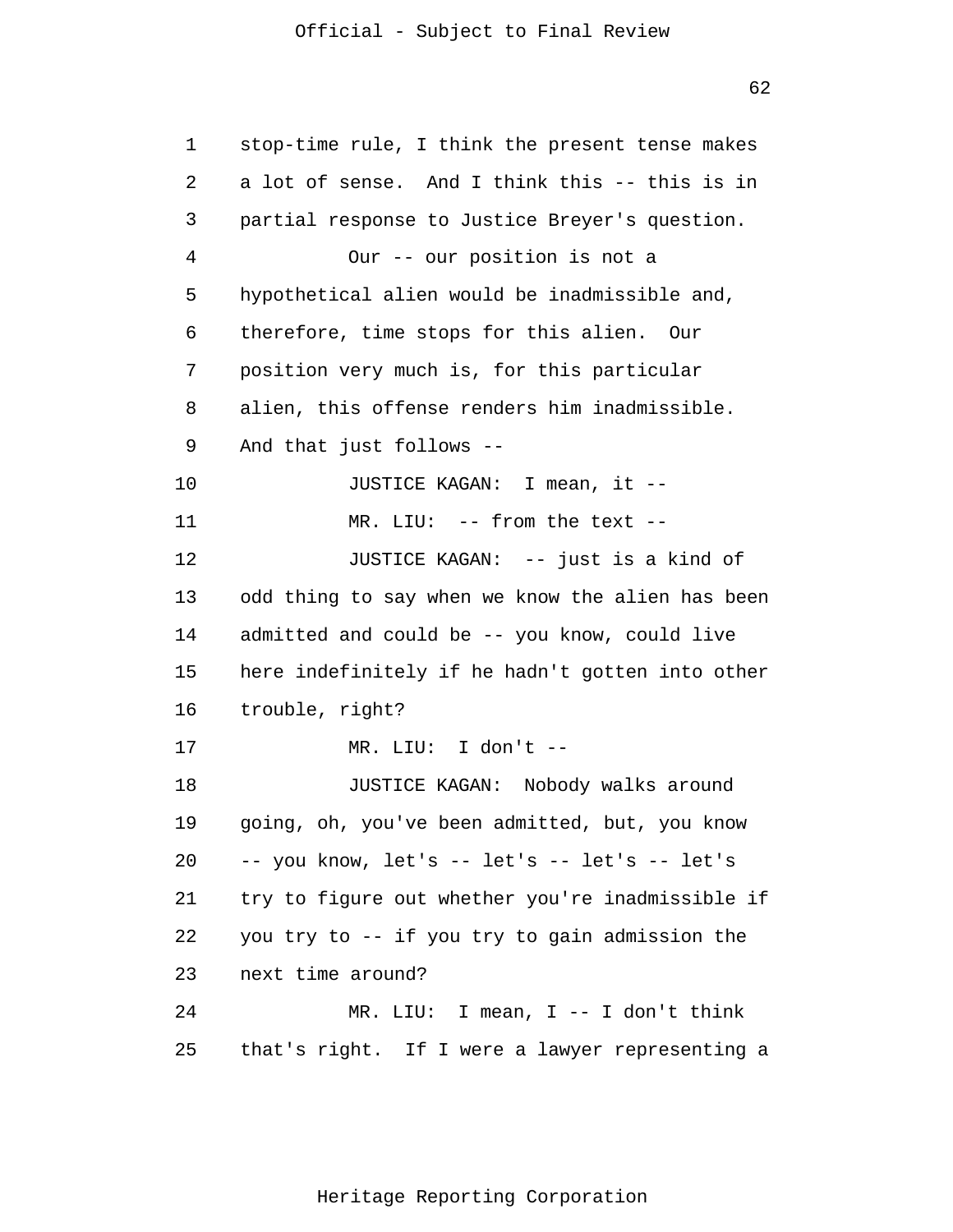1 2 3 4 5 6 7 8 9 10 11 12 13 14 15 16 17 18 19 20 21 22 23 24 25 client who had already been admitted, I would definitely describe the consequences of his status as inadmissible after he had committed a crime like this. And I would use the present tense to be exceptionally clear about those consequences. I think there is a different verb tense change here between "alien has committed" and "renders inadmissible," but that -- that just, I think, dovetails with our understanding as well, because the "rendering inadmissible" always has to occur after the alien has committed the offense. JUSTICE KAVANAUGH: Is your point about (a)(4) because it's an aggravated felony? MR. LIU: No, no. JUSTICE KAVANAUGH: What was your  $(a)(4)$  point? MR. LIU: 1227(a)(4) covers security-related grounds -- JUSTICE KAVANAUGH: Yeah. MR. LIU: -- for deportability. So, if someone has engaged in terrorist activity, for example, he would come within the scope of  $(a)(4)$ . If you look at  $1229b(c)(4)$ , this is on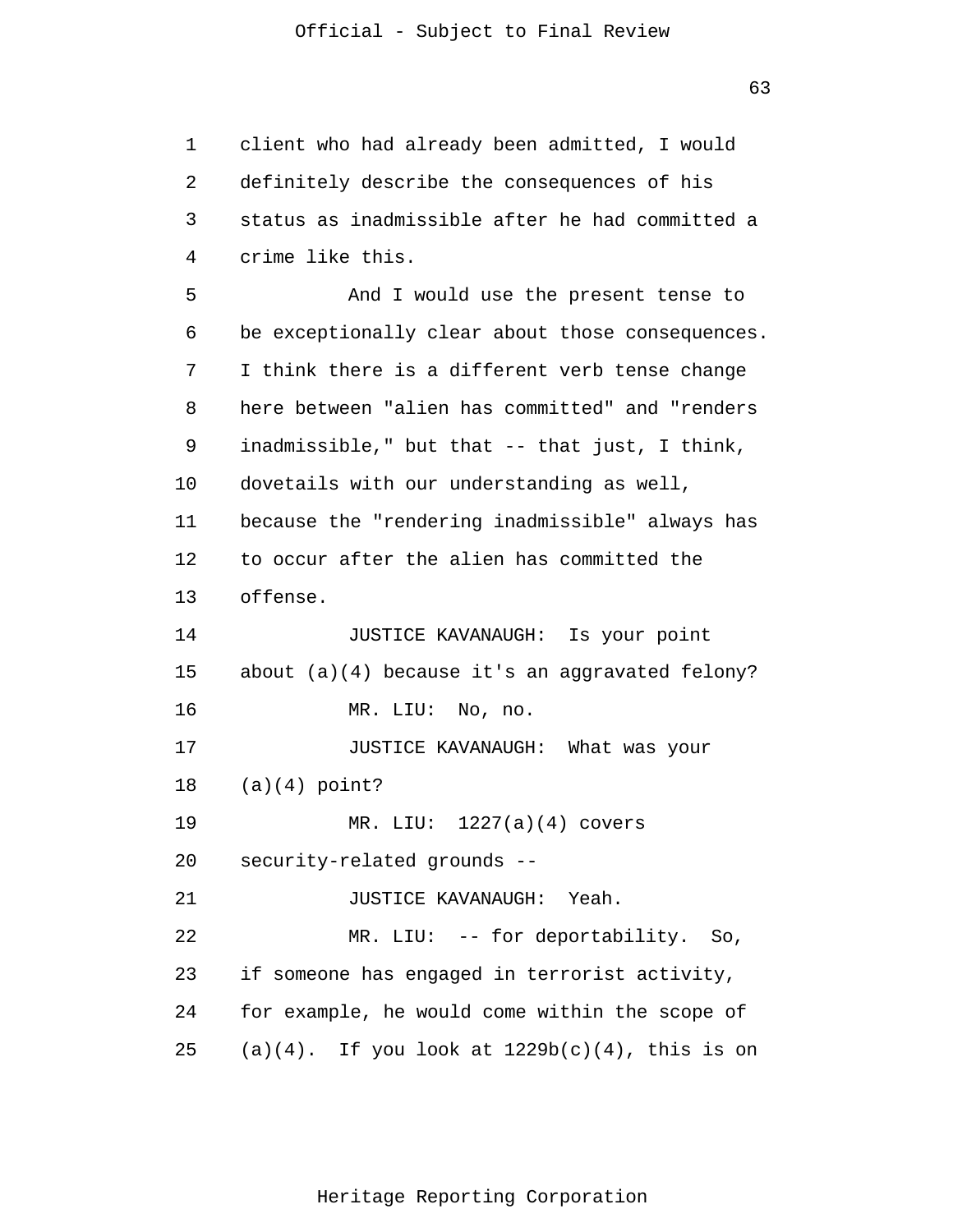64

1 2 3 4 5 6 7 8 9 10 11 12 13 14 15 16 17 18 19 20 21 22 23 24 25 page 37 of our petition appendix, it says an alien who is ... deportable under Section 1227(a)(4) is simply categorically ineligible for cancellation of removal. And that applies to two types of cancellation, not all the types, but the two types that we have been discussing here today. Thank you. CHIEF JUSTICE ROBERTS: Thank you, counsel. Five minutes, Mr. Unikowsky. REBUTTAL ARGUMENT OF ADAM G. UNIKOWSKY ON BEHALF OF THE PETITIONER MR. UNIKOWSKY: Thank you, Mr. Chief Justice. I'd like to begin by a comment that my colleague made that they are giving the word "inadmissible" the same consistent meaning across the statute. That's just not accurate. So, in the mandatory detention statute, it says that an alien who is inadmissible by reason of having committed an offense under 1182 is subject to mandatory detention. Giving that meaning -- word the same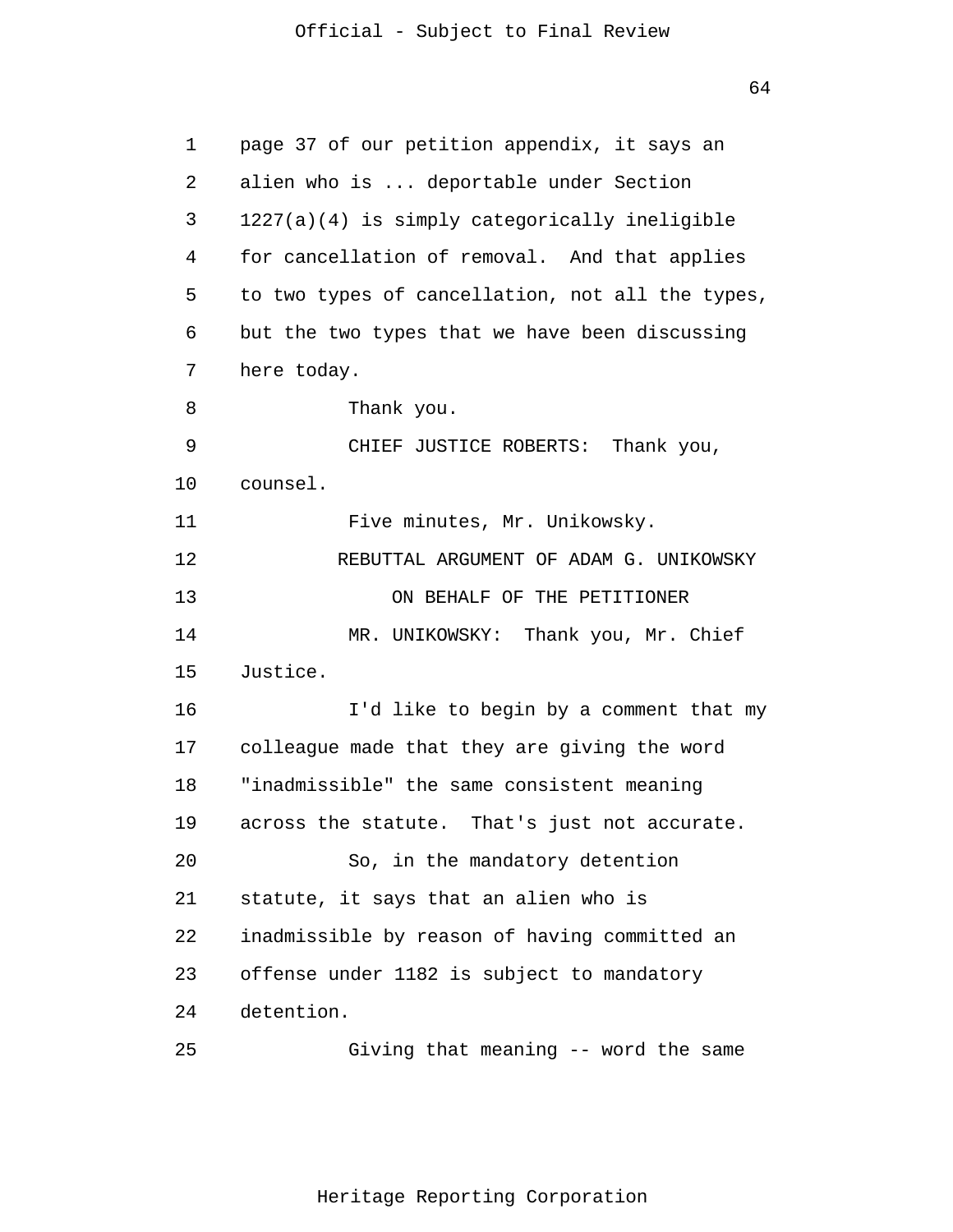1 2 3 4 5 consistent meaning, it would apply to any alien who merely has the status of inadmissible even if you've already been admitted. That's what they say "inadmissible" means in the stop-time rule.

6 7 8 9 They conceded that can't be right. An already admitted alien can't be inadmissible for purposes of that statute. So they are giving it a different meaning.

10 11 12 13 14 15 16 17 Now the Chief Justice posed a question saying that, well, it seems to be on both sides and so it's a wash. I think if it is a wash, that it's very good for us because there's all the other stuff. There's the surplusage, there's the comparison to good moral character, and there's the structure of the INA and everything else.

18 19 20 21 22 23 24 25 But I'd just like to push back a little bit on the idea that it's a wash because it seems to me that the statutes we're comparing it to are more relevant than the ones they are. So like this mandatory detention statute, it's covering removal procedures. It was enacted in IRRARA along with the stop-time rule just a couple sections over. That strikes me as more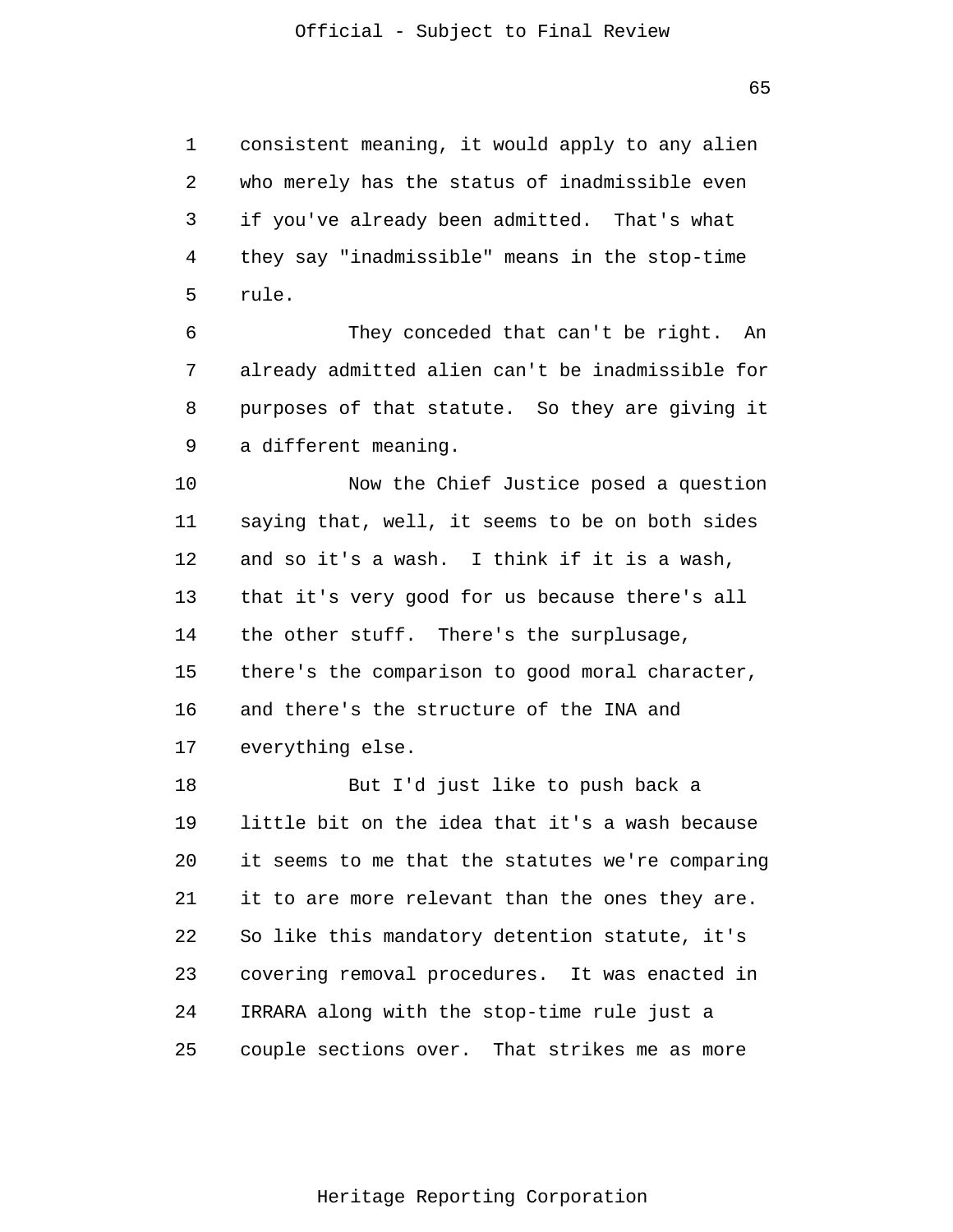66

1 2 3 4 5 6 7 8 9 10 11 12 13 14 15 16 17 18 19 relevant than provisions that were enacted many years earlier that don't apply to LPRs at all, which is what the government is relying upon. So I actually think that the consistent usage canon favors us, especially when you look at just the intro to the cancellation of removal statute that says the attorney general may cancel removal for an alien who is inadmissible or removable. Like, that's using "inadmissible" in the way we say and it's the same statute. In fact, like the stop-time rule is just a definitional provision under that umbrella. So the second thing I'd like to turn to is this question about the fish, which was a colorful question by -- by Justice Alito that the Eleventh Circuit relied on similar arguments. Look, we're not denying that it's --

20 21 22 23 24 25 that you can -- b-l-e words sometimes sound like a status. Clearly, that's true, but it's just as clear that sometimes it's obvious that when you're talking about the removal proceeding itself, the word "inadmissible" refers to what happened at the removal proceeding.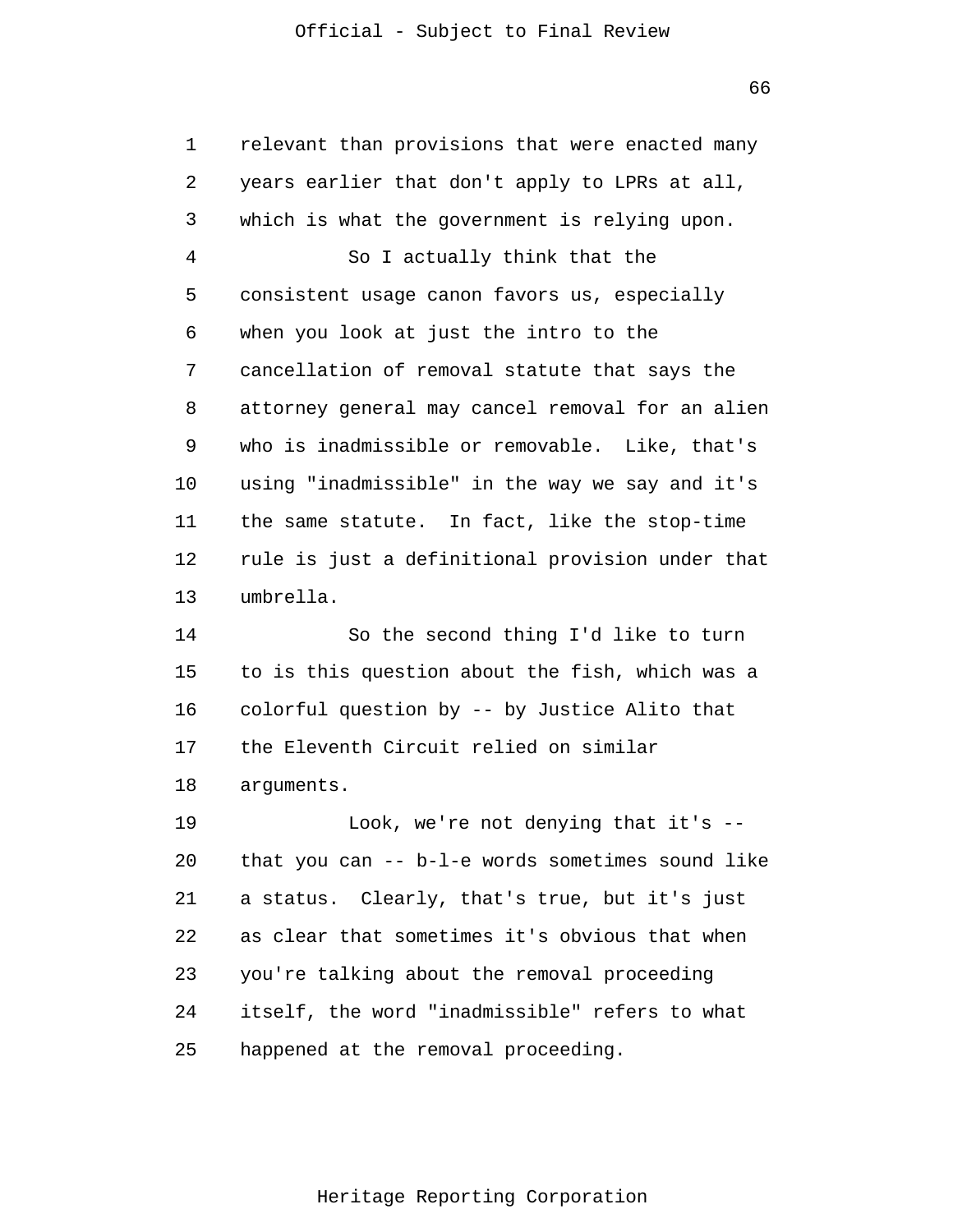1 2 3 4 5 6 7 8 9 10 11 12 13 14 15 16 17 18 19 20 21 22 23 24 25 So I just think it's -- it's just inescapable that you have to look at the context in which the word appears. I don't think that the Eleventh Circuit's comparison to undrinkable really can answer the question presented. And in the context of the statute, which applies only during removal proceedings in which all the surrounding provisions seem to conceptualize this dichotomy between inadmissible and deportable, I think the context which you -- you just kind of have to look at ultimately favors our position. I'd also like just to say a word about surplusage, which I understand occupied a portion of the -- of the -- of my colleague's argument. So, first, on this narrow issue of  $1227(a)(4)$ , just to be clear, it's not as though the government's interpretation gives that meaning that ours doesn't, right? So  $1227(a)(4)$ was really an empty category at the time because it didn't have any cross-references to 1182. That's true on both sides. So it's not -- it's not one of those cases where both sides give one word meaning that the other side doesn't. Like for both sides, it's not clear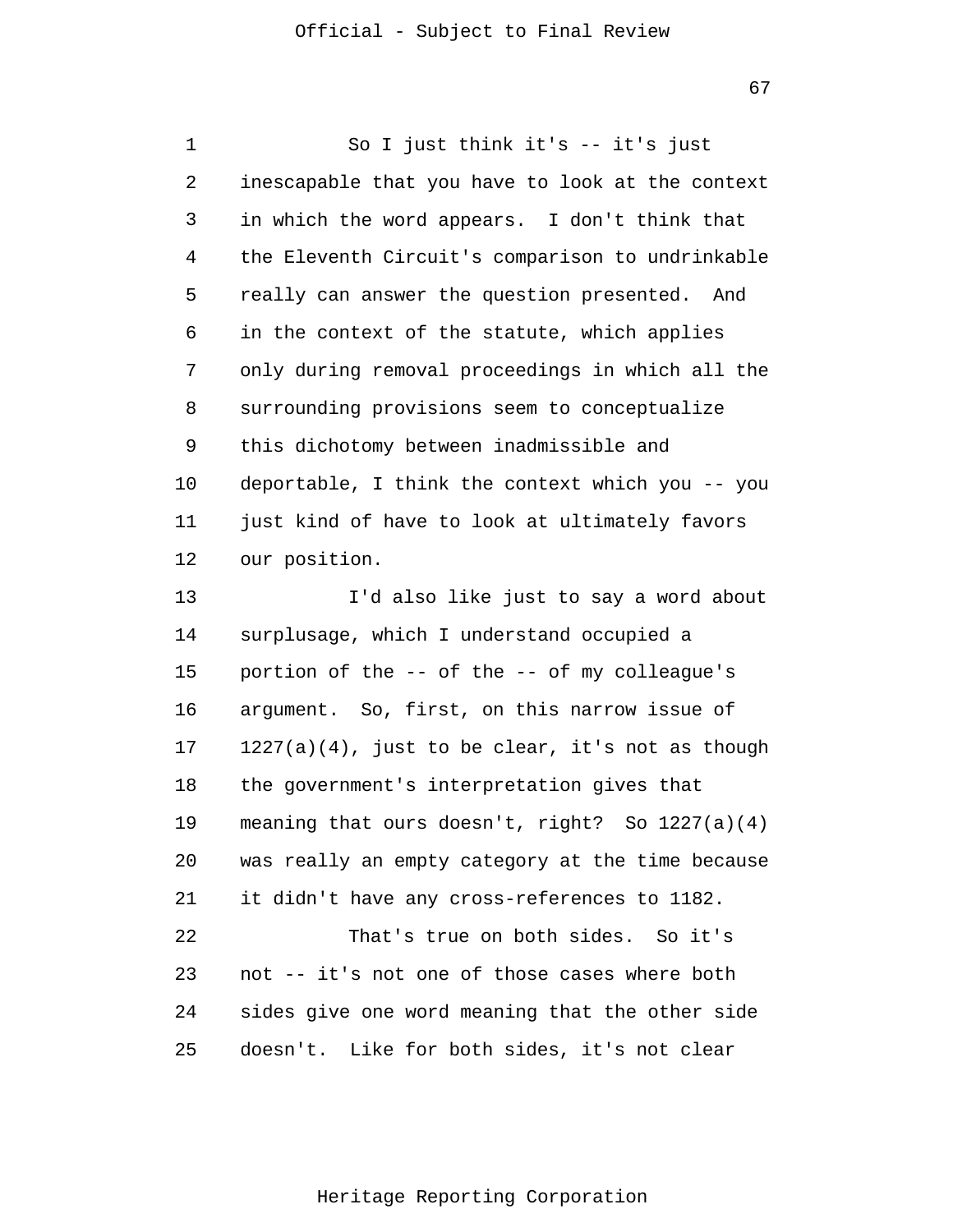68

1 2 3 4 5 6 7 8 9 10 11 12 13 14 15 16 17 18 19 20 21 22 23 24 why Congress included that, except for the purpose of subsequent amendments which actually did ultimately materialize. But the surplusage on the government side is a lot more significant in the hope that the removal clause isn't there. It's not just a matter that there's surplusage. I mean, surplusage is generally bad. But I think here it's more than that. You see the words "inadmissible" and "removable" paired with each other. And I think that just implies that Congress is thinking that those are the two things that can happen to you. And if you're inadmissible, you fall in one bucket, and if you're removable, you're in another bucket. And we see all over the adjacent statutes this concept of inadmissibility and deportability together with an "or" in between. And it's - it's clear in all those contexts that that's why that's -- that's why they're there, because those are the -- the two true outcomes. So just in -- in the intro of the cancellation of removal statute, where it says the attorney general may cancel removal of an alien who is inadmissible or deportable.

25 Clearly, the reason those two things are paired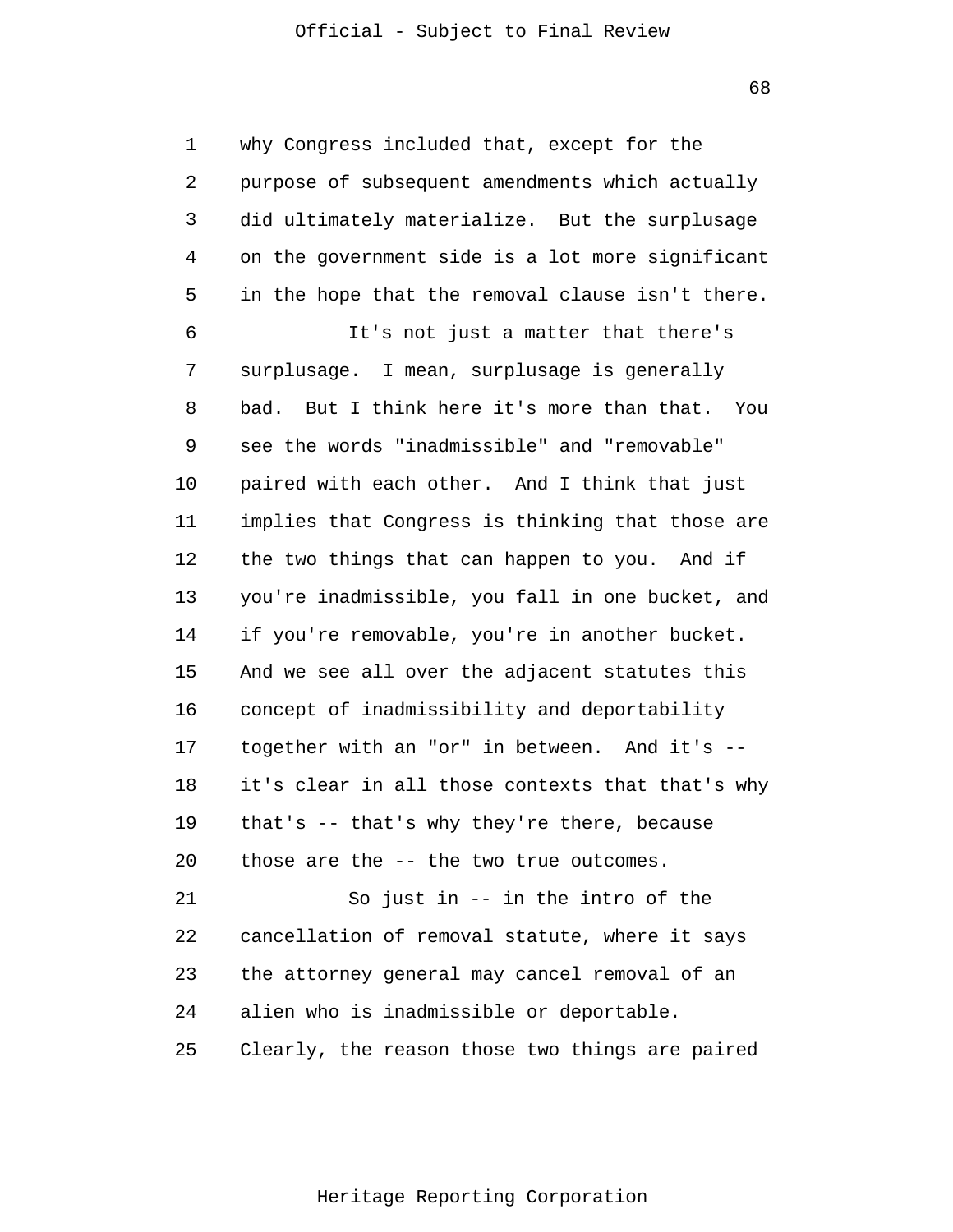1  $\overline{2}$ 3 together is that those are the two things that can happen to you. And so that's why they're both there.

4 5 6 7 8 9 10 And the same in just the general statute governing removal procedures, 1229a, that says that the immigration judge shall decide the inadmissibility or deportability of an alien, it's clear why those two words are there with the "or" in between, because those are the two things that can happen.

11 12 13 14 15 16 17 18 19 20 21 22 23 24 25 So you go to the stop-time rule, which, after all, is just like a buried definitional provision in the cancellation of removal statute itself, and you have "inadmissible" or "removable." And the natural inference is that the reason those are there is that those are the two things that can happen. That fits our interpretation perfectly because, if you're found inadmissible, then you're in the admissible category. And if you're found deportable, then you're in the deportable category, or removal category. Excuse me. I think that's a lot more persuasive than this rather convoluted argument from the government which apparently the government

69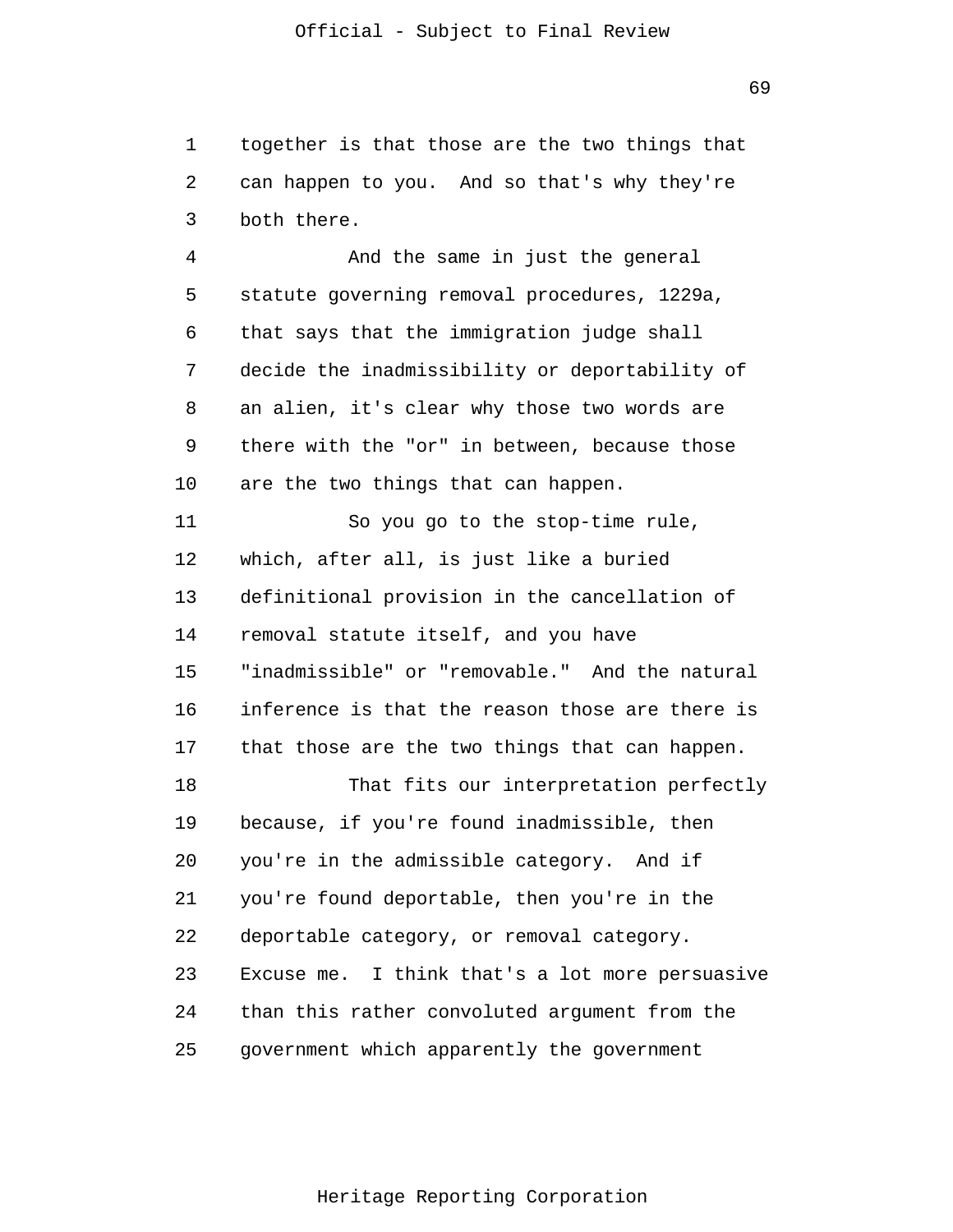```
1 
 2 
 3 
 4 
 5 
 6 
 7 
 8 
 9 
10
11
12
13
14
15
16
17
18
19
20
21
22
23
24
25
      didn't even think of until its brief in this 
      case because it explicitly did -- did not make 
      this argument in an en banc petition filed less 
      than a year ago. 
                 Thank you. 
                 CHIEF JUSTICE ROBERTS: Thank you, 
      counsel. The case is submitted. 
                 (Whereupon, at 11:06 a.m., the case 
      was submitted.)
```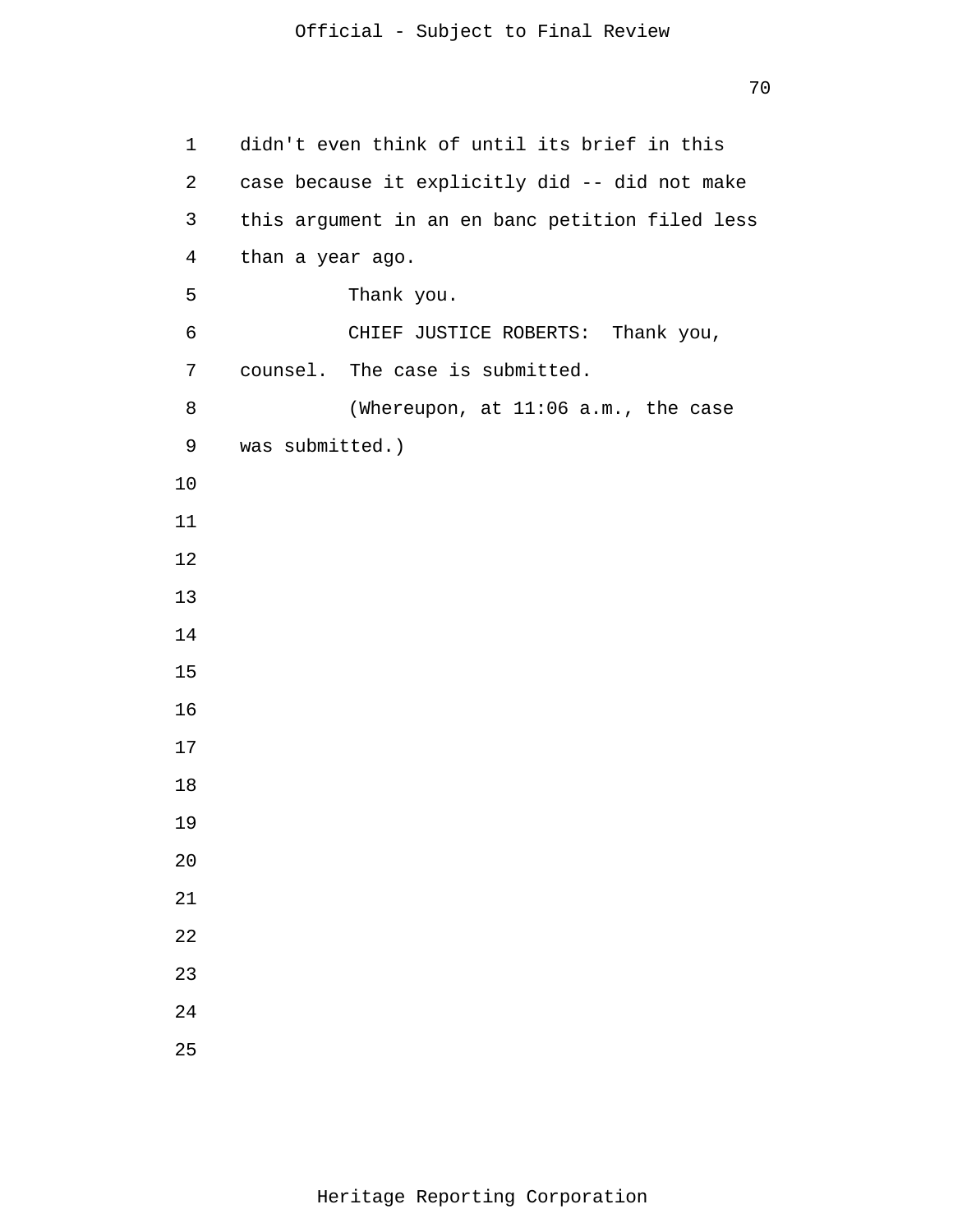| 1                                           | 80s [1] 15:3                                               | aggravated [10] 16:17 17:2,12 18:                             | argument [20] 1:13 2:2,5,8 3:4,7 7:             |
|---------------------------------------------|------------------------------------------------------------|---------------------------------------------------------------|-------------------------------------------------|
| $1.3$ [1] 36:17                             | 82(a [1] 39:19                                             | 5 25:25 26:9,12 29:5,24 63:15                                 | 14 15:13 19:3 22:16 32:6 34:14                  |
| 1.7 [1] 35:24                               | A                                                          | aggravating [1] 25:13                                         | 38:10 40:1,25 61:11 64:12 67:16                 |
| 10:06 [2] 1:14 3:2                          | a)(1 [1] 54:14                                             | ago [2] 15:16 70:4                                            | 69:24 70:3                                      |
| 11 [1] 32:24                                |                                                            | agree [6] 5:4 7:24 8:6 9:16 10:8                              | arguments [2] 22:7 66:18                        |
| 11:06 [1] 70:8                              | a) $(2$ [1] 54:14<br>a)(4 [5] 61:2,4 63:15,18,25           | 16:7                                                          | around [4] 45:18 46:3 62:18,23                  |
| 1101 [1] 14:3                               | a)(ii)(l)(2 [1] 54:15                                      | agrees [7] 3:21 4:16,24 5:12 31:9                             | aspect [1] 27:18                                |
| 1160 [1] 36:13                              | a-b-l-e [1] 51:14                                          | 48:2.5                                                        | assault [5] 17:12 25:25 26:9,12 29:             |
| 1182 [27] 4:23 13:13 18:14,18 19:           | <b>a.m</b> [3] <b>1:14 3:2 70:8</b>                        | agricultural [3] 14:21 36:17,17                               | 24                                              |
| 20,21,24 26:25 28:2 32:19,24 33:            | $A/B$ [2] 40:8.9                                           | Ahh [1] 46:24                                                 | assessed [2] 9:19 11:11                         |
| 10 34:9 38:23,24 43:24 47:12 49:            | abandoned [1] 20:14                                        | alien [60] 3:13,15,17,23,23 4:14,21                           | assessment [1] 10:4                             |
| 15,21 54:8 55:9,21 56:6 61:21,25            | abandonment [1] 13:24                                      | 5:10 6:9,12 7:11 10:14,18 11:3,11                             | <b>Assistant</b> [1] <b>1:20</b>                |
| 64:23 67:21                                 | ability [1] 46:5                                           | 15:19 22:19 26:10 29:8 33:12 34:                              | <b>assume</b> [1] 43:9                          |
| 1182(a)(2 [18] 34:21,23 35:5,11 37:         | able [1] 31:15                                             | 7,24 38:4,7,14,19 42:24 43:1,2,3,                             | asymmetric [1] 27:25                            |
| 10 38:15 40:17 43:18 44:2 48:4,8,           | above-entitled [1] 1:12                                    | 19,25 46:16 48:19 49:17 52:12,12                              | asymmetry [1] 28:25                             |
| 11 50:13 53:4,8,13,16 55:14                 | <b>abstract</b> [1] <b>52:16</b>                           | 53:19 56:1,3,7,9 58:21 61:13,14,                              | ate [2] 51:17,23                                |
| 1226 [4] 4:20 9:11 11:5 15:21               | abuse [1] 48:14                                            | 16,22 62:5,6,8,13 63:8,12 64:2,21                             | attached [1] 57:4<br>attaches [1] 45:25         |
| 1226(a [1] 38:2                             | abused [1] 22:20                                           | 65:1,7 66:8 68:24 69:8<br>alien's [8] 4:12 5:5,16 35:14 37:9, | ATTORNEY [6] 1:6 9:5 11:2 15:18                 |
| 1227 [10] 28:2 39:20 48:6 53:5,9,           | accept [1] 46:18                                           | 17 38:5 48:15                                                 | 66:8 68:23                                      |
| 11 54:9,10 56:16 60:15                      | accomplished [1] 33:19                                     | aliens [15] 6:17 14:19 19:25 20:11                            |                                                 |
| 1227(2)(a [1] 56:16                         | accurate [1] 64:19                                         | 35:25 36:2,4,8,20 43:13,15 55:22                              | В                                               |
| 1227(a [2] 38:20 39:4                       | acknowledge [2] 31:6 42:19                                 | 56:17,18,20                                                   | b)(1 [1] 61:1                                   |
| 1227(a)(1)(A [1] 56:17                      | acquires [1] 3:23                                          | ALITO [20] 7:13,20 8:13,19 9:1,12,                            | b-l-e [1] 66:20                                 |
| 1227(a)(4 [9] 41:10 55:7,8 60:15,           | across [2] 48:10 64:19                                     | 14 10:1 11:8,22 14:5 20:21 21:2,4,                            | back [12] 10:23 11:21 13:22 14:4                |
| 22 63:19 64:3 67:17,19                      | Act [6] 35:24 36:8,14 40:5 46:16                           | 23 22:2 33:22 34:1 51:10 66:16                                | 23:24 41:20 44:7 47:10 51:10 53:                |
| 1229(b)(A [1] 61:1                          | 56:14                                                      | allow [1] 16:4                                                | 25 60:16 65:18                                  |
| 1229a [1] 69:5                              | activity [1] 63:23                                         | almost [3] 11:15 15:8 37:4                                    | <b>bad</b> [3] <b>26:3 55:15 68:</b> 8          |
| 1229b(c)(4 [1] 63:25                        | <b>acts [1] 44:4</b>                                       | alone [3] 34:18 58:13,15                                      | <b>badness</b> [1] <b>26:11</b>                 |
| 1244(a [1] 46:15                            | actual [3] 5:13 50:5,22                                    | already [8] 17:21 36:4,20 53:10 56:                           | <b>banc</b> [1] <b>70:</b> 3                    |
| 1252 [1] 5:7                                | actually [18] 11:1,4 12:1,17 14:22                         | 4 63:1 65:3.7                                                 | <b>BARR [2] 1:6 3:5</b>                         |
| 1252(a)(2)(C [1] 37:15                      | 15:13 16:1 17:13 20:12 22:23,24                            | alternative [1] 30:10                                         | <b>BARTON [2] 1:3 3:5</b>                       |
| 1255(a [1] 35:23                            | 25:3 26:22 28:20 39:18 51:22 66:                           | ambiguity [1] 59:21                                           | <b>based</b> [4] 7:8 25:14 29:24 30:2           |
| 15 [2] 47:8,8                               | 4 68:2                                                     | ambiguous [4] 22:10 31:12 59:16,                              | basic [2] 27:16 44:11                           |
| 17 [1] 35:21                                | ADAM [5] 1:18 2:3,9 3:7 64:12                              | 20                                                            | basically [1] 41:19                             |
| 18 [1] 40:24                                | added [1] 35:7                                             | amendments [1] 68:2                                           | basis [5] 6:22 13:20 17:13 24:1 38:             |
| 18-725 [1] 3:4                              | additionals [1] 46:1                                       | America [1] 9:2                                               | 8                                               |
| 180 [2] 13:1,23                             | address [1] 15:9                                           | amnesty [2] 36:7,9                                            | <b>bat</b> [1] <b>61:</b> 6                     |
| 19 [2] 35:21 41:11                          | addresses [1] 11:17                                        | amount [2] 57:11 59:5                                         | becomes [1] 24:1                                |
| 1982 [1] 14:20                              | addressing [1] 5:23                                        | <b>ANDRE [1] 1:3</b>                                          | began [1] 48:3                                  |
| 1986 [2] 35:24 56:14<br>1996 [2] 12:8 60:21 | adjacent [3] 5:22 10:9 68:15                               | Another [4] 36:13,14 57:4 68:14                               | begin [3] 4:5 53:3 64:16                        |
|                                             | adjudicate [1] 56:25<br>adjudication [4] 7:10 10:12,14 56: | answer [7] 14:5 33:14 34:22 39:5                              | behalf [8] 1:18,21 2:4,7,10 3:8 34:<br>15 64:13 |
| 2                                           | 22                                                         | 40:7 58:25 67:5                                               | behold [1] 39:22                                |
| <b>2)(a</b> [1] $56:16$                     | adjustment [4] 11:17 14:23 56:12,                          | anybody [1] 52:18                                             | believes [1] 60:6                               |
| 20 [1] 55:8                                 | 19                                                         | apparently [1] 69:25                                          | benefits [5] 44:18 45:3,7 57:18,18              |
| 2004 [1] 60:22                              | admissibility [5] 7:3 27:14 51:19                          | appeal [1] 22:15                                              | <b>besides</b> [1] 13:22                        |
| 2019 [1] 1:10                               | 56:23 58:4                                                 | appeals [2] 5:9 37:20                                         | best [3] 15:13 54:6 60:6                        |
| 20a [1] 56:17                               | admissible [3] 16:23 33:13 69:20                           | APPEARANCES [1] 1:16                                          | <b>better</b> [2] <b>20:17 24:23</b>            |
| 29 [1] 4:6                                  | admission [17] 11:12,20,23 13:14                           | appears [3] 30:17 37:8 67:3                                   | between [6] 19:19 56:3 63:8 67:9                |
| 3                                           | 34:3 35:9,15 36:5,21 39:8,10 44:1,                         | appendix [3] 42:17 56:18 64:1<br>application [1] 53:11        | 68:17 69:9                                      |
| $3$ [1] $2:4$                               | 1 56:10 59:6 61:17 62:22                                   | applications [1] 39:7                                         | <b>beyond</b> [1] 24:21                         |
| $30$ [1] $4:7$                              | admit [1] 9:5                                              | applied [5] 6:7 33:20 35:25 36:18                             | BIA [11] 19:12 20:25 27:19,23 28:               |
| 34 [1] 2:7                                  | admitted [20] 12:7 36:5,21 39:14                           | 39:9                                                          | 17,20,22 30:9,12 31:14 45:2                     |
| 35A [1] 42:17                               | 42:25 43:2 44:13,14 46:23,24 47:                           | applies [8] 33:11 34:7 39:12,13 44:                           | <b>bit</b> [4] <b>15:17 25:23 28:9 65:19</b>    |
| 37 [1] 64:1                                 | 1 52:13 55:23 56:1,4 62:14,19 63:                          | 12,13 64:4 67:6                                               | <b>blemish</b> [1] 24:16                        |
|                                             | 165:3,7                                                    | apply [12] 3:18 6:1,2 12:16 13:17                             | bog [1] 47:9                                    |
| 4                                           | admittedly [1] 53:17                                       | 25:15,16 38:25 55:21 60:1 65:1                                | <b>boils</b> [1] 5:17                           |
| 4 [1] 1:10                                  | adoption [1] 11:18                                         | 66:2                                                          | <b>border</b> [1] 9:3                           |
| 6                                           | adults [1] 20:3                                            | applying [1] 44:1                                             | both [14] 23:11 25:17 26:22 27:21               |
|                                             | adversary [1] 44:10                                        | Area [1] 30:8                                                 | 28:1,8 32:11 46:3 60:11 65:11 67:               |
| 64 [1] 2:10                                 | affirmatively [2] 12:11,13                                 | aren't [2] 7:2 53:18                                          | 22,23,25 69:3                                   |
| 8                                           | agency [3] 22:10 31:20 32:3                                | arguably [1] 16:20                                            | bothering [1] 47:24                             |
| 8 [2] 35:22 38:2                            | agency's [1] 31:16                                         | argue [2] 7:15 8:2                                            | <b>Brand</b> [2] 31:13,18                       |
|                                             |                                                            |                                                               |                                                 |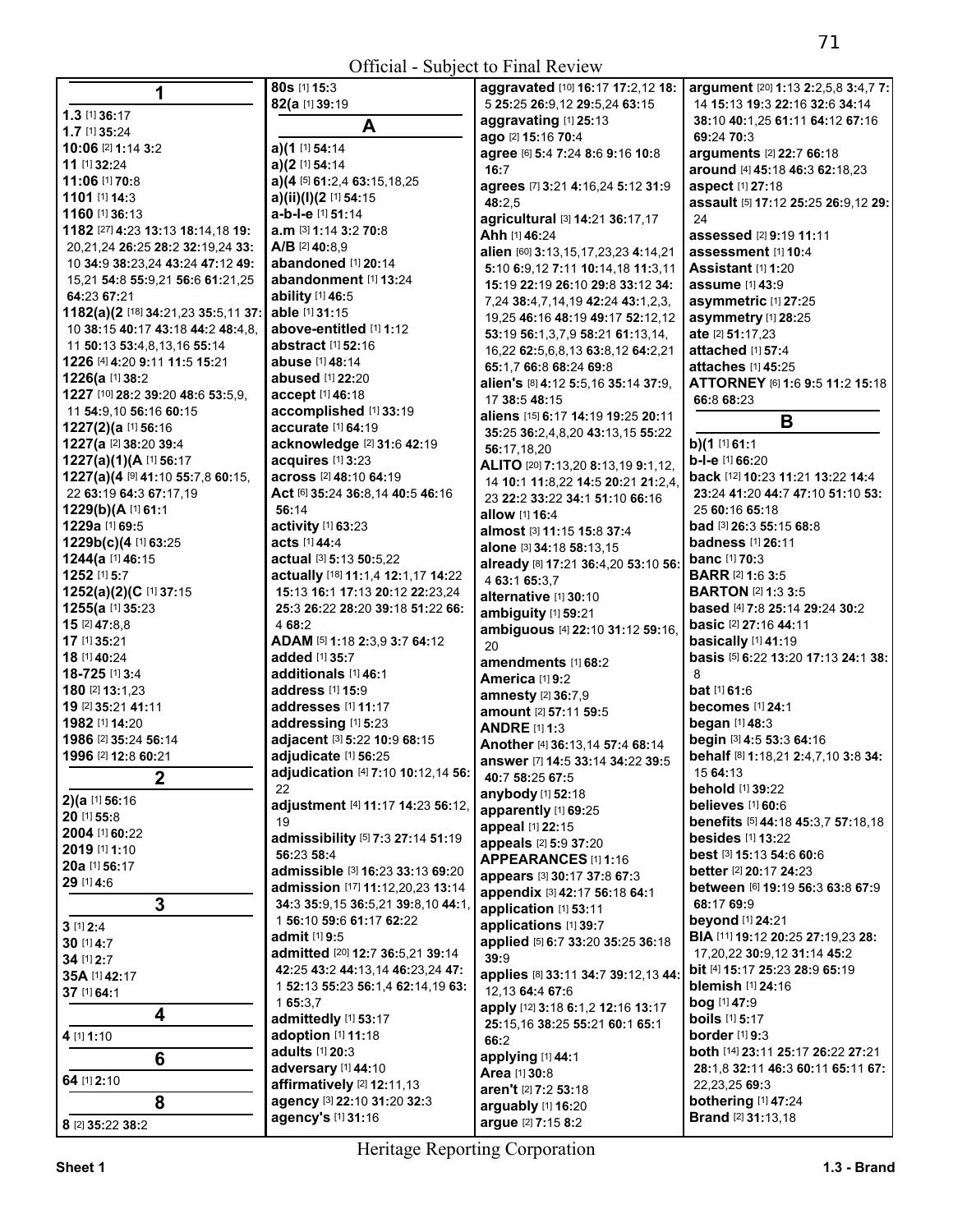| breath [1] 11:7                                             | Chevron [5] 20:14,23 22:1,6 31:23              | 16                                            | course [4] 31:19 33:16 36:25 47:                    |
|-------------------------------------------------------------|------------------------------------------------|-----------------------------------------------|-----------------------------------------------------|
| BREYER [16] 38:9 40:6,22 41:2,19                            | CHIEF [12] 3:3,9 33:25 34:11,16                | conceptualize [1] 67:8                        | 14                                                  |
| 42:6 46:18 47:3,19,24 49:3 51:7,9                           | 36:24 37:5 44:8 64:9,14 65:10 70:              | conceptually [1] 12:15                        | COURT [15] 1:1,13 3:10,11,14,20                     |
| 53:20,25 54:4                                               |                                                | <b>concession [2] 4:6 7:7</b>                 | 31:11, 15, 19, 22 32:3 34:17 44:4                   |
| Breyer's [3] 51:11,18 62:3                                  | Circuit [3] 3:21 51:13 66:17                   | concludes [1] 31:11                           | 58:11 59:22                                         |
| brief [7] 4:7 19:7 20:23 22:7 32:14                         | Circuit's $[1]$ 67:4                           | conclusion [2] 17:10 31:15                    | Court's [2] 22:9 60:5                               |
| 35:21 70:1                                                  | circum [1] 45:20                               | condition [1] 3:25                            | <b>courts</b> [2] <b>5:</b> 9 <b>37:</b> 20         |
| <b>brilliant</b> [1] 54:5                                   | circumstance-specific [1] 50:14                | confer [1] 55:16                              | cover [1] 55:3                                      |
| broadening [1] 24:19                                        | circumstances [1] 59:8                         | conferred [1] 12:9                            | covered [1] 7:2                                     |
| bucket [2] 68:13,14                                         | cite [1] 35:20                                 | confirmed [1] 56:6                            | <b>covering [1] 65:23</b>                           |
| <b>bunch</b> [1] 50:13                                      | cites $[1]$ 36:25                              | Congress [56] 17:12,18 18:1 19:               | covers [2] 58:4 63:19                               |
| <b>burdens</b> [1] 44:17                                    | <b>claim</b> [2] <b>31:4 58:21</b>             | 18 22:18,18 23:1,4,7,12,15,17 24:             | crack [1] 23:16                                     |
| <b>bureaucratic [2] 29:15 30:1</b>                          | <b>class</b> [1] 27:1                          | 19 25:3 27:24 28:24 29:2,23 30:2              | crazy [1] 28:21                                     |
| <b>buried</b> [1] 69:12                                     | classes [7] 7:2 14:19 28:11 32:19              | 32:7 33:3,20 40:3 42:7,17,21 43:4,            | <b>create</b> [1] 42:7                              |
| bury [1] 22:13                                              | 33:9 34:9 56:20                                | 7, 16, 21 44: 2, 4, 9, 20 46: 10 48: 2, 3, 9, | credit [1] 58:21                                    |
| <b>bus</b> [1] 9:2                                          | clause [15] 19:22 20:5,10 38:21,22             | 17 49:12,12,16,19 50:12,18 53:5,              | crime [23] 6:23 13:12,18,25 18:14                   |
| business [1] 37:3                                           | 39:23 40:16,17 43:19 50:8,9 52:                | 10 55:5, 11, 12, 23 56: 2 58: 9 60: 24        | 25:6,18 29:12,13,16,20,22,25,25                     |
| <b>buy</b> [4] <b>8:20 40:19 41:</b> 5,6                    | 25 54:1,2 68:5                                 | 68:1,11                                       | 32:17 34:24 35:2 39:15 43:20 47:                    |
|                                                             | <b>clauses</b> [1] 43:12                       | Congress's [2] 57:19,22                       | 12 56:7 61:22 63:4                                  |
| C                                                           | clean $[5]$ 16:6,8,9,13,16                     | Congressman [1] 54:18                         | crimes [15] 16:21,22 17:3,4 18:4,                   |
| called [1] 39:11                                            | clear [16] 8:9,10 27:24 28:21,23 43:           | connection [2] 4:12 5:15                      | 19,23 19:19,25 23:25 25:2,19,20,                    |
| calling [1] 9:22                                            | 17 45:15 52:11 56:11,15 63:6 66:               | consequence [9] 18:25 37:18 38:               | 22 44:22                                            |
| came [2] 1:12 55:7                                          | 22 67:17,25 68:18 69:8                         | 7 45:20.24 46:3.4.8 57:4                      | criminal [3] 32:1 48:12 59:6                        |
| cancel [5] 11:2 15:19 16:2 66:8 68:                         | clearer [1] 32:11                              | consequences [4] 37:13 42:2 63:               | criteria [2] 13:10 14:2                             |
| 23                                                          | <b>clearest</b> [1] 32:22                      | 2.6                                           | criterion [1] 36:23                                 |
| cancellation [27] 6:15,18 10:25                             | clearly [13] 22:8.11 30:14 32:15 33:           | consistent [8] 15:12,14 44:10 45:             | cross-reference [2] 41:9 43:17                      |
| 15:15 16:5 17:7,25 18:10 20:7 23:                           | 16,23 34:2,9 43:11 57:19,22 66:                | 17 58:8 64:18 65:1 66:5                       | cross-references [1] 67:21                          |
| 9,16 24:13,21 29:6 32:21 33:5 44:                           | 21 68:25                                       |                                               | crucial [1] 4:10                                    |
| 22 46:6 57:18 58:16 59:13 61:5                              |                                                | constituting [1] 46:16                        |                                                     |
| 64:4,5 66:7 68:22 69:13                                     | client [3] 39:16,24 63:1                       | construction [1] 59:23                        | cry [1] 36:22                                       |
| <b>cannot</b> [1] 10:4                                      | client's [1] 31:3                              | constructive [3] 11:19,23,24                  | crystal-clear [1] 33:18                             |
| <b>canon</b> [1] 66:5                                       | clock [9] 18:13,20 20:6 22:18 25:              | <b>construe</b> [1] 27:23                     | <b>current</b> [1] 19:11                            |
| capable [8] 3:24 4:2 18:19 29:3,5,                          | 21 27:2 29:4,21 32:20                          | <b>construes</b> [1] 31:13                    | <b>currently</b> [1] 31:22                          |
| 23 31:14,21                                                 | clues [1] 6:1                                  | construing [1] 6:4                            | custody [1] 45:2                                    |
| Capitol [1] 30:8                                            | cluster [1] 15:7                               | contained [1] 54:14                           | cutting [1] 53:10                                   |
| captured [1] 46:12                                          | Coalition [1] 30:8                             | contains [1] 50:13                            | D                                                   |
|                                                             | colleague [1] 64:17                            | <b>contends</b> [1] 23:22                     | $D.C$ [3] 1:9,18,21                                 |
|                                                             |                                                |                                               |                                                     |
| car <sup>[2]</sup> 52:10,10                                 | colleague's [1] 67:15                          | <b>content</b> [1] 41:17                      |                                                     |
| <b>care</b> [1] 59:22                                       | colorful [2] 51:13 66:16                       | context [14] 5:4, 15 6:7 7:18 8:8 9:          | day [1] 26:23                                       |
| Case [31] 3:4,25 4:8 5:17,19,25 7:9                         | come [7] 8:20 9:3 10:23 11:21 17:              | 8,19 10:2 12:18 42:20 52:9 67:2,6,            | days [2] 13:1,24                                    |
| 13:11, 16, 20 19:7 22:4, 8, 12 26:10,                       | 17 54:6 63:24                                  | 10                                            | decide [5] 10:17 13:20 26:6 32:3                    |
| 22 28:20 31:2,10,14,18 34:19 35:                            | <b>comes</b> [1] 39:22                         | contexts [5] 4:17 8:1,4,11 68:18              | 69:7                                                |
| 1 36:11 41:13 42:24 43:1 57:5 70:                           | comfortable [1] 9:22                           | contextual [1] 6:1                            | decided [9] 6:9 17:13,18 23:15 25:                  |
| 2,7,8                                                       | <b>coming</b> [1] 13:22                        | contextually [1] 10:10                        | 3 29:2,4 30:3,12                                    |
| cases [6] 7:8 11:16 22:9 55:22 60:                          | comment [1] 64:16                              | continue [3] 58:21 59:24 60:1                 | decides [2] 6:12,14                                 |
| 24 67:23                                                    | commission [1] 29:22                           | continuous [4] 17:16 29:14 32:18              | decision [15] 21:5,6,16 22:10 23:5,                 |
| <b>cast</b> [1] <b>29:</b> 19                               | <b>commit</b> [1] 19:25                        | 46:9                                          | 8 28:17 30:20 31:1,3,5,23 37:18,                    |
| categorically [3] 58:16 61:2 64:3                           | commits $[1]$ 46:16                            | contrary [1] 31:15                            | 23 38:4                                             |
| categories [4] 16:20,24 18:9 52:                            | <b>committed</b> [20] <b>4:22 13:12,17 17:</b> | Control [1] 35:24                             | decisions [1] 42:19                                 |
| 20                                                          | 1 18:4,8 22:19 29:16,20 32:17 34:              | CONVicted [8] 34:24 35:2 43:19 48:            | defend [2] 22:13 31:25                              |
| category [10] 18:19 29:1 32:24 60:                          | 20 35:4 36:8 38:14,17 39:15 63:3,              | 24 56:7,9 58:20 61:22                         | defer [5] 20:24,25 22:10 31:16,24                   |
| 16,22,23 67:20 69:20,22,22                                  | 8,12 64:22                                     | conviction [15] 23:22 25:17,25,25             | deference [4] 20:14 22:1.6 32:2                     |
| <b>Central [1] 9:2</b>                                      | committing [1] 13:25                           | 26:8,9,14,24 28:4 29:17 58:13,15              | deferred [1] 31:8                                   |
| certain [13] 5:11 8:4,11 14:20 18:4                         | common [1] 26:15                               | 59:7 61:1,5                                   | <b>define</b> [1] 9:22                              |
| 22:15 25:15 29:10,21 36:16 45:6,                            | comparing [1] 65:20                            | convictions [4] 25:15 26:23 27:1              | <b>defining</b> [2] <b>42:</b> 18,24                |
| 7 60:24                                                     | comparison [2] 65:15 67:4                      | 28:18                                         | definitely [1] 63:2                                 |
| certainly [4] 25:16 33:15 48:18 49:                         | completely [2] 16:9 60:9                       | <b>convoluted</b> [3] 19:16 20:8 69:24        | definitional [2] 66:12 69:13                        |
| 18                                                          | con [1] 42:20                                  | Correct [3] 6:19 19:12,13                     | delay [3] 29:15,25 30:1                             |
| <b>cetera</b> [1] <b>39</b> :23                             | concede $[1]$ 6:17                             | couldn't [1] 52:14                            | dense [1] 22:17                                     |
| <b>change</b> [1] 63:7                                      | conceded [3] 10:13 19:7 65:6                   | counsel [3] 34:12 64:10 70:7                  | denying [1] 66:19                                   |
| <b>character</b> [2] <b>32:</b> 12 <b>65:</b> 15            | <b>concedes</b> [2] 4:9 5:22                   | counterintuitive [1] 50:18                    | Department [1] 1:21                                 |
| <b>characteristic</b> [1] <b>25:</b> 13                     | conceding [1] 8:2                              | country [9] 10:4 11:12,21 12:6,14             | dependent [1] 52:9                                  |
| charge [2] 4:14 5:13                                        | conceivable [1] 32:23                          | 13:1,22,25 58:5                               | depending [1] 7:18                                  |
| charged [3] 3:24 32:9 33:1<br>cherry-picking [2] 44:9 45:15 | conceivably [1] 33:8                           | country's [1] 48:14                           | depends [1] 19:18<br>deport [4] 17:14,17 23:13 30:3 |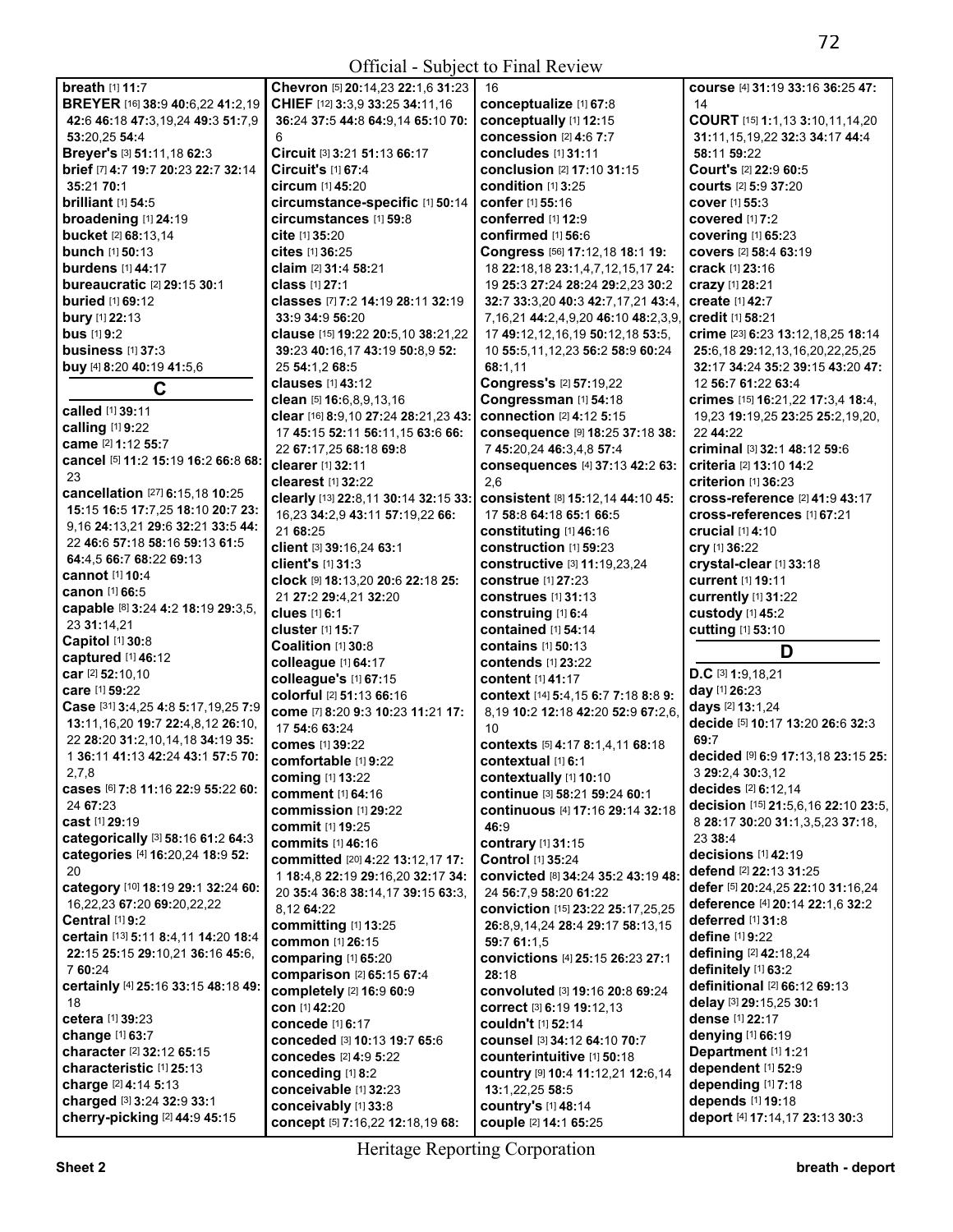| deportability [11] 24:3 27:8,15,15  | effort [1] 11:25                                       | express [2] 23:5,8                                         | generic [1] 50:10                                    |
|-------------------------------------|--------------------------------------------------------|------------------------------------------------------------|------------------------------------------------------|
| 44:13 56:24 57:5,14 63:22 68:16     | either [4] 26:1,2 42:12,13                             | expressly [3] 19:20 22:1 40:4                              | genius [1] 40:9                                      |
| 69:7                                | either/or [4] 40:4 42:10,22 43:6                       | extremely [1] 61:10                                        | gets [2] 9:2 17:18                                   |
| deportable [29] 11:4,7 15:20 16:    | elaborate [1] 15:17                                    | F                                                          | getting [1] 57:17                                    |
| 22 17:3,22 18:5 23:7,15 24:1,9,18,  | elements-based [1] 50:10                               |                                                            | GINSBURG [6] 12:21,24 13:3,8,21                      |
| 22 25:2,6,22 39:15 41:23 43:3,15    | Eleventh [4] 3:21 51:12 66:17 67:                      | fact [6] 10:14 11:9 19:2 30:2 46:14                        | 22:14                                                |
| 49:5,8 56:17 57:13 64:2 67:10 68:   | 4                                                      | 66:11                                                      | Give [3] 8:13,13 67:24                               |
| 24 69:21,22                         | eligibility [5] 6:14 12:12,13 25:4                     | facts [1] 13:16                                            | given [8] 22:8 40:18 44:15,16,17                     |
| deportation [3] 23:24 29:18 46:17   | 36:23                                                  | failed [1] 56:25                                           | 45:7 48:20 57:22                                     |
| deported [6] 23:6 29:11 44:24,25    | eligible [10] 17:25 18:10 23:18,23                     | <b>fall</b> [2] <b>39:16 68:13</b>                         | gives [4] 41:15 57:23 60:14 67:18                    |
| 54:11 57:15                         | 24:12 32:20 33:2 44:21,23 46:17                        | <b>Falls</b> $[1]$ 8:8                                     | giving [4] 45:16 64:17,25 65:8                       |
| deporting [1] 29:24                 | embarrassment [1] 52:24                                | far $[1]$ 16:7                                             | got [6] 18:14 28:23 40:12,25 47:8                    |
| describe [1] 63:2                   | emergency [1] 51:21                                    | favor [1] 59:13                                            | 53:22                                                |
| <b>described</b> [2] 32:19 35:18    | emphasize [1] 28:10                                    | favors [2] 66:5 67:11                                      | gotten [1] 62:15                                     |
| detained [1] 38:8                   | empty [3] 60:16,22 67:20                               | felonies [3] 16:17 18:5 29:5                               | governing [1] 69:5                                   |
| detention [8] 4:20,23 11:5 38:1 45: | en [1] 70:3                                            | felony [2] 17:2 63:15                                      | government [26] 4:6,8,16,24 5:3,                     |
| 12 64:20,24 65:22                   | enacted [6] 15:2,5,8 60:21 65:23                       | few [1] 15:16                                              | 12, 18, 24 11: 16 12: 8, 22 20: 13 21:               |
| determined [1] 17:21                | 66:1                                                   | <b>figure</b> [1] 62:21                                    | 12,25 22:12,16 23:22 28:20 31:9,                     |
| dichotomy [5] 27:16 41:18 42:7,8    | enactment [1] 13:18                                    | filed [2] 19:6 70:3                                        | 24 32:25 33:20 66:3 68:4 69:25.                      |
| 67:9                                | end [6] 35:6 39:2 41:8 51:14 59:16,                    | find [2] 34:22 54:13                                       | 25                                                   |
| die [1] 29:19                       | 18                                                     | finding [1] 7:5                                            | government's [7] 19:5,6,17 20:2                      |
| different [19] 5:21 7:21 12:11,16   | engaged [1] 63:23                                      | finds $[1]$ 3:16                                           | 30:23 32:6 67:18                                     |
| 15:4,6 17:10 20:3 28:11 37:12 42:   | enough [9] 23:13,23 26:13 34:18                        | finish [2] 14:5 33:25                                      | granted [1] 36:7                                     |
| 2 44:15,16,17 46:12 52:20,21 63:    | 48:18 49:14,17 55:15,18                                | firearms [6] 25:24 26:8,14,24 28:4,                        | granularity [1] 55:6                                 |
| 765:9                               | <b>enter</b> [1] <b>12:14</b>                          | 18                                                         | grievous [1] 59:21                                   |
| differently [4] 6:4 33:6,7 39:7     | entrance [1] 14:20                                     | first [19] 3:4 6:5 10:10 14:13 17:1                        | ground [1] 46:16                                     |
| disagrees [1] 3:20                  | entry [1] 56:19                                        | 18:18.24 21:22 23:3 24:22 27:20.                           | grounds [5] 27:10,14,15 50:22 63:                    |
| <b>disavow</b> [1] <b>19:14</b>     | enumerated [2] 13:10 14:2                              | 25 28:3,25 30:15 32:4 38:22 47:                            | 20                                                   |
|                                     |                                                        | 11 67:16                                                   |                                                      |
| disavowing [1] 19:12                | equipoise $[2]$ 60:3,4                                 | <b>fish</b> [9] <b>51:</b> 15,16,20,22 <b>52:1 53:</b> 21, | group [1] 36:16                                      |
| discretionary [3] 23:19 25:4 26:    | especially [3] 20:9 45:10 66:5<br>ESQ [4] 1:18 2:3,6,9 | 22,23 66:15                                                | groups [1] 42:1                                      |
| 13                                  |                                                        | fit $[2]$ 12:25,25                                         | guess [3] 28:6 40:15 50:17                           |
| discussing [1] 64:6                 | essential [1] 41:18                                    | <b>fits</b> $[2]$ 47:12 69:18                              | Н                                                    |
| disjunct [1] 56:3                   | et [1] 39:23                                           | five [2] 54:16 64:11                                       | half [1] 28:14                                       |
| disjunctive [2] 42:14 43:12         | <b>Europe [1] 8:19</b>                                 | fleeting $[1]$ 20:22                                       | halves [1] 28:1                                      |
| dispute [2] 11:8 35:1               | even [30] 20:3 22:9,12 23:13,23 24:                    | flipped $[1]$ 26:11                                        | <b>hand</b> [1] <b>41:22</b>                         |
| disqualifying [1] 50:22             | 16 29:3,23 31:24 36:4,20 39:8 40:                      | fluke [1] 39:17                                            | happen [6] 55:18 61:16 68:12 69:                     |
| distinguish [1] 19:19               | 19 41:4,6,8 46:11 55:22,25 56:15                       | following [1] 48:25                                        | 2,10,17                                              |
| <b>DLE</b> [1] 7:25                 | 58:15 59:6,22,22 60:12,23 61:3,6                       | follows [1] 62:9                                           | happened [4] 10:20,22 27:6 66:25                     |
| doctor [1] 51:22                    | 65:2 70:1                                              | footnote [1] 22:13                                         | happens [1] 39:16                                    |
| doing [10] 20:14 21:13 31:21 39:4   | everybody [3] 39:13 47:14 57:9                         | foreclose [4] 23:9 25:4 26:13 28:5                         | happy [1] 40:18                                      |
| 42:9 47:17 52:19 53:16 54:1 61:7    | Everyone [2] 48:2,4                                    | foreclosing [1] 29:6                                       | hard [3] 26:5 27:17 28:15                            |
| done [1] 54:22                      | everything [2] 60:14 65:17                             | foreign [1] 13:25                                          | head [1] 58:1                                        |
| door [2] 23:16,20                   | evidence [1] 9:3                                       | forget [1] 38:25                                           | hear [2] 3:3 5:10                                    |
| dovetails [1] 63:10                 | evidently [1] 29:2                                     | forgot [2] 40:10 60:18                                     | hearing [5] 3:17 5:14 7:7 8:7 16:1                   |
| down [2] 5:18 50:19                 | exactly [5] 28:23 30:17 33:19 37:                      | former [1] 46:15                                           | heaven's [3] 39:3 47:11 54:1                         |
| drafted [2] 40:10 55:2              | 22 56:5                                                | <b>forward</b> [2] <b>5:18,25</b>                          | held [1] 30:17                                       |
| drafter [2] 52:19 54:18             | example [8] 8:14, 16, 16 9:11 11:17                    | found [9] 4:1,2 6:21 25:22 35:10,                          |                                                      |
| drafting [1] 43:9                   | 35:20 36:13 63:24                                      | 11 39:8 69:19,21                                           | history [2] 39:6 47:20                               |
| draftsmanship [1] 32:15             | <b>examples</b> [1] 51:13                              | FREDERICK [3] 1:20 2:6 34:14                               | hold [3] 3:14,22 22:9                                |
| during [2] 32:17 67:7               | except [4] 19:25 44:10 60:14 68:1                      | friend [3] 35:18 36:25 37:13                               | holding [2] 5:19 7:10<br>holds [4] 28:18 31:16,18,20 |
| duty [1] 60:5                       | excepted [1] 19:20                                     |                                                            |                                                      |
| Е                                   | exception [6] 11:15 50:4,4,5 55:4<br>57:13             | front [2] 46:21 58:11<br><b>future</b> $[1]$ 61:16         | Honor [4] 21:7,22 27:18 30:6<br>hope [1] 68:5        |
| each [7] 20:16 42:1,2 44:15,16,17   | exceptionally [1] 63:6                                 | G                                                          | hospitality [2] 22:21 48:15                          |
| 68:10                               | exceptions [18] 19:21,23 20:5,12                       |                                                            | house [1] 17:17                                      |
| earlier [2] 60:19 66:2              | 39:23 49:20,23 50:2,14,21,23,24                        | gain [2] 61:17 62:22                                       | hullabaloo [1] 49:1                                  |
| easier [2] 22:5 31:10               | 51:5 54:8,9,10,12,13                                   | Garcia [2] 19:12 21:20                                     | hypothetical [1] 62:5                                |
| easily [1] 28:2                     | excludes [2] 16:16,20                                  | gather [1] 9:17                                            |                                                      |
| easy [1] 32:7                       | exclusively [1] 30:2                                   | gave [3] 8:15,16 36:15                                     |                                                      |
| eat [1] 52:6                        | excuse [2] 15:20 69:23                                 | GENERAL [11] 1:6,20 11:2 13:19                             | i-b-l-e [1] 51:14                                    |
| eaten [1] 52:4                      | explain [1] 27:18                                      | 15:18 48:13 55:12,13 66:8 68:23                            | ICE [1] 17:17                                        |
| eats [1] 51:20                      | explanation [1] 19:16                                  | 69:4                                                       | idea [2] 50:1 65:19                                  |
| effect [5] 11:2 29:7 37:1 48:20 49: | explicit [4] 38:3 42:15 43:3,7                         | generally [4] 16:12 49:14 59:5 68:                         | identified [1] 48:11                                 |
| 19                                  | explicitly [1] 70:2                                    | $\overline{7}$                                             | ignoring [1] 60:8                                    |
|                                     |                                                        |                                                            |                                                      |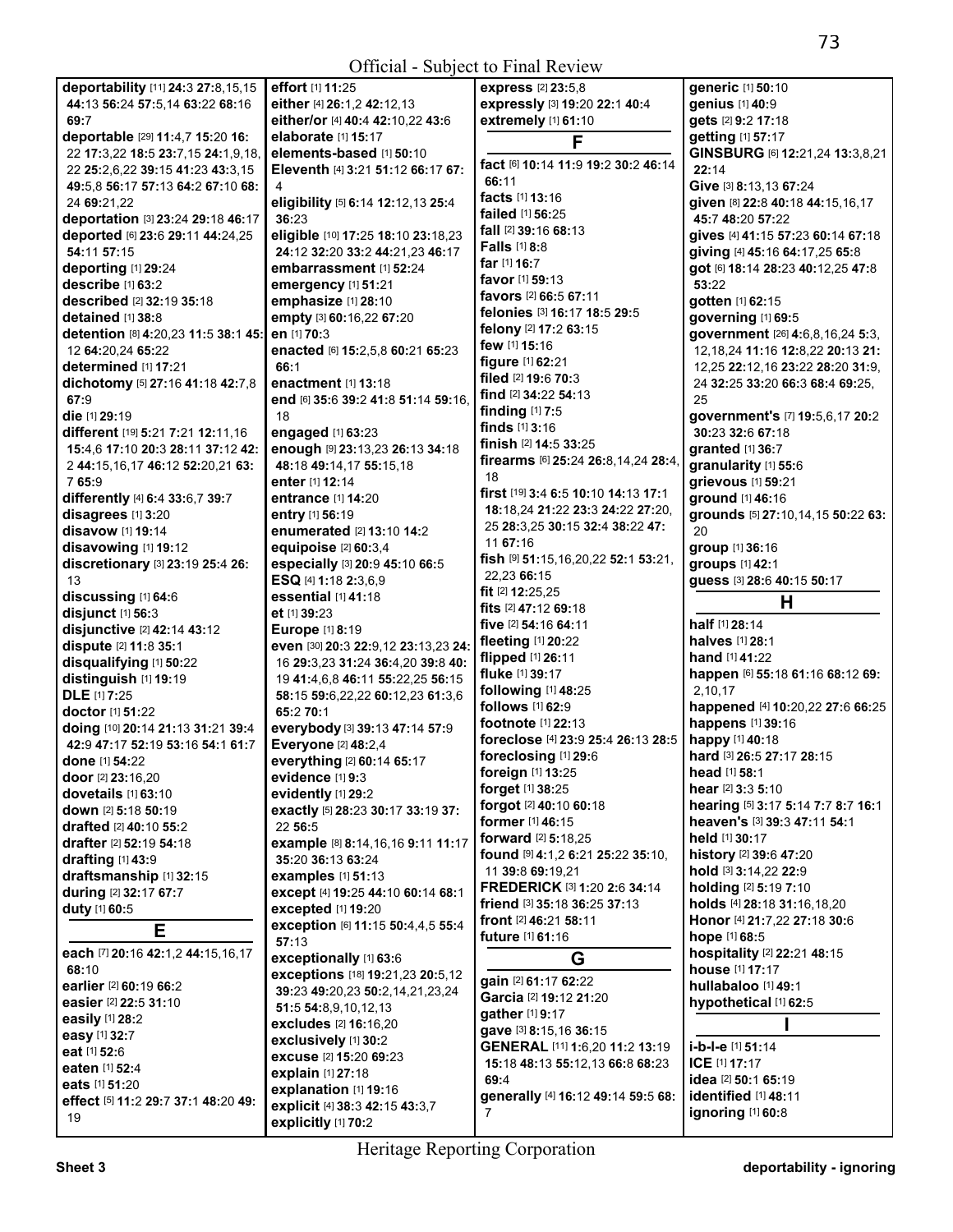| <b>IIRARA [2] 15:4,9</b>                  | 20 56:7 61:23                                      | laws [1] 11:10                        | mandatorily [2] 44:24,25              |
|-------------------------------------------|----------------------------------------------------|---------------------------------------|---------------------------------------|
| <b>IIRARA's [1] 13:18</b>                 | <b>IRRARA [1] 65:24</b>                            | lawyer [2] 8:6 62:25                  | mandatory [10] 4:20,23 11:5 24:2      |
| <b>IJs</b> [1] 18:2                       | irrational [1] 31:8                                | lawyers [1] 11:24                     | 38:1,8 45:12 64:20,23 65:22           |
| illogical [1] 44:19                       | irrelevant $[1]$ 45:3                              | layer [1] 32:2                        | many [10] 5:25 10:8 15:2,3 35:17      |
| imagine [1] 26:5                          | <b>isn't</b> [8] <b>6:3 17:5 24:23 29:23 33:</b> 6 | leading [1] 37:18                     | 43:21 46:12 55:3,24 66:1              |
| imagines [1] 10:21                        | 38:24 40:7 68:5                                    | leads [1] 19:2                        | marijuana [4] 57:12 58:12,14 59:5     |
| <b>immigration</b> [13] 3:16 6:8,11,14    | <b>issue</b> [2] 58:11 67:16                       | least [7] 6:3 8:1 19:6 23:4,20 39:    | <b>MARTELLO [1] 1:3</b>               |
| 10:17 11:10 26:4 30:8 35:24 39:6          | issues $[1]$ 4:8                                   | 19 46:5                               | match [2] 61:24,25                    |
| 56:13.25 69:6                             | itself [10] 8:12 9:9 15:9 35:12 44:2               | leave [5] 11:20 13:14 14:25 23:16     | materialize [1] 68:3                  |
| immovable [1] 52:10                       | 46:11 61:21,25 66:24 69:14                         | 53:21                                 | matter [8] 1:12 5:23 15:10 33:6 34:   |
| implies [1] 68:11                         |                                                    | leaves [1] 12:25                      | 6 35:6 61:3 68:6                      |
| important [1] 6:6                         | J                                                  | <b>leaving [2] 13:22,23</b>           | <b>matters</b> [1] <b>15:5</b>        |
| INA [9] 35:18 37:7 45:5,17 48:10          | judge [7] 3:16 6:8,11,14 10:17 50:                 | left [5] 10:3,22 40:20 44:3 58:5      | mean [39] 3:12 5:21,22 7:24,24 9:9,   |
| 55:24 57:23 58:9 65:16                    | 20 69:6                                            | legislative [1] 43:9                  | 21 11:22 15:4 19:14,17 20:4,18        |
| inadmissibility [22] 3:24 7:5,16,         | judicial [2] 37:14,19                              | legislator [1] 26:6                   | 22:5 27:18,22 28:13,13,15 30:11,      |
| 22 8:15 10:5 11:10 12:19 13:8,13          | Jurado [5] 22:4,8,12 30:13 31:4                    | less [3] 15:6 60:13 70:3              | 25 31:1,2 32:10,12,16 33:15 41:       |
| 18:15 27:7,10,13 33:1 36:22 44:           | jurisdiction [1] 5:9                               | level [6] 24:17 26:3 48:14 55:6,12,   | 14, 19 42: 10 46: 25 47: 15 50: 1 55: |
| 12 46:10 51:12 55:25 68:16 69:7           | jurisdiction-stripping [1] 5:8                     | 13                                    | 20 57:25 60:12 62:10,24 68:7          |
| inadmissibility-focused [1] 53:           | Justice [139] 1:21 3:3,9 6:16,20 7:                | likes [1] 21:15                       | meaning [12] 40:18 42:18 44:23        |
| 12                                        | 1, 12, 13, 20 8: 13, 19 9: 1, 12, 14 10: 1         | limit [1] 58:2                        | 45:17 51:12 60:14 64:18,25 65:1,      |
| inadmissible [109] 3:13,15,17,22          | 11:8,22 12:21,24 13:3,8,21 14:4,5,                 | lining [1] 20:15                      | 9 67:19.24                            |
| 4:2,3,4,9,18,21,24,25 5:2,20 6:9,         | 9, 12, 15 16: 3, 10, 12, 15, 19 17: 20, 24         | link [1] 32:8                         | means [4] 32:4 37:7 52:16 65:4        |
| 13,22 7:11 8:8,22,23 9:4,4,10,23          | 19:10 20:21 21:2,4,9,12,15,19,23                   | list [7] 13:13 14:2 16:21,22 18:15,   | mention [1] 53:15                     |
| 10:15,18 11:3,6 14:25 15:19,22,           | 22:2,14 24:5,8,11,15 25:7,10 26:                   | 23 24:19                              | mentioned [3] 14:12 15:16 56:14       |
| 25,25 17:4,22 18:6,16 19:1 20:1           | 16, 18, 19 27: 3, 12 28: 6 30: 4, 7, 16,           | listed [9] 19:21 39:19,20 48:25 49:   | <b>mentions</b> [1] 37:14             |
| 32:21 33:10 34:4,7,8,21,25 35:5,          | 22 32:5 33:22,25 34:1,11,16 36:                    | 9 50:3,6 54:21,23                     | mere [1] 58:14                        |
| 14 36:3,9 37:6,8,17 38:6,19 39:10         | 24 37:6 38:9 40:6,22 41:2,4,12,18                  | literal [1] 17:16                     | merely [2] 19:21 65:2                 |
| 41:22 43:1,13,18,20,25 45:16 46:          | 42:5,6,9 43:5,7 44:7,8 45:10,23                    | literally [1] 27:23                   | might [5] 7:6,7 22:23 24:18 43:8      |
| 19, 22, 24, 25 47: 5, 14 48: 19 49: 2, 7, | 46:2,18 47:3,19,21,24 48:21,23                     | little [5] 15:17 25:23 27:17 28:8 65: | million [2] 35:25 36:17               |
| 17 52:12,16 53:19 55:16,22 56:4,          | 49:3,4,22 50:1,15,17 51:1,4,6,7,8,                 | 19                                    | <b>mind</b> [1] 33:24                 |
| 8,21 57:1,3,12 61:13,14,19,23 62:         | 9, 10, 11, 18 52: 3, 5, 8 53: 20, 25 54: 4         | LIU [55] 1:20 2:6 34:13,14,16 37:5    | <b>mine</b> [1] <b>13:19</b>          |
| 5,8,21 63:3,9,11 64:18,22 65:2,4,7        | 57:8,9 58:24 59:2,10,15,18,25 60:                  | 40:3,14 41:1,6,12 42:4,15 43:6,16     | minor [2] 57:10,17                    |
| 66:9,10,24 67:9 68:9,13,24 69:15,         | 2,8,13,18 61:8 62:3,10,12,18 63:                   | 45:9,14,25 46:7 47:18,23 48:1,22      | minutes [2] 15:16 64:11               |
| 19                                        | 14, 17, 21 64: 9, 15 65: 10 66: 16 70:             | 49:11,24 50:7,16,25 51:3,25 52:4,     | mirrors [1] 36:12                     |
| incident [1] 26:24                        | 6                                                  | 5,6,23 54:3 55:5 58:10,25 59:9,12,    | Mister [1] 26:18                      |
| include [1] 25:21                         | juvenile [2] 49:21 57:14                           | 17,20 60:1,4,10,17,20 61:8,18 62:     | <b>model</b> [2] <b>32:14 43:8</b>    |
| included [1] 68:1                         | juveniles [2] 19:25 20:5                           | 11, 17, 24 63: 16, 19, 22             | modest [2] 53:1,17                    |
| including [2] 54:20,23                    | K                                                  | live [1] 62:14                        | <b>Monday</b> [1] 1:10                |
| incongruous [1] 45:8                      | KAGAN [29] 26:18 27:3,12 28:6 41:                  | lo [1] 39:22                          | moral [8] 20:1 32:12 34:25 35:2 43:   |
| inconsistent [2] 30:14 31:6               | 4, 12 42: 5, 9 43: 5, 7 47: 21 48: 21, 23          | logic [1] 29:21                       | 20 56:8 61:23 65:15                   |
| incorrect [1] 4:19                        | 49:4,22 50:1,15,17 51:1,4,6,8 52:                  | logical [2] 14:16 53:14               | <b>Moreover</b> [1] 36:6              |
| indeed [2] 36:12 55:25                    | 3,5,8 61:8 62:10,12,18                             | long [4] 16:6 34:8 45:1 58:19         | morning [2] 3:4 4:5                   |
| indefinitely [1] 62:15                    | KAVANAUGH [20] 16:3,10,12,15,                      | <b>long-time</b> [2] 45:4 57:24       | <b>most</b> [2] $7:8$ 13:11           |
| independent [1] 35:14                     | 19 17:20,24 24:5,8,11,15 25:7,10                   | longer [1] 18:9                       | <b>moved</b> [1] <b>52:11</b>         |
| individual [1] 46:21                      | 26:16,19 32:5 57:9 63:14,17,21                     | look [28] 15:11 17:6 18:2,17 24:23    | much [6] 22:5 28:10 30:9 33:16 42:    |
| inedible [4] 51:16,17,23 52:2             | keep [1] 19:11                                     | 25:18 27:5 28:22 34:22 38:9.10.       | 15 62:7                               |
| ineligibility [1] 13:6                    | kind [9] 10:13 12:13 20:15 23:17,                  | 12, 16, 23 42: 16 47: 12 48: 11 51: 9 | must [1] 35:9                         |
| ineligible [6] 17:6 24:20 36:2 58:        | 24 29:10 49:6 62:12 67:11                          | 52:17 54:12 56:15 59:13 61:21 63:     | N                                     |
| 16 61:3 64:3                              | <b>kinds</b> [1] <b>52:</b> 21                     | 25 66:6,19 67:2,11                    | name [3] 39:3 47:11 54:1              |
| inescapable [1] 67:2                      | L                                                  | looked [4] 29:7 42:3 48:10 50:19      | narrow [4] 14:19 58:11,22 67:16       |
| inference [1] 69:16                       |                                                    | looking [4] 24:16 25:5 32:12 47:4     | <b>narrows</b> [1] 4:7                |
| insane [1] 50:20                          | lack [1] 44:18                                     | looks [1] 52:18                       | natural [6] 5:3,14 10:11,19 15:24     |
| instance [2] 24:22 32:4                   | language [5] 45:18,19 51:2 55:22                   | lot [5] 11:4 60:13 62:2 68:4 69:23    | 69:15                                 |
| intending [1] 58:2                        | 56:6                                               | LP [1] 57:22                          | nearby [2] 5:22 6:1                   |
| intent [2] 57:20,22                       | Lara-Terrazas [3] 30:5,7,17                        | LPR [8] 10:3 12:20,24 15:5 45:7,8     | need [6] 3:18 13:14 38:21 49:1 50:    |
| intentionally [1] 44:4                    | large [1] 43:12                                    | 58:13,15                              | 24 51:5                               |
| interpretation [6] 4:17 22:25 51:         | largely [1] 60:23                                  | LPRs [7] 12:17 33:5,11,21 58:5,9      | neither [1] 3:25                      |
| 19 61:20 67:18 69:18                      | <b>latent</b> [2] 12:8,9                           | 66:2                                  | never [3] 33:24 39:9 55:2             |
| interpretations [2] 20:16 60:11           | <b>later</b> $[1]$ 57:5                            | M                                     | new [5] $10:20$ 12:4,6,7,12           |
| interpreting [1] 41:8                     | <b>latter</b> [1] <b>17:2</b>                      | made [9] 23:4,8 24:18 25:2 36:9       | next [7] 10:16 20:16 40:2,12,14 45:   |
| interrupt [1] 17:15                       | Laughter [5] 21:8,24 47:2 51:24                    | 42:6 44:8 47:13 64:17                 | 11 62:23                              |
| intriguing [1] 51:11                      | 53:24                                              | main [3] 38:10 40:1 42:20             | Niagara [1] 8:7                       |
| intro [3] 15:14 66:6 68:21                | law [1] 39:6                                       | major [4] 35:23 36:14 53:6 56:13      | Nobody [1] 62:18                      |
| involving [6] 20:1 34:24 35:2 43:         | lawfully [1] 13:4                                  |                                       |                                       |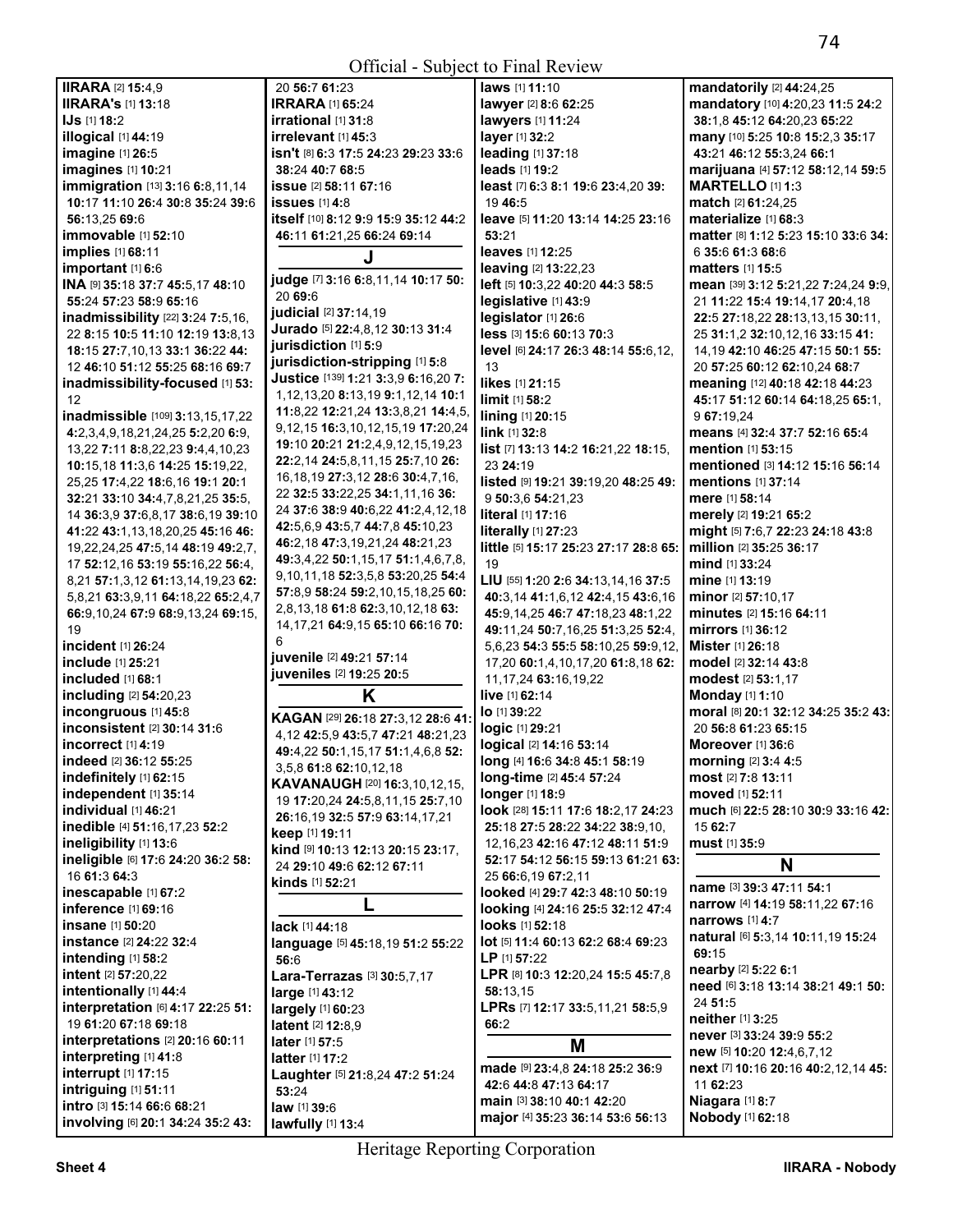| non-LPRs [4] 33:4,9,21 60:25            | over [4] 23:25 54:6 65:25 68:15          | presumption [1] 58:1                     | read [9] 18:12 30:9 38:12 46:19 47: |
|-----------------------------------------|------------------------------------------|------------------------------------------|-------------------------------------|
| nonetheless [1] 31:12                   | overall [2] 16:4 17:5                    | pretty [2] 26:14 30:9                    | 6.7 53:2.14 54:19                   |
| nothing [2] 29:25 55:7                  | own [2] 4:12 25:8                        | previously [1] 30:10                     | reading [9] 7:3 31:7 41:9 45:18 46: |
| November [1] 1:10                       |                                          | primary [2] 11:17 31:5                   | 13 47:4 58:8 59:11 60:6             |
| number [3] 35:21 54:22,24               | P                                        | principal [1] 21:21                      | real [2] 52:15,16                   |
| numbers [2] 54:17 58:4                  | PAGE [4] 2:2 42:16,16 64:1               | principle [1] 25:17                      | realized [1] 50:13                  |
|                                         | pages [2] 4:6 35:21                      |                                          |                                     |
| O                                       | paired [2] 68:10,25                      | Probably [1] 13:10                       | really [9] 7:15 9:9 24:5 29:22 50:  |
| obscure [2] 35:19 38:11                 | part [14] 18:18,21,24 27:20,21,25        | problem [5] 24:18 50:12 54:25 59:        | 18 52:8 59:3 67:5,20                |
| <b>obvious</b> [1] 66:22                | 28:1,3,25 29:1,7 35:23 36:14 47:         | 3 60:11                                  | reason [10] 4:22 6:3 7:10 19:22 21: |
| obviously [4] 8:3 31:2,10 41:14         | 16                                       | procedures [2] 65:23 69:5                | 22 25:1 55:1 64:22 68:25 69:16      |
| occupied [1] 67:14                      | partial [1] 62:3                         | proceeding [19] 4:13,14 5:1,16 8:        | reasonable [1] 31:17                |
| <b>occur</b> [1] 63:12                  |                                          | 12 9:9, 10, 24 10: 3, 12, 21 27: 6, 7, 8 | reasoning [1] 31:17                 |
|                                         | particular [4] 18:25 29:12 38:7 62:<br>7 | 29:18 32:9 49:6 66:23.25                 | reasons [3] 5:11 10:8 23:1          |
| odd [1] 62:13                           |                                          | proceedings [4] 6:8 44:21 52:22          | <b>REBUTTAL [2] 2:8 64:12</b>       |
| offense [28] 3:12,15,16 4:22 6:12       | <b>parts</b> [2] 45:5 56:13              | 67:7                                     | recognize [1] 6:6                   |
| 7:9 10:18 17:12 22:20 23:6,12 24:       | people [19] 7:2 14:24 27:14,15 28:       | proper [1] 40:18                         | recognized [1] 49:20                |
| 9 32:8,9 34:20 35:4 38:15,17,18,        | 11 32:24 34:9 39:8 41:21,22 42:1         | properly [1] 39:14                       | record [2] 16:16 31:22              |
| 24 39:1 48:6,25 57:15 58:20 62:8        | 44:12,13 49:1,4,6,7 52:20 54:5           | proposed [1] 4:17                        | records [1] 16:7                    |
| 63:13 64:23                             | perfect [1] 9:11                         | protected [1] 56:12                      | redundant [1] 60:23                 |
| offenses [25] 18:5,6 23:7,9,14 29:      | perfectly [1] 69:18                      | prove [1] 45:6                           | refer [4] 14:9 41:18 52:20 61:15    |
| 1,3 48:3,12,13,18 49:9,13,15,21,        | period [4] 17:14 18:3 32:18 46:9         | proves [1] 11:16                         | reference [7] 4:13,25 5:13 15:25    |
| 24 50:6,9,11 53:3,7 55:14,15 57:        | permanent [3] 13:5 57:24 60:25           | provides [1] 13:12                       | 20:22 38:3 60:15                    |
| 10,17                                   | person [16] 8:21,22,23 9:2 10:22         | provision [20] 16:4 30:9 32:13 36:       | referred [17] 18:14,18 28:25 38:15, |
| officer [1] 56:25                       | 23:18 30:3 39:21 46:17 48:24 51:         | 8 37:14,16 38:2 43:22 45:11,19,          | 17 40:17 48:4,7 49:15 50:8,8 53:3,  |
| Okay [15] 7:20 9:12 10:1 16:15 18:      | 17,20 54:11 57:1,3,11                    | 22 46:11 53:12,15 56:16,24 59:11         | 7,8,18 55:8,14                      |
| 22 24:11 26:6 39:10,25 41:1,4 47:       | persons [2] 32:19 33:9                   | 61:6 66:12 69:13                         | referring [1] 37:9                  |
| 1,8 54:5,12                             | persuasive [1] 69:23                     |                                          |                                     |
| <b>once</b> [1] 47:9                    | petition [3] 56:18 64:1 70:3             | provisions [13] 11:9 14:7,22 35:         | refers [4] 37:23 50:9 57:2 66:24    |
| one [24] 6:11 10:12 13:10,15,24 14:     | Petitioner [16] 1:4,19 2:4,10 3:8 4:     | 18, 19 37: 12 43: 24 50: 16 53: 13 55:   | Reform [2] 35:24 56:14              |
| 13 23:12 24:4 25:18 26:1,7 27:20        | 1 12:17 13:17 31:10 32:25 34:6,          | 24 56:11 66:1 67:8                       | regardless [1] 32:25                |
| 29:9 35:22 40:15 43:12 51:15 56:        | 20 35:1,7 43:23 64:13                    | published [3] 30:20 31:1,5               | reinforces [1] 61:20                |
| 20 58:12,12,14 67:23,24 68:13           | Petitioner's [3] 28:19 41:9 46:13        | pumped [1] 51:21                         | rejecting [1] 31:3                  |
| one's [2] 20:17 26:2                    | petitions [1] 5:10                       | purchased [1] 8:24                       | related [1] 48:12                   |
| one-half [1] 28:1                       |                                          | pure [1] 41:10                           | relationship [1] 5:5                |
|                                         | petty [1] 49:24<br>pick [1] 50:20        | purpose [4] 22:23 28:22 40:2 68:2        | relatively [1] 53:16                |
| Ones [9] 14:1,18 15:12 39:11,11         |                                          | purposefully [1] 44:5                    | relevance [2] 12:19 23:25           |
| 40:23 54:15 58:5 65:21                  | picked [1] 50:2                          | purposes [5] 3:13 20:6 26:3 29:14        | relevant [9] 9:23 13:11 15:7 17:11  |
| only [21] 6:7 14:18 18:23 19:10,14      | picking [1] 53:17                        | 65:8                                     | 23:4 54:13 55:25 65:21 66:1         |
| 25:5 27:20 29:1.2 33:4.20 42:20         | picks [1] 47:17                          | push [1] 65:18                           | relied [1] 66:17                    |
| 46:9 53:1,3,14 54:13,18 55:10 58:       | piece [1] 45:2                           | put [11] 5:18,25 20:12 28:2 38:19        | relief [6] 23:19 25:5 26:13 35:25   |
| 18 67:7                                 | places [2] 37:4 55:24                    | 40:11 42:12 54:9,17,21,23                | 36:2,18                             |
| open [2] 23:16,20                       | plausible [2] 19:17 20:20                | puts [1] 32:18                           | rely [2] 30:5 31:25                 |
| opening [1] 10:24                       | play [2] 53:1,6                          | puzzle [3] 28:7,8,9                      | relying [3] 13:19 30:23 66:3        |
| operates [2] 35:17 36:19                | please [2] 3:10 34:17                    | puzzled [1] 27:19                        | <b>remain</b> [2] <b>50:</b> 5,23   |
| operation [4] 35:13 36:12 37:24         | point [18] 12:3 16:3,4,16 17:21 31:      |                                          | removability [5] 6:17 7:6 26:7 45:  |
| 58:19                                   | 6 40:12,13,14 42:6 44:8 49:3 51:3,       | Q                                        | 13 46:4                             |
| opinions [1] 30:24                      | 8 56:23,23 63:14,18                      | qualify [1] 49:18                        | removable [31] 4:10,18 5:11,12,     |
| opposed [1] 9:24                        | points [3] 40:15 44:11 45:19             | qualifying [1] 22:19                     | 20 6:10,13,22 7:11 10:15,19 15:     |
| opposite [1] 37:1                       | pops [1] 23:24                           | quest [1] 22:3                           | 20 16:2 18:16 19:1,8 20:10,11 38:   |
| oral [5] 1:13 2:2,5 3:7 34:14           | portion [2] 19:8 67:15                   | question [27] 3:11 5:17 7:21 9:18        | 20 39:3 40:16 42:18,24 43:14 52:    |
| order [1] 26:11                         | <b>posed</b> [1] 65:10                   | 17:24 24:12 30:13,21 33:14 34:2,         | 25 55:19 58:14 66:9 68:9,14 69:     |
| ordered [1] 6:21                        | position [7] 19:6,11,17 52:24 62:4,      | 19 39:5 40:20 47:10,20,21 51:11          | 15                                  |
| ordinary [1] 8:14                       | 767:12                                   | 52:15,17 58:18,18,22 62:3 65:10          |                                     |
| original [1] 47:10                      | possesses [1] 57:11                      | 66:15,16 67:5                            | removal [48] 3:17 4:13 5:6,16 6:7   |
| other [34] 11:9,11 12:1,18 13:3,4       | possession [1] 58:13                     | quite [7] 6:16 10:11 11:1,4 15:24        | 8:12 9:9 10:2.25 11:3.6 15:8.15.    |
| 14:1,6,18 20:16 23:7,8,14 24:4 25:      | possible [1] 47:3                        | 17:11 58:7                               | 19,22 16:5 17:7 18:1,10 19:22 20:   |
| 14, 19 26: 2 32: 1 35: 17 36: 25 37: 4, | possibly [1] 7:14                        |                                          | 7 23:10.17 24:15.21 32:9 33:5 37:   |
| 12,21 41:15,22 43:14,24 55:24 56:       | potential [1] 57:18                      | R                                        | 19 44:21,22 50:23 52:22 57:19 58:   |
| 11 59:10 62:15 65:14 67:24 68:10        | precedent [1] 19:12                      | rank [1] 26:11                           | 17 59:14 64:4 65:23 66:7,8,23,25    |
| others [2] 14:16 58:6                   | precedential [1] 31:23                   | rather [4] 10:20 23:21 35:12 69:24       | 67:7 68:5,22,23 69:5,14,22          |
| Otherwise [1] 49:8                      | precipitates [1] 3:18                    | rational [1] 26:6                        | remove [3] 37:24 39:1 42:19         |
|                                         |                                          | re-admission [1] 58:6                    | removed $[1]$ 38:4                  |
| out [5] 28:11 41:19 44:3 49:13 62:      | predecessor [1] 46:14                    | re-emphasize [1] 42:5                    | removing [1] 55:3                   |
| 21                                      | present [4] 61:19,25 62:1 63:5           | reach [1] 60:5                           | render [10] 3:12 10:18 48:19 49:17  |
| outcomes [1] 68:20                      | presented [1] 67:5                       | reaching [1] 31:14                       | 53:18 55:16,18 58:13,15 61:12       |
| outset [1] 56:15                        | presumes [1] 44:4                        |                                          | rendered [7] 4:3 41:21,23 49:2,5,7, |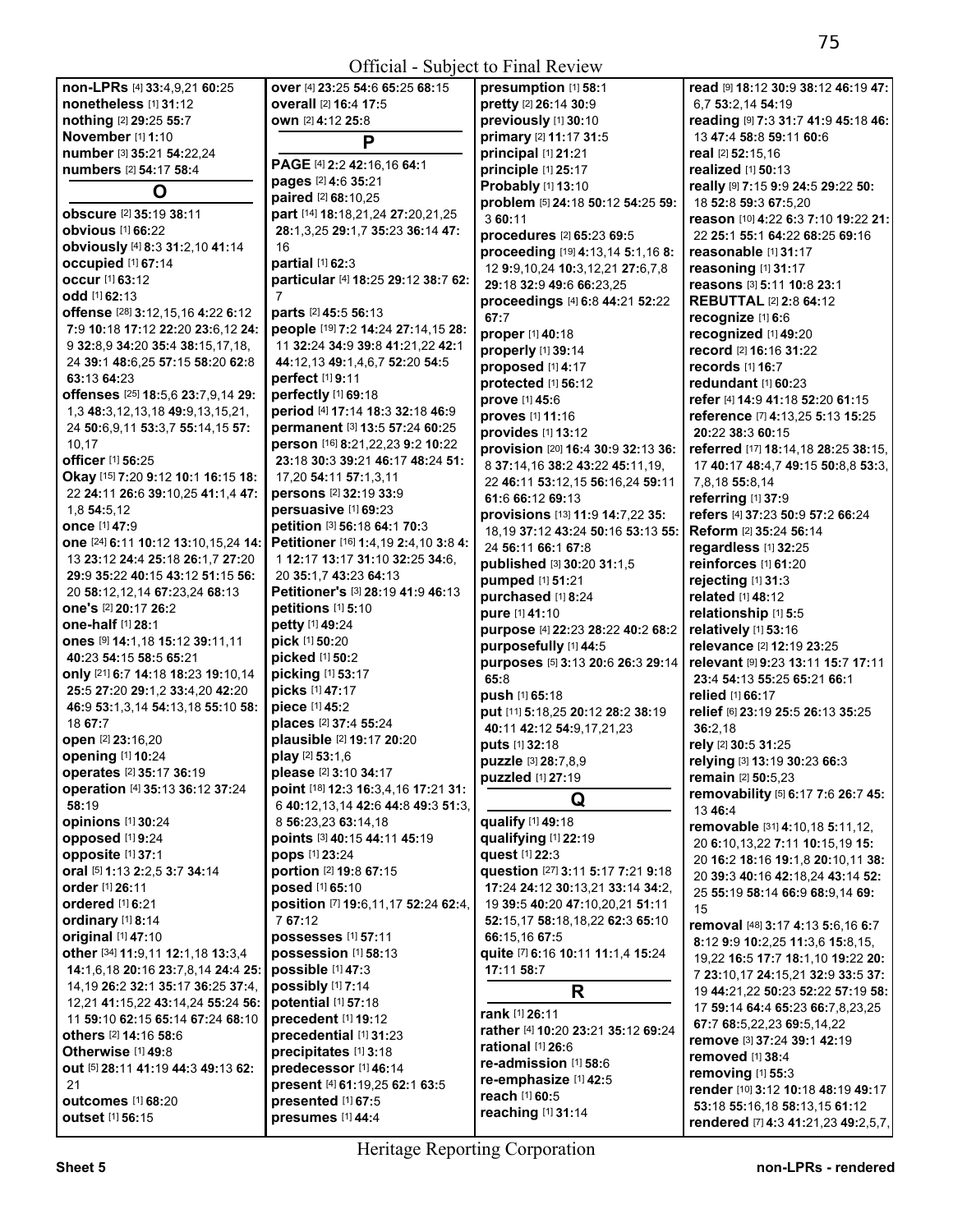| 8                                    | t                        |
|--------------------------------------|--------------------------|
| rendering [2] 19:1 63:11             | s                        |
| renders [17] 3:15,16 6:12 18:15      | Ś                        |
| 33:12 34:20 35:4 38:19 40:16 43:     | S                        |
| 18 51:5 52:25 55:21 61:14,19 62:     | ſ                        |
| 8 63:8                               | s                        |
| reply [1] 20:23                      | S                        |
| representing [1] 62:25               | s                        |
| <b>required</b> [1] 28:24            | é                        |
| requirement [4] 33:4 35:8,8,10       | s                        |
| <b>requires</b> [1] 33:12            | Ś                        |
| residence [4] 17:16 29:14 32:18      | Ś                        |
| 46:9                                 | í                        |
| resident [3] 13:5 36:16 45:4         | t                        |
| residents [2] 57:24 60:25            | s                        |
| resolve [3] 33:23 34:2,19            | S                        |
| resolved [1] 30:21                   | $\overline{\phantom{a}}$ |
| <b>respect</b> [1] 35:16             | s                        |
| Respondent [4] 1:7,22 2:7 34:15      | s                        |
| response [1] 62:3                    | S                        |
| result [2] 38:6 43:22                | S                        |
| review [3] 5:10 37:14,19             | $\epsilon$               |
| <b>Rights [2] 30:8 44:16</b>         | s                        |
| rise [2] 24:17 48:13                 | Ś                        |
| road [1] 50:20                       | í                        |
| ROBERTS [6] 3:3 33:25 34:11 36:      | S                        |
| 24 64:9 70:6                         | s                        |
| role [3] 53:1,6,17                   | s                        |
| room [1] 51:21                       | S                        |
| rots [1] 51:16                       | S                        |
| rotten [1] 51:15                     | S                        |
| rule [29] 3:14,19 4:11,19 5:21 6:2,6 | s                        |
| 11:16 28:19 33:11,23 35:12,13,13,    | Ś                        |
| 17 36:11,12 37:22,25 53:2,6 57:6     | -6                       |
| 58:3 60:21 62:1 65:5,24 66:12 69:    | s                        |
| 11                                   | s                        |
| run [1] 13:19                        | S                        |
| S                                    | S                        |
|                                      | s                        |
| Same [29] 5:7,23 10:8 11:7 15:9,     | Ś                        |
| 22 20:4 25:17 26:3,10,10,23,23       | s                        |
| 35:17 36:6,14,19 37:7 38:1 45:3,     | S                        |
| 17 47:20,21 49:19 57:7 64:18,25      | S                        |
| 66:11 69:4                           | S                        |
| satisfied [1] 4:1                    | S                        |
| <b>satisfy</b> [1] 8:22              | S                        |
| Saying [9] 20:3 24:2 32:23 42:10     | s                        |
| 46:20 49:12 56:3 57:16 65:11         | s                        |
| says [30] 4:21 5:3,8 11:1 12:8 14:   | $\epsilon$               |

24 **15:**18 **18:**13 **19:**24 **32:**16,25 **33:**  9 **34:**4,23 **35:**7 **36:**1,6 **37:**16 **38:**5 **39:**5,23 **42:**11 **56:**7 **61:**14,22 **64:**1,

**second** [12] **18:**21 **27:**21 **28:**1,13, 14 **29:**7 **30:**10,13 **38:**22 **47:**16 **54:** 

**Section** [38] **4:**20,23 **5:**7 **14:**3 **34:**  21,23 **35:**5,11,23 **36:**1,1,6,13,18 **37:**10,15 **38:**2,15 **40:**17 **41:**10 **43:**  18 **45:**12 **46:**15 **48:**4,8,11 **49:**15, 21 **50:**13 **53:**4,5,8,9,13,16 **55:**9,21

21 **66:**7 **68:**22 **69:**6 **scheme** [3] **20:**8 **23:**21 **25:**12

**seconds** [2] **54:**17,19

**scope** [1] **63:**24

2 **66:**14

**64:**2 **sections** [3] **14:**23 **48:**25 **65:**25 **security-related** [1] **63:**20 **See** [11] **18:**11,22 **38:**16 **44:**19 **47:**  12,13 **54:**7,22 **57:**25 **68:**9,15 **seeing** [1] **20:**16 **seek** [2] **13:**14 **33:**4 **seeking** [11] **6:**18 **11:**12 **12:**12,13 **34:**3 **35:**9,15 **36:**5,21 **44:**1 **58:**6 **seeks** [1] **56:**9 **seem** [3] **16:**25 **57:**10 **67:**8 **seems** [13] **9:**7 **10:**11 **14:**15 **15:**24 **20:**10,13 **33:**17 **39:**17 **50:**17 **54:**7 **61:**15 **65:**11,20 **seen** [2] **38:**12 **55:**2 **sense** [7] **17:**16 **19:**4 **22:**25 **29:**11, 15 **61:**9 **62:**2 **sentence** [1] **15:**23 **separately** [1] **42:**3 **separates** [1] **28:**10 **serious** [8] **23:**13,23 **24:**9 **48:**18 **49:**14,17 **55:**15,18 **serves** [1] **40:**2 **set** [7] **27:**5 **41:**19 **44:**15,16,17 **48:**  12 **49:**13 **seven** [5] **17:**1,3,4 **18:**6,6 **several** [1] **13:**10 **shall** [1] **69:**6 **shouldn't** [3] **23:**5,9 **31:**7 **show** [3] **10:**2,5 **11:**25 **showing** [1] **22:**20 **shown** [1] **58:**9 **side** [6] **36:**25 **44:**15,16,17 **67:**24 **68:**4 **sides** [5] **28:**8 **65:**11 **67:**22,24,25 **significant** [1] **68:**4 **similar** [1] **66:**17 **simple** [2] **22:**15 **59:**3 **simpliciter** [1] **23:**24 **simply** [2] **58:**25 **64:**3 **since** [1] **60:**20 **sit** [1] **13:**3 **situations** [1] **13:**4 **small** [4] **55:**3 **57:**11 **58:**4 **59:**5 **Solicitor** [1] **1:**20 **solicitude** [2] **57:**23 **58:**8 **Somebody** [3] **8:**19 **39:**18 **50:**22 **somehow** [1] **50:**2 **someone** [2] **52:**2 **63:**23 **sometimes** [8] **40:**8,9 **41:**15 **42:**12, 13 **45:**19 **66:**20,22 **somewhat** [4] **4:**8 **14:**16 **20:**9 **23:**4 **sorry** [1] **13:**9 **sort** [10] **11:**7,19 **12:**5 **26:**11 **29:**15, 19 **40:**20 **50:**19 **53:**6 **56:**3 **SOTOMAYOR** [32] **6:**16,20 **7:**1,12 **14:**4,9,12,15 **19:**10 **21:**9,12,15,19 **30:**4,7,16,22 **44:**7 **45:**10,23 **46:**2 **57:**8 **58:**24 **59:**2,10,15,18,25 **60:**2, 8,13,18 **sound** [1] **66:**20 **sounds** [3] **7:**25 **8:**5 **23:**17 **southern** [1] **9:**3 **special** [2] **14:**21 **36:**15

**specific** [3] **13:**16 **45:**20,20 **specifically** [3] **30:**21,23 **37:**23 **specified** [1] **5:**11 **speech** [1] **8:**14 **springs** [1] **23:**25 **stanza** [1] **10:**25 **start** [1] **49:**12 **stat** [1] **37:**11 **statement** [1] **28:**16 **STATES** [8] **1:**1,14 **8:**21 **22:**21 **39:**  9 **42:**25 **43:**2 **58:**22 **status** [56] **3:**22,23 **4:**15 **5:**1,13 **7:**  16,22,25 **8:**5,9,15 **9:**16,18,19,22, 23,23,24 **10:**5 **11:**18,18 **12:**5,6,9, 12,25 **13:**5,24 **14:**10,24 **15:**1 **35:**  14 **36:**3,9,16,22,23 **37:**9,13,17 **38:**  6 **43:**24 **45:**7,21 **46:**10 **51:**14 **52:**1 **55:**17 **56:**12,13,19 **57:**3 **58:**4 **63:**3 **65:**2 **66:**21 **statute** [65] **4:**12,20 **5:**5,8,15 **10:**9, 25 **11:**5 **13:**11,16 **15:**15 **16:**16 **18:**  12,22 **19:**4,8 **22:**17 **27:**5,9,16,19 **28:**10,14,23 **31:**12 **32:**1,1,8,11,16 **33:**18 **35:**8 **37:**11,22 **38:**5,11 **41:**8, 16,17,20 **42:**8,11,21 **43:**10,11 **46:**  15 **48:**5 **50:**6,11 **52:**17,18 **55:**2 **56:**  5 **57:**2 **60:**7 **64:**19,21 **65:**8,22 **66:**7, 11 **67:**6 **68:**22 **69:**5,14 **statute's** [2] **20:**19 **22:**9 **statutes** [10] **5:**23 **6:**2,4 **15:**2,7 **33:**  7 **37:**1 **49:**9 **65:**20 **68:**15 **statutory** [3] **34:**18 **42:**17 **51:**1 **stay** [1] **17:**19 **step** [6] **6:**11 **10:**11,16 **26:**7,9,12 **steps** [1] **6:**10 **still** [2] **7:**4 **60:**5 **stomach** [1] **51:**21 **stop** [9] **18:**13 **22:**19 **25:**21 **48:**16 **54:**10 **55:**17,19 **57:**17 **59:**7 **stop-time** [28] **3:**14,19 **4:**11,19 **5:**  20 **6:**2,6 **28:**19 **32:**8 **33:**11 **35:**12, 13,16 **36:**11 **37:**22 **46:**11 **48:**20 **49:**  18 **53:**2,6 **57:**6 **58:**3 **60:**20 **62:**1 **65:**  4,24 **66:**11 **69:**11 **stopping** [4] **18:**20 **29:**4,21 **61:**4 **stops** [4] **20:**6 **27:**2 **48:**6 **62:**6 **strange** [2] **25:**23 **59:**11 **strikes** [2] **37:**2 **65:**25 **structure** [7] **17:**5,8,10 **41:**16 **44:**  11 **45:**11 **65:**16 **stuck** [1] **12:**10 **stuff** [1] **65:**14 **subject** [8] **4:**23 **5:**23 **13:**5 **15:**4,10 **24:**2 **42:**2 **64:**23 **subjunctive** [1] **61:**11 **submitted** [2] **70:**7,9 **subsequent** [1] **68:**2 **sufficient** [3] **5:**19 **6:**3 **18:**3 **suggest** [1] **16:**25 **suggested** [1] **24:**19 **superfluous** [1] **40:**16 **suppose** [1] **51:**19 **SUPREME** [2] **1:**1,13 **surplusage** [13] **19:**3,9 **41:**7,10,14, **58:**9 7

14 **60:**9,10 **65:**14 **67:**14 **68:**3,7,7 **surrounding** [1] **67:**8 **system** [1] **26:**4 **T table** [2] **7:**15 **9:**15 **talked** [1] **29:**7 **talks** [3] **43:**13,14 **56:**18 **temporary** [4] **11:**18 **14:**19 **36:**15 **56:**12 **tense** [5] **61:**20,25 **62:**1 **63:**5,7 **tenses** [3] **61:**9,11,24 **term** [1] **37:**2 **terminated** [2] **15:**1 **36:**10 **termination** [1] **46:**8 **terms** [2] **27:**9 **37:**2 **terrorist** [1] **63:**23 **test** [1] **25:**15 **text** [9] **34:**18,23 **35:**10,12 **48:**5 **53:**  2 **59:**12 **61:**21 **62:**11 **theoretically** [1] **9:**25 **theory** [1] **19:**18 **there's** [36] **6:**10 **7:**4,9 **10:**12,13 **13:**  7,9,15 **14:**1,2 **18:**21 **22:**6 **24:**8 **25:**  14,15 **27:**16 **28:**17 **29:**20 **31:**1,2, 22 **32:**2 **33:**18 **34:**25 **35:**7 **37:**19 **38:**3 **40:**20,24 **56:**22 **57:**13 **65:**13, 14,15,16 **68:**6 **Therefore** [4] **4:**3 **20:**6 **35:**3 **62:**6 **thereof** [1] **44:**18 **they've** [1] **54:**6 **thinking** [7] **28:**7 **41:**25 **44:**20 **48:**2 **55:**11,12 **68:**11 **thinks** [3] **32:**4 **58:**12,14 **third** [1] **53:**14 **though** [4] **6:**17 **20:**4 **28:**7 **67:**17 **three** [4] **16:**24 **18:**9 **53:**13 **54:**18 **threshold** [1] **7:**5 **throughout** [4] **37:**7 **45:**17 **57:**23 **ticket** [2] **8:**20,24 **tie** [2] **37:**12 **43:**24 **tied** [2] **46:**3,9 **ties** [2] **35:**13 **37:**24 **timing** [2] **26:**17,20 **title** [1] **38:**16 **today** [5] **3:**11 **25:**1 **60:**23 **61:**6 **64: together** [2] **68:**17 **69:**1 **ton** [1] **61:**7 **took** [1] **54:**16 **tools** [1] **59:**23 **top** [1] **42:**16 **total** [1] **19:**8 **traditional** [2] **47:**19 **59:**23 **transform** [2] **50:**4,21 **treat** [1] **39:**7 **tremendous** [1] **39:**17 **trial** [1] **9:**5 **tried** [2] **10:**22 **61:**16 **tries** [1] **9:**5 **trigger** [1] **28:**19 **trouble** [1] **62:**16 **true** [11] **6:**17,24 **7:**6 **9:**7 **22:**11 **23:**